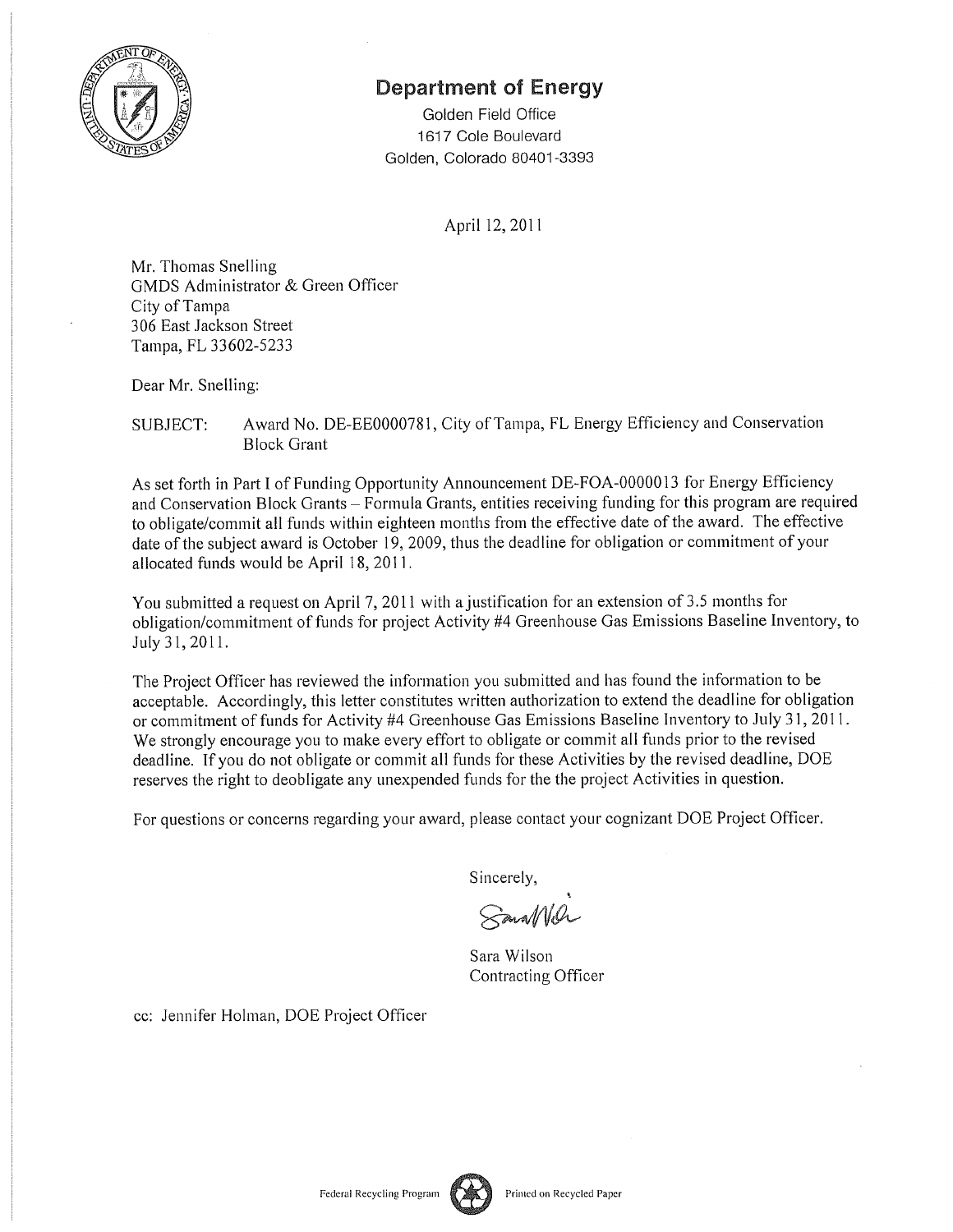#### **ASSISTANCE AGREEMENT**

| 1. Award No.                                                                   |                       |  | 2. Modification No.<br>3. Effective Date |                                  |                      |                                            | 4. CFDA No.          |                       |                     |                                              |
|--------------------------------------------------------------------------------|-----------------------|--|------------------------------------------|----------------------------------|----------------------|--------------------------------------------|----------------------|-----------------------|---------------------|----------------------------------------------|
| DE-EE0000781                                                                   |                       |  |                                          |                                  | 10/19/2009           |                                            |                      | 81.128                |                     |                                              |
| 5. Awarded To                                                                  |                       |  |                                          |                                  | 6. Sponsoring Office |                                            |                      |                       |                     | 7. Period of Performance                     |
| TAMPA, CITY OF                                                                 |                       |  |                                          |                                  |                      | Golden Field Office                        |                      |                       |                     | 10/19/2009                                   |
| Attn: LEE HUFFSTUTLER                                                          |                       |  |                                          |                                  |                      | U.S. Department of Energy                  |                      |                       |                     | through                                      |
| 306 E. JACKSON ST., 3E                                                         |                       |  |                                          |                                  |                      | Golden Field Office                        |                      |                       |                     | 10/18/2012                                   |
| TAMPA FL 336025208                                                             |                       |  |                                          |                                  | 1617 Cole Blvd.      |                                            |                      |                       |                     |                                              |
|                                                                                |                       |  |                                          |                                  | Golden CO 80401      |                                            |                      |                       |                     |                                              |
|                                                                                |                       |  |                                          |                                  |                      |                                            |                      |                       |                     |                                              |
| 8. Type of Agreement                                                           | 9. Authority          |  |                                          |                                  |                      |                                            |                      |                       |                     | 10. Purchase Request or Funding Document No. |
| $\boxed{\mathbf{X}}$ Grant                                                     | PL 110-140, EISA 2007 |  |                                          |                                  |                      |                                            | See Schedule         |                       |                     |                                              |
| Cooperative Agreement                                                          |                       |  | PL 111-5, Recovery Act                   |                                  |                      |                                            |                      |                       |                     |                                              |
| Other                                                                          |                       |  |                                          |                                  |                      |                                            |                      |                       |                     |                                              |
| 11. Remittance Address                                                         |                       |  |                                          |                                  | 12. Total Amount     |                                            |                      |                       | 13. Funds Obligated |                                              |
| TAMPA, CITY OF                                                                 |                       |  |                                          |                                  |                      | Govt. Share: \$3,712,100.00                |                      |                       |                     | This action: \$3,712,100.00                  |
| Attn: LEE HUFFSTUTLER                                                          |                       |  |                                          |                                  |                      | Cost Share: $$0.00$                        |                      |                       | Total               | $\frac{1}{2}$ \$3,712,100.00                 |
| 306 E. JACKSON ST., 3E                                                         |                       |  |                                          |                                  | Total                | $:$ \$3,712,100.00                         |                      |                       |                     |                                              |
| TAMPA FL 336025208                                                             |                       |  |                                          |                                  |                      |                                            |                      |                       |                     |                                              |
|                                                                                |                       |  |                                          |                                  |                      |                                            |                      |                       |                     |                                              |
|                                                                                |                       |  |                                          |                                  |                      |                                            |                      |                       |                     |                                              |
|                                                                                |                       |  |                                          |                                  |                      |                                            |                      |                       |                     |                                              |
| 14. Principal Investigator                                                     |                       |  | 15. Program Manager                      |                                  |                      |                                            | 16. Administrator    |                       |                     |                                              |
| Thomas Snelling                                                                |                       |  | Jennifer W. Holman                       |                                  |                      |                                            | Golden Field Office  |                       |                     |                                              |
| Phone: 813-274-8577                                                            |                       |  | Phone: 303-275-6019                      |                                  |                      | U.S. Department of Energy                  |                      |                       |                     |                                              |
|                                                                                |                       |  |                                          |                                  |                      | Golden Field Office                        |                      |                       |                     |                                              |
|                                                                                |                       |  |                                          |                                  |                      |                                            | 1617 Cole Blvd.      |                       |                     |                                              |
|                                                                                |                       |  |                                          |                                  |                      |                                            | Golden CO 80401-3393 |                       |                     |                                              |
|                                                                                |                       |  |                                          |                                  |                      |                                            |                      |                       |                     |                                              |
| 17. Submit Payment Requests To                                                 |                       |  |                                          | 18. Paying Office                |                      |                                            |                      | 19. Submit Reports To |                     |                                              |
|                                                                                |                       |  |                                          |                                  |                      |                                            |                      |                       |                     | See Attachment #2                            |
|                                                                                |                       |  |                                          |                                  |                      |                                            |                      |                       |                     |                                              |
|                                                                                |                       |  |                                          |                                  |                      |                                            |                      |                       |                     |                                              |
|                                                                                |                       |  |                                          |                                  |                      |                                            |                      |                       |                     |                                              |
|                                                                                |                       |  |                                          |                                  |                      |                                            |                      |                       |                     |                                              |
|                                                                                |                       |  |                                          |                                  |                      |                                            |                      |                       |                     |                                              |
| 20. Accounting and Appropriation Data                                          |                       |  |                                          |                                  |                      |                                            |                      |                       |                     |                                              |
| <b>EECBG</b>                                                                   |                       |  |                                          |                                  |                      |                                            |                      |                       |                     |                                              |
| 21. Research Title and/or Description of Project                               |                       |  |                                          |                                  |                      |                                            |                      |                       |                     |                                              |
| RECOVERY ACT: CITY OF TAMPA, FL ENERGY EFFICIENCY AND CONSERVATION BLOCK GRANT |                       |  |                                          |                                  |                      |                                            |                      |                       |                     |                                              |
|                                                                                |                       |  |                                          |                                  |                      |                                            |                      |                       |                     |                                              |
| For the Recipient                                                              |                       |  |                                          | For the United States of America |                      |                                            |                      |                       |                     |                                              |
| 22. Signature of Person Authorized to Sign                                     |                       |  |                                          |                                  |                      | 25. Signature of Grants/Agreements Officer |                      |                       |                     |                                              |
|                                                                                |                       |  |                                          |                                  |                      |                                            | recisso              |                       |                     | pr ta                                        |
|                                                                                |                       |  |                                          |                                  |                      |                                            |                      |                       |                     |                                              |
| 23. Name and Title                                                             |                       |  | 24. Date Signed                          |                                  | 26. Name of Officer  |                                            |                      |                       |                     | 27. Date Signed                              |
|                                                                                |                       |  |                                          |                                  |                      | Melissa Y. Wise                            |                      |                       |                     | 10/27/2009                                   |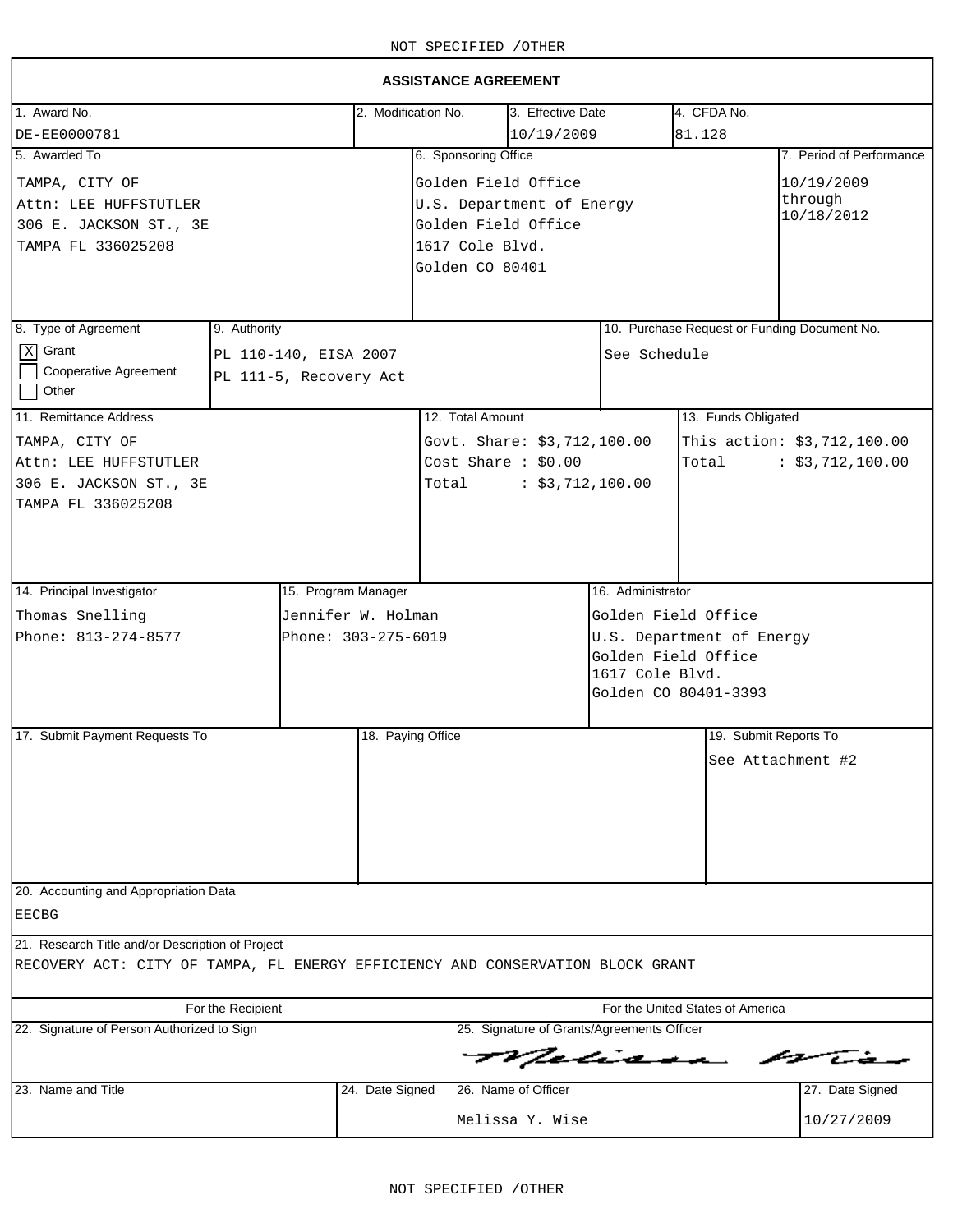#### NOT SPECIFIED /OTHER

REFERENCE NO. OF DOCUMENT BEING CONTINUED **Example 2008** PAGE OF

#### **CONTINUATION SHEET**

DE-EE0000781 2 3

NAME OF OFFEROR OR CONTRACTOR

TAMPA, CITY OF (A) ITEM NO. (B) SUPPLIES/SERVICES (C) QUANTITYUNIT  $(D)$ UNIT PRICE (E) AMOUNT (F) DUNS Number: 829860951 In addition to this Assistance Agreement, this award consists of the items listed in the Special Terms and Conditions, Provision 2, Award Agreement Terms and Conditions. In Block 7 of the Assistance Agreement, the Period of Performance reflects the beginning of the project through the end of the current Budget Period, shown as 10/19/2009 through 10/18/2012. Blocks 12 and 13 of the Agreement Cover Page indicate the Total Obligated Amount of this project, which is the Recipient's total allocation. The funds available in ASAP to the Recipient through this action is limited to \$1,856,050 due to the restrictions in Provision Number 16, National Environmental Policy Act Clause and Provision Number 20, the Subcontractor Approval clause in the Special Terms and Conditions. Once these conditions have been met, the remaining funds will be released to the Recipient according to Provision Number 15, Staged Disbursement Clause of the Special Terms and Conditions. DOE Award Administrator: Patrick Liles E-mail: Patrick.Liles@go.doe.gov Phone: 303-275-4921 DOE Project Officer: Jennifer Holman E-mail: Jennifer.Holman@go.doe.gov Phone: 303-275-6019 Recipient Business Officer: Thomas Snelling E-mail: Thomas.Snelling@tampagov.net Phone: 813-274-8577 Recipient Principal Investigator: Thomas Snelling E-mail: Thomas.Snelling@tampagov.net Phone: 813-274-8577 Electronic signature or signatures as used in this document means a method of signing an electronic message that-- Continued ...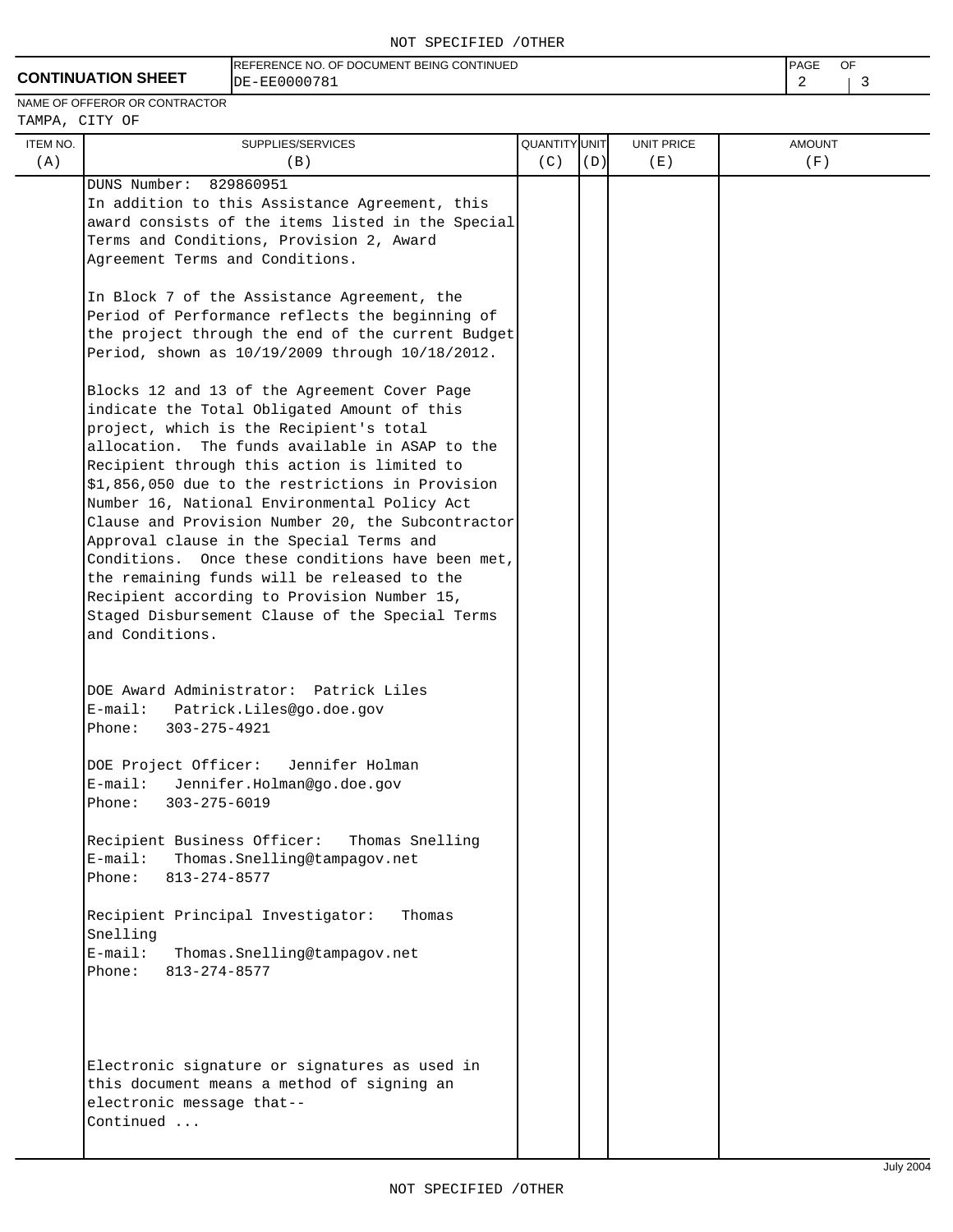#### NOT SPECIFIED /OTHER

#### **CONTINUATION SHEET**  REFERENCE NO. OF DOCUMENT BEING CONTINUED PAGE OF DE-EE0000781 3 3 3

NAME OF OFFEROR OR CONTRACTOR TAMPA, CITY OF

| ITEM NO. | SUPPLIES/SERVICES                                | QUANTITY UNIT |     | UNIT PRICE | AMOUNT |
|----------|--------------------------------------------------|---------------|-----|------------|--------|
| (A)      | (B)                                              | (C)           | (D) | (E)        | (F)    |
|          | (A) Identifies and authenticates a particular    |               |     |            |        |
|          | person as the source of the electronic message;  |               |     |            |        |
|          | (B) Indicates such person's approval of the      |               |     |            |        |
|          | information contained in the electronic message; |               |     |            |        |
|          | and,                                             |               |     |            |        |
|          | (C) Submission via FedConnect constitutes        |               |     |            |        |
|          | electronically signed documents.                 |               |     |            |        |
|          |                                                  |               |     |            |        |
|          | ASAP: Yes Extent Competed: NOT AVAIL FOR COMP    |               |     |            |        |
|          | Davis-Bacon Act: YES                             |               |     |            |        |
|          | Delivery Location Code: 03601                    |               |     |            |        |
|          | Golden Field Office                              |               |     |            |        |
|          | U.S. Department of Energy                        |               |     |            |        |
|          | Golden Field Office<br>1617 Cole Blvd.           |               |     |            |        |
|          | Golden CO 80401-3393                             |               |     |            |        |
|          |                                                  |               |     |            |        |
|          | Payment:                                         |               |     |            |        |
|          | OR for Golden                                    |               |     |            |        |
|          | U.S. Department of Energy                        |               |     |            |        |
|          | Oak Ridge Financial Service Center               |               |     |            |        |
|          | P.O. Box 4517                                    |               |     |            |        |
|          | Oak Ridge TN 37831                               |               |     |            |        |
|          | Fund: 05796 Appr Year: 2009 Allottee: 31 Report  |               |     |            |        |
|          | Entity: 200835 Object Class: 41020 Program:      |               |     |            |        |
|          | 1005115 Project: 2004350 WFO: 0000000 Local Use: |               |     |            |        |
|          | 0000000 TAS Agency: 89 TAS Account: 0331         |               |     |            |        |
|          |                                                  |               |     |            |        |
|          |                                                  |               |     |            |        |
|          |                                                  |               |     |            |        |
|          |                                                  |               |     |            |        |
|          |                                                  |               |     |            |        |
|          |                                                  |               |     |            |        |
|          |                                                  |               |     |            |        |
|          |                                                  |               |     |            |        |
|          |                                                  |               |     |            |        |
|          |                                                  |               |     |            |        |
|          |                                                  |               |     |            |        |
|          |                                                  |               |     |            |        |
|          |                                                  |               |     |            |        |
|          |                                                  |               |     |            |        |
|          |                                                  |               |     |            |        |
|          |                                                  |               |     |            |        |
|          |                                                  |               |     |            |        |
|          |                                                  |               |     |            |        |
|          |                                                  |               |     |            |        |
|          |                                                  |               |     |            |        |
|          |                                                  |               |     |            |        |
|          |                                                  |               |     |            |        |
|          |                                                  |               |     |            |        |
|          |                                                  |               |     |            |        |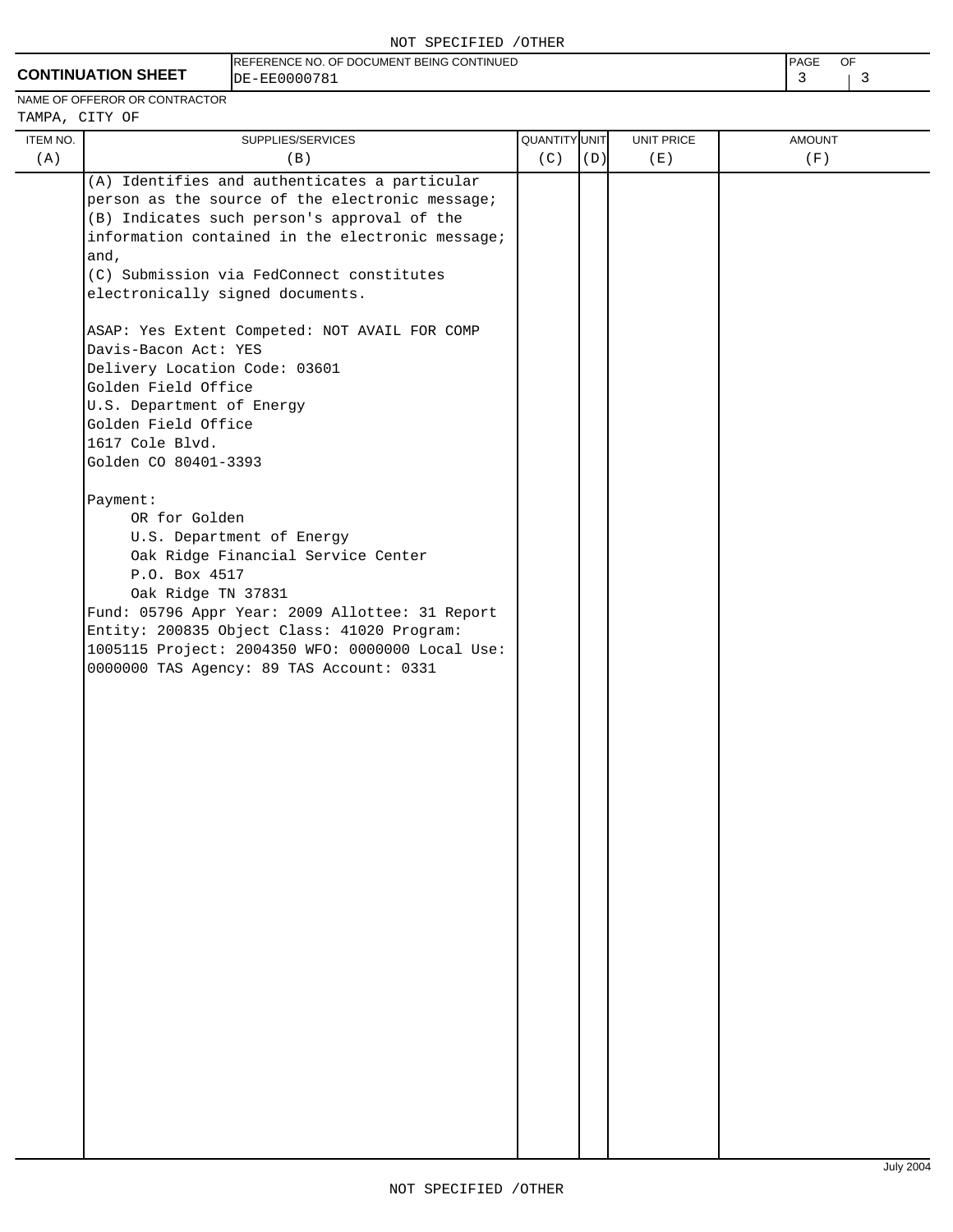# **SPECIAL TERMS AND CONDITIONS**

# **Table of Contents**

## **Number Subject** Page

| 1.           |                                                                   |
|--------------|-------------------------------------------------------------------|
| 2.           |                                                                   |
| 3.           |                                                                   |
| $\mathbf{4}$ | PAYMENT PROCEDURES - ADVANCES THROUGH THE AUTOMATED               |
|              | STANDARD APPLICATION FOR PAYMENTS (ASAP) SYSTEM                   |
| 5.           |                                                                   |
| 6.           |                                                                   |
| 7.           | REIMBURSABLE INDIRECT COSTS AND FRINGE BENEFITS COSTS 4           |
| 8.           |                                                                   |
| 9.           |                                                                   |
| 10.          |                                                                   |
| 11.          |                                                                   |
| 12.          |                                                                   |
| 13.          |                                                                   |
| 14.          |                                                                   |
| 15.          |                                                                   |
| 16.          | NATIONAL ENVIRONMENTAL POLICY ACT (NEPA) REQUIREMENTS  6          |
| 17.          |                                                                   |
| 18.          |                                                                   |
| 19.          | DECONTAMINATION AND/OR DECOMMISSIONING (D&D) COSTS  8             |
| 20.          |                                                                   |
| 21.          | ADVANCE UNDERSTANDING CONCERNING PUBLICLY FINANCED                |
|              |                                                                   |
| 22.          | SPECIAL PROVISIONS RELATING TO WORK FUNDED UNDER AMERICAN         |
|              | RECOVERY AND REINVESTMENT ACT OF 2009 (May 2009)  9               |
| 23.          | <b>REPORTING AND REGISTRATION REQUIREMENTS UNDER SECTION 1512</b> |
|              |                                                                   |
| 24.          | NOTICE REGARDING THE PURCHASE OF AMERICAN-MADE EQUIPMENT          |
|              |                                                                   |
| 25.          | REQUIRED USE OF AMERICAN IRON, STEEL, AND MANUFACTURED            |
|              | <b>GOODS - SECTION 1605 OF THE AMERICAN RECOVERY AND</b>          |
|              |                                                                   |
| 26.          | REQUIRED USE OF AMERICAN IRON, STEEL, AND MANUFACTURED            |
|              | <b>GOODS (COVERED UNDER INTERNATIONAL AGREEMENTS) - SECTION</b>   |
|              | 1605 OF THE AMERICAN RECOVERY AND REINVESTMENT ACT OF 2009  18    |
| 27.          | <b>WAGE RATE REQUIREMENTS UNDER SECTION 1606 OF THE RECOVERY</b>  |
|              |                                                                   |
| 28.          | RECOVERY ACT TRANSACTIONS LISTED IN SCHEDULE OF                   |
|              | <b>EXPENDITURES OF FEDERAL AWARDS AND RECIPIENT</b>               |
|              |                                                                   |
| 29.          |                                                                   |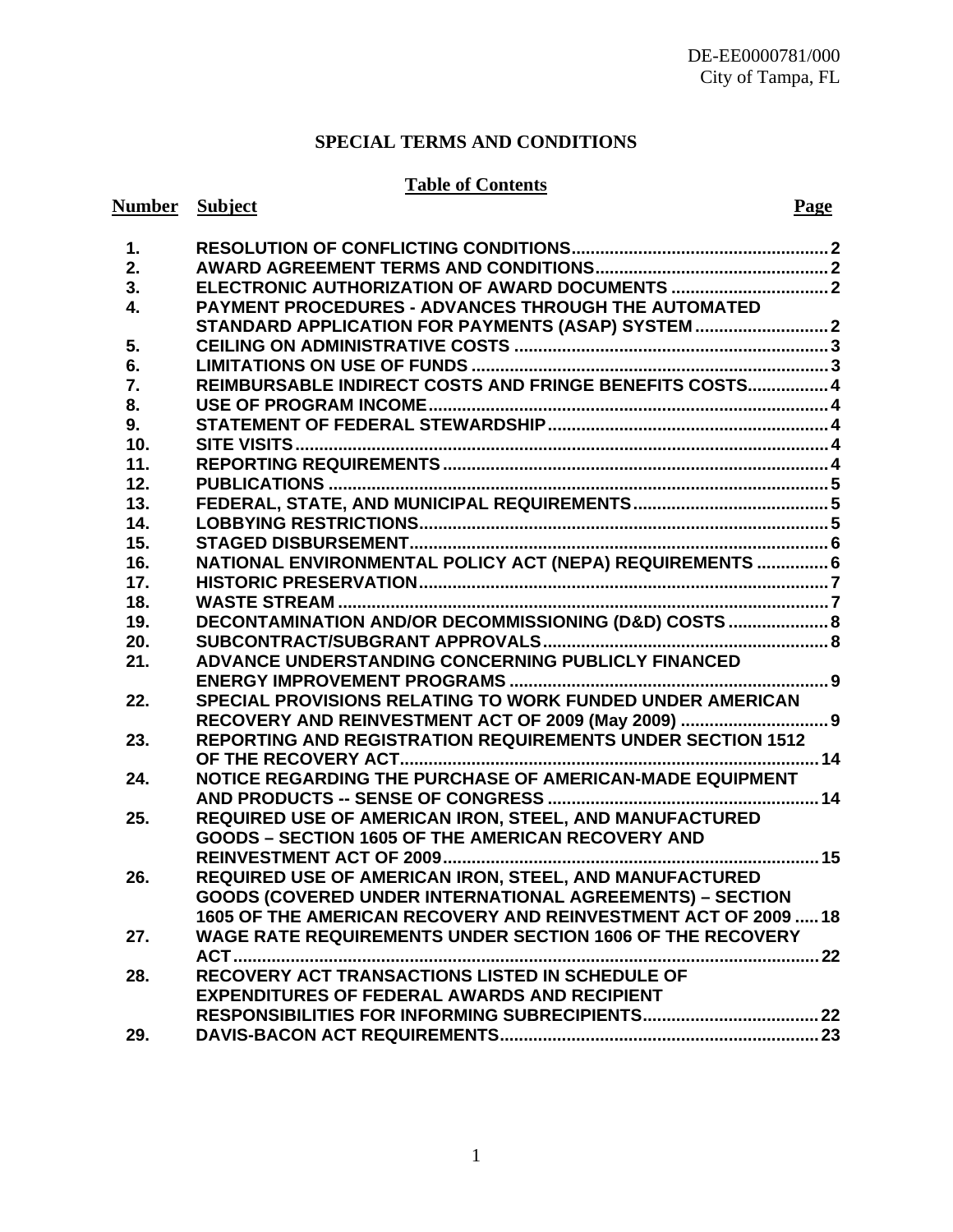#### <span id="page-5-0"></span>**1. RESOLUTION OF CONFLICTING CONDITIONS**

Any apparent inconsistency between Federal statutes and regulations and the terms and conditions contained in this award must be referred to the DOE Award Administrator for guidance.

### **2. AWARD AGREEMENT TERMS AND CONDITIONS**

This award/agreement consists of the Assistance Agreement, plus the following:

- a. Special Terms and Conditions.
- b. Attachments:

Attachment Number Title

- 1. Statement of Project Objectives
- 2. Federal Assistance Reporting Checklist and Instructions
- 3. Budget Pages (SF 424A)
- c. DOE Assistance Regulations, 10 CFR Part 600 at http://ecfr.gpoaccess.gov.
- d. Application/proposal as approved by DOE.
- e. National Policy Assurances to Be Incorporated as Award Terms in effect on date of award at http://management.energy.gov/business\_doe/1374.htm.

### **3. ELECTRONIC AUTHORIZATION OF AWARD DOCUMENTS**

Acknowledgement of award documents by the Recipient's authorized representative through electronic systems used by the Department of Energy, specifically FedConnect, constitutes the Recipient's acceptance of the terms and conditions of the award. Acknowledgement via FedConnect by the Recipient's authorized representative constitutes the Recipient's electronic signature.

### **4. PAYMENT PROCEDURES - ADVANCES THROUGH THE AUTOMATED STANDARD APPLICATION FOR PAYMENTS (ASAP) SYSTEM**

- a. Method of Payment. Payment will be made by advances through the Department of Treasury's ASAP system.
- b. Requesting Advances. Requests for advances must be made through the ASAP system. You may submit requests as frequently as required to meet your needs to disburse funds for the Federal share of project costs. If feasible, you should time each request so that you receive payment on the same day that you disperse funds for direct project costs and the proportionate share of any allowable indirect costs. If same-day transfers are not feasible, advance payments must be as close to actual disbursements as administratively feasible.
- c. Adjusting payment requests for available cash. You must disburse any funds that are available from repayments to and interest earned on a revolving fund, program income,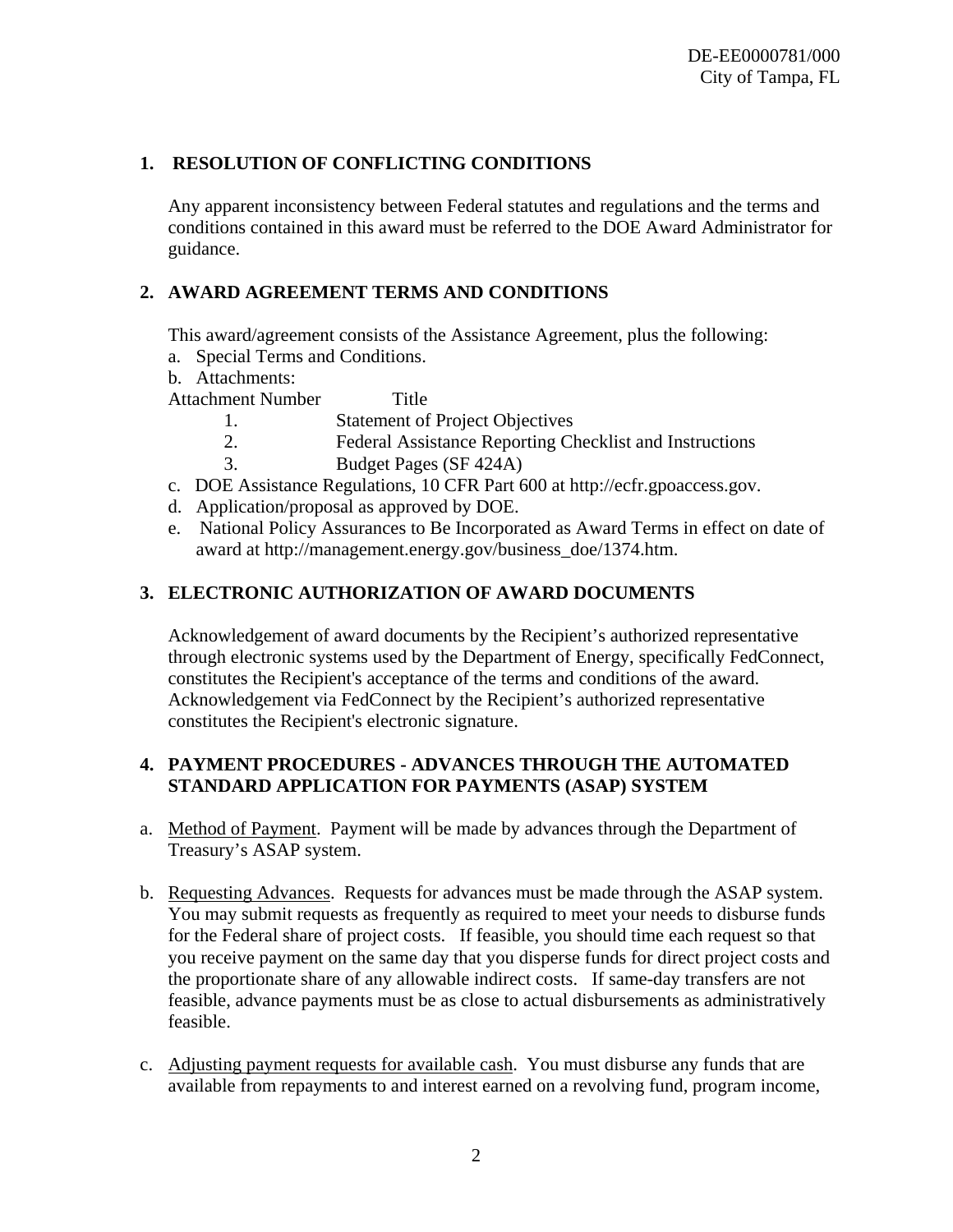<span id="page-6-0"></span>rebates, refunds, contract settlements, audit recoveries, credits, discounts, and interest earned on any of those funds before requesting additional cash payments from DOE.

d. Payments. All payments are made by electronic funds transfer to the bank account identified on the ASAP Bank Information Form that you filed with the U.S. Department of Treasury.

### **5. CEILING ON ADMINISTRATIVE COSTS**

- a. Local government and Indian Tribe Recipients may not use more than 10 percent of amounts provided under this program, or \$75,000, whichever is greater (EISA Sec 545  $(b)(3)(A)$ , for administrative expenses, excluding the costs of meeting the reporting requirements under Title V, Subtitle E of EISA. These costs should be captured and summarized for each activity under the Projected Costs Within Budget: Administration.
- b. Recipients are expected to manage their administrative costs. DOE will not amend an award solely to provide additional funds for changes in administrative costs. The Recipient shall not be reimbursed on this project for any final administrative costs that are in excess of the designated 10 percent administrative cost ceiling. In addition, the Recipient shall neither count costs in excess of the administrative cost ceiling as cost share, nor allocate such costs to other federally sponsored project, unless approved by the Contracting Officer.

#### **6. LIMITATIONS ON USE OF FUNDS**

- a. By accepting funds under this award, you agree that none of the funds obligated on the award shall be expended, directly or indirectly, for gambling establishments, aquariums, zoos, golf courses or swimming pools.
- b. Local government and Indian tribe Recipients may not use more than 20 percent of the amounts provided or \$250,000, whichever is greater (EISA Sec 545 (b)(3)(B)), for the establishment of revolving loan funds.
- c. Local government and Indian tribe Recipients may not use more than 20 percent of the amounts provided or \$250,000, whichever is greater (EISA Sec 545 (b)(3)(C)), for subgrants to nongovernmental organizations for the purpose of assisting in the implementation of the energy efficiency and conservation strategy of the eligible unit of local government or Indian tribe.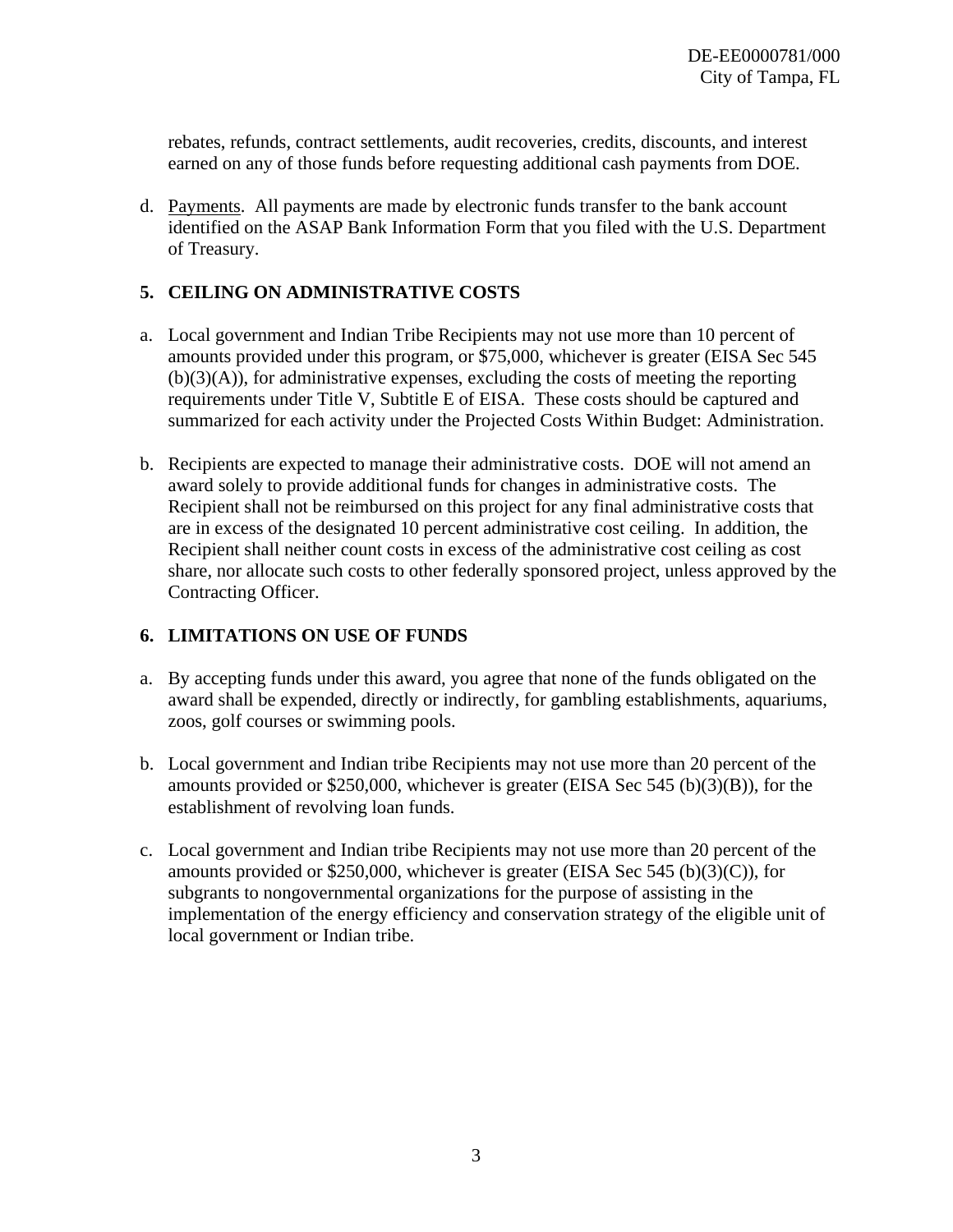### <span id="page-7-0"></span>**7. REIMBURSABLE INDIRECT COSTS AND FRINGE BENEFITS COSTS**

- a. The Recipient is expected to manage their final negotiated project budgets, including their indirect costs and fringe benefit costs. DOE will not amend an award solely to provide additional funds for changes in the indirect and/or fringe benefit costs or for changes in rates used for calculating these costs. DOE recognizes that the inability to obtain full reimbursement for indirect or fringe benefit costs means the Recipient must absorb the underrecovery. Such underrecovery may be allocated as part of the Recipient's cost share**.**
- a. If actual allowable indirect and/or fringe benefit costs are less than those budgeted and funded under the award, the Recipient may use the difference to pay additional allowable direct costs during the project period. If at the completion of the award the Government's share of total allowable costs (i.e., direct and indirect), is less than the total costs reimbursed, the Recipient must refund the difference.

### **8. USE OF PROGRAM INCOME**

If you earn program income during the project period as a result of this award, you may add the program income to the funds committed to the award and used to further eligible project objectives.

### **9. STATEMENT OF FEDERAL STEWARDSHIP**

DOE will exercise normal Federal stewardship in overseeing the project activities performed under this award. Stewardship activities include, but are not limited to, conducting site visits; reviewing performance and financial reports; providing technical assistance and/or temporary intervention in unusual circumstances to correct deficiencies which develop during the project; assuring compliance with terms and conditions; and reviewing technical performance after project completion to ensure that the award objectives have been accomplished.

#### **10. SITE VISITS**

DOE's authorized representatives have the right to make site visits at reasonable times to review project accomplishments and management control systems and to provide technical assistance, if required. You must provide, and must require your subawardees to provide, reasonable access to facilities, office space, resources, and assistance for the safety and convenience of the government representatives in the performance of their duties. All site visits and evaluations must be performed in a manner that does not unduly interfere with or delay the work.

### **11. REPORTING REQUIREMENTS**

a. Requirements. The reporting requirements for this award are identified on the Federal Assistance Reporting Checklist, DOE F 4600.2, attached to this award. Failure to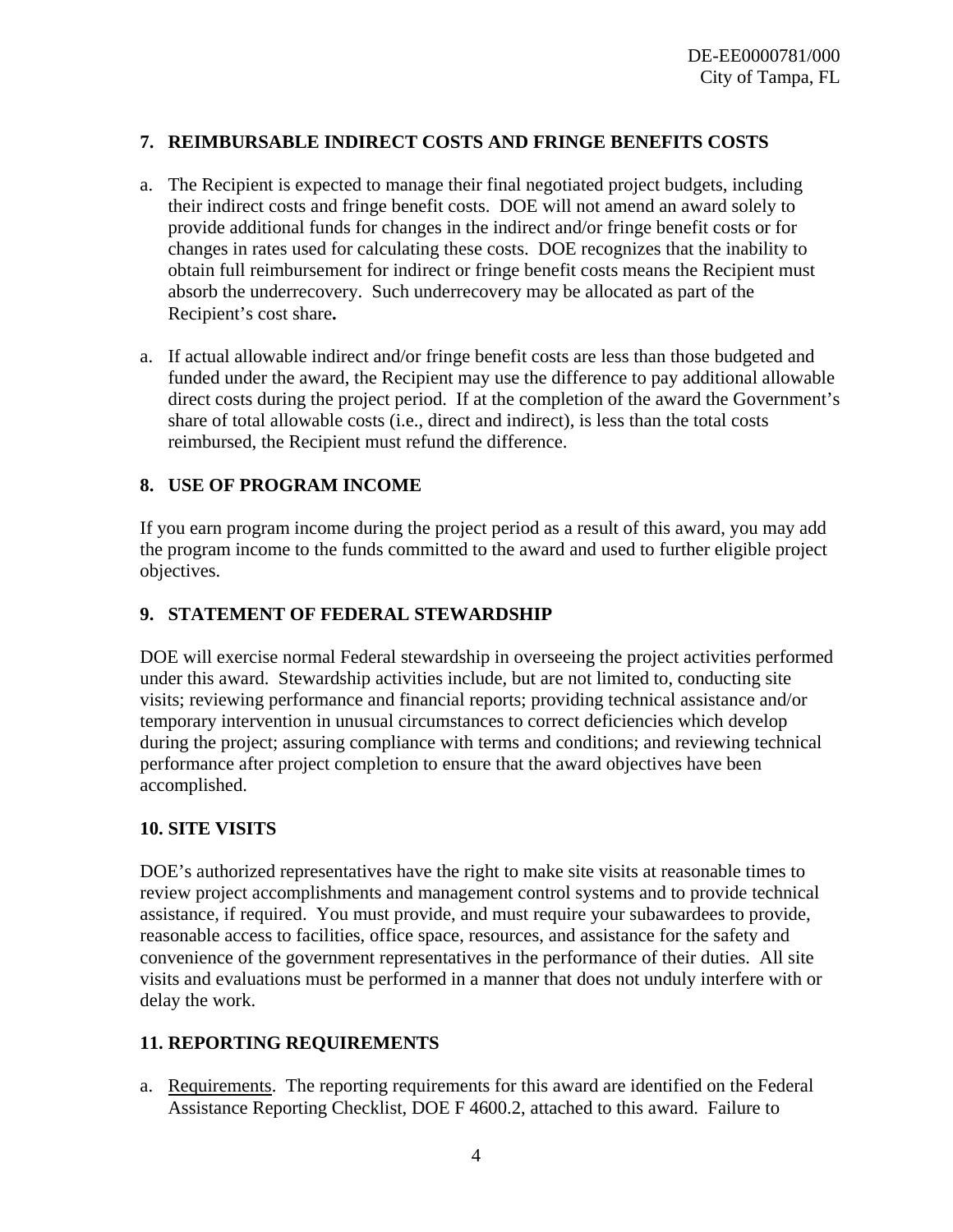<span id="page-8-0"></span>comply with these reporting requirements is considered a material noncompliance with the terms of the award. Noncompliance may result in withholding of future payments, suspension or termination of the current award, and withholding of future awards. A willful failure to perform, a history of failure to perform, or unsatisfactory performance of this and/or other financial assistance awards, may also result in a debarment action to preclude future awards by Federal agencies.

b. Additional Recovery Act Reporting Requirements are found in the Provision below labeled: "REPORTING AND REGISTRATION REQUIREMENTS UNDER SECTION 1512 OF THE RECOVERY ACT."

#### **12. PUBLICATIONS**

- a. You are encouraged to publish or otherwise make publicly available the results of the work conducted under the award.
- b. An acknowledgment of DOE support and a disclaimer must appear in the publication of any material, whether copyrighted or not, based on or developed under this project, as follows:

*Acknowledgment*: "This material is based upon work supported by the Department of Energy [National Nuclear Security Administration] [add name(s) of other agencies, if applicable] under Award Number(s) [enter the award number(s)]."

*Disclaimer*: "This report was prepared as an account of work sponsored by an agency of the United States Government. Neither the United States Government nor any agency thereof, nor any of their employees, makes any warranty, express or implied, or assumes any legal liability or responsibility for the accuracy, completeness, or usefulness of any information, apparatus, product, or process disclosed, or represents that its use would not infringe privately owned rights. Reference herein to any specific commercial product, process, or service by trade name, trademark, manufacturer, or otherwise does not necessarily constitute or imply its endorsement, recommendation, or favoring by the United States Government or any agency thereof. The views and opinions of authors expressed herein do not necessarily state or reflect those of the United States Government or any agency thereof."

#### **13. FEDERAL, STATE, AND MUNICIPAL REQUIREMENTS**

You must obtain any required permits and comply with applicable federal, state, and municipal laws, codes, and regulations for work performed under this award.

#### **14. LOBBYING RESTRICTIONS**

By accepting funds under this award, you agree that none of the funds obligated on the award shall be expended, directly or indirectly, to influence congressional action on any legislation or appropriation matters pending before Congress, other than to communicate to Members of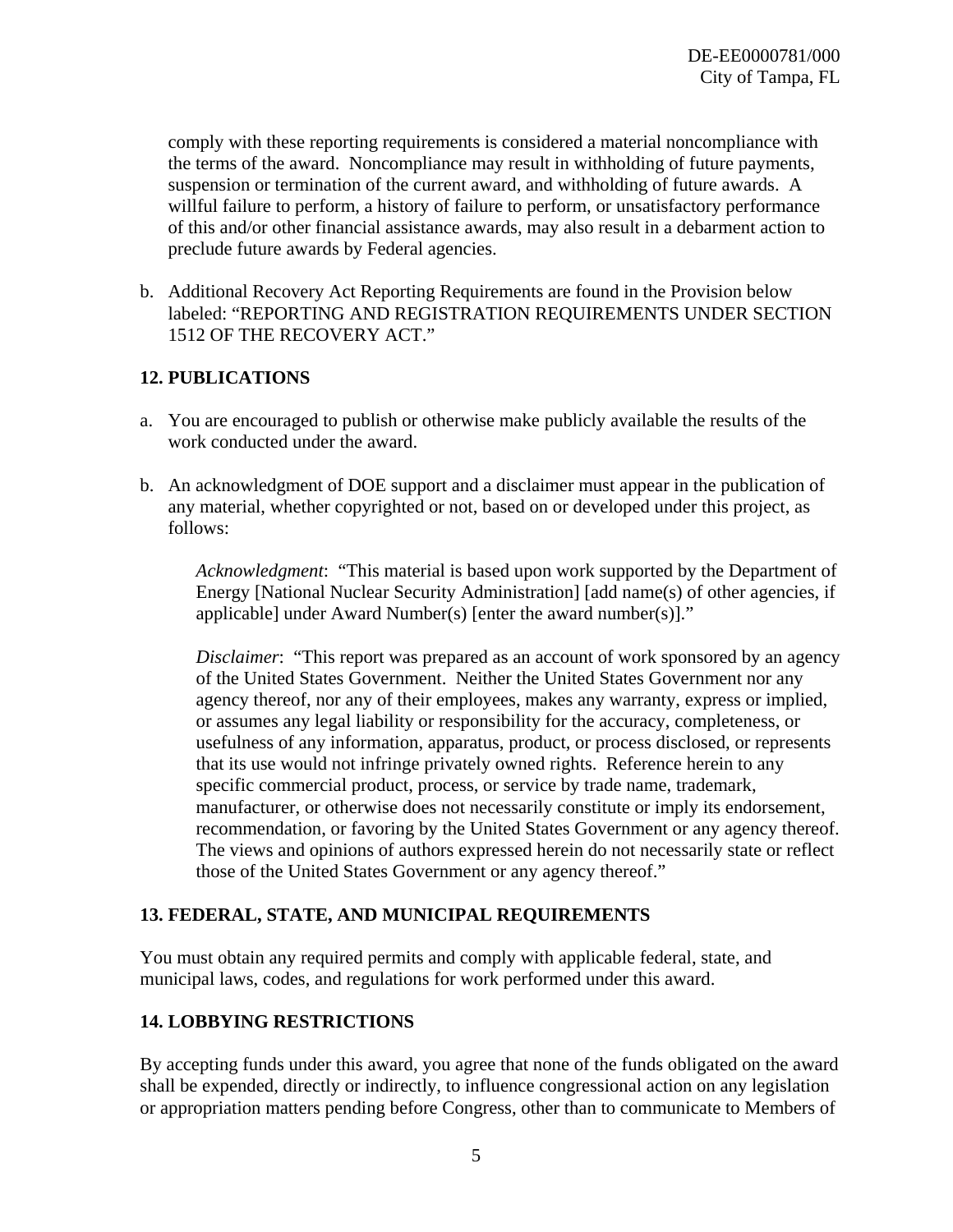<span id="page-9-0"></span>Congress as described in 18 U.S.C. 1913. This restriction is in addition to those prescribed elsewhere in statute and regulation.

### **15. STAGED DISBURSEMENT**

- a. The total funding allocation for this award, shown in Block 12 of the Assistance Agreement, will be obligated in full with this action; however, funds will be released according to a staged disbursement schedule. All funds must be expended within 36 months of the effective date of the award.
- 1. The initial disbursement of funds is 50% of the total funding allocation. The amount identified on Page 2 of the Assistance Agreement will be released to the Recipient to begin work on the approved activities listed in the Statement of Project Objectives. If conditions are included in the terms and conditions of this award, upon satisfying the conditions, the Contracting Officer will lift the funding restrictions associated with the conditions and release the remainder of the initial disbursement of funds.
- 2. Project performance will be monitored and corrective action taken, as necessary to ensure acceptable performance under this award. After one or more progress reviews, in which the Recipient must demonstrate that it has made satisfactory progress on its activities; expended funds appropriately; complied with reporting requirements; and created jobs, the Contracting Officer will approve the release of the remaining balance of the total funding allocation.
- b. No additional funds will be disbursed to the Recipient for payment, and DOE does not guarantee or assume any obligation to reimburse costs incurred by the Recipient, until the requirements of each progress review are met. Failure by the Recipient to demonstrate acceptable performance under this award will be deemed a noncompliance pursuant to 10 CFR 600. If a noncompliance occurs, the Contracting Officer may unilaterally terminate or suspend this award and deobligate the amounts obligated. In such case, the Recipient shall not be reimbursed for costs incurred at the Recipient's risk, as described above.

#### **16. NATIONAL ENVIRONMENTAL POLICY ACT (NEPA) REQUIREMENTS**

Recipient may proceed with the activities described in its EECBG activity worksheets, subject to the conditions below:

Recipient must comply with the requirements of the Waste Stream and Historic Preservation clauses.

Recipient shall ensure the safety and structural integrity of any repair, replacement, construction, and or alteration performed under this project.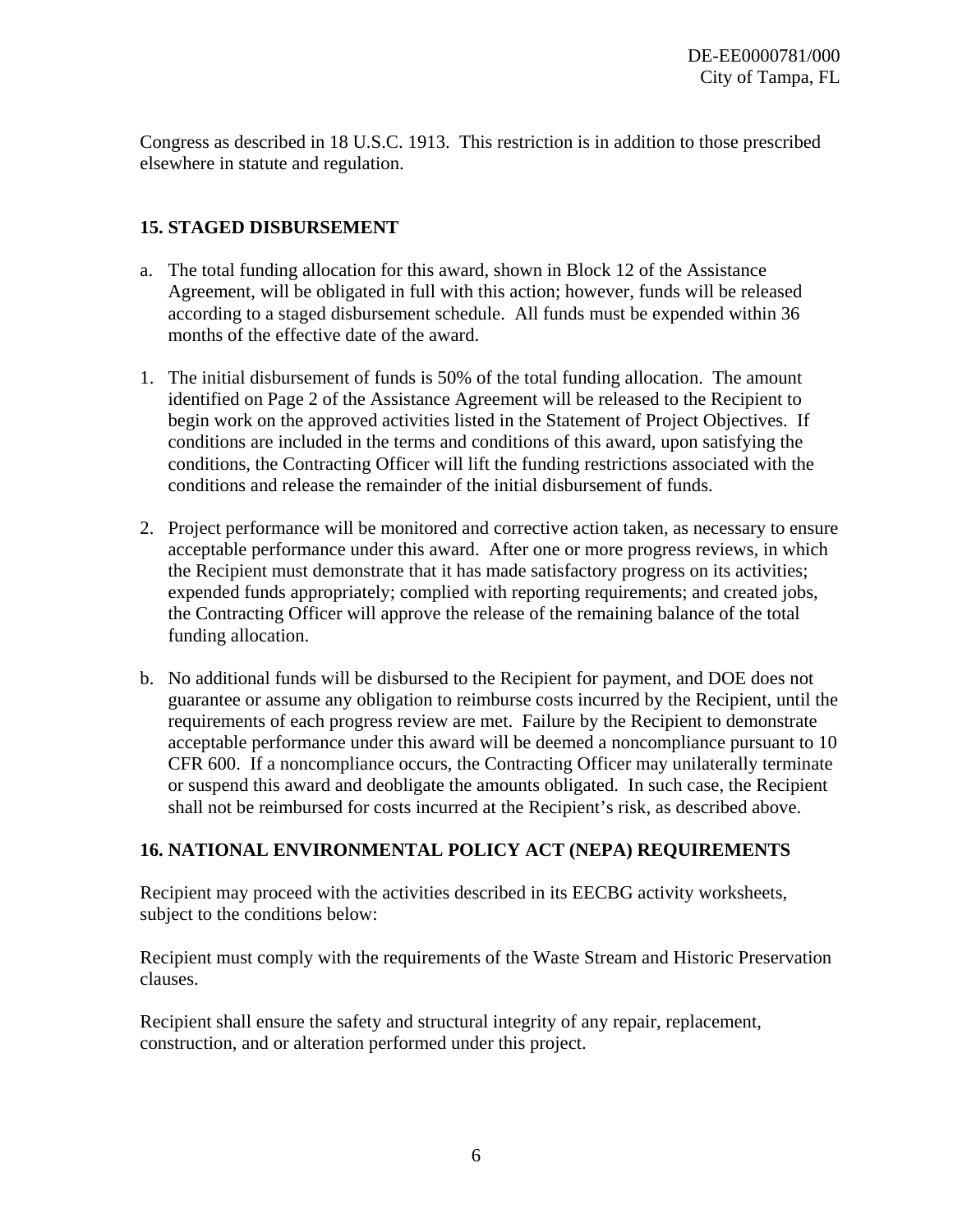<span id="page-10-0"></span>If Recipient moves forward with activities that are not authorized for Federal funding by the DOE Contracting Officer in advance of the final NEPA decision, you are doing so at risk of not receiving Federal funding and such costs may not be recognized as allowable cost share.

If this award includes construction activities, you must submit an environmental evaluation report/evaluation notification form addressing NEPA issues prior to DOE initiating the NEPA process.

### **17. HISTORIC PRESERVATION**

Prior to the expenditure of Federal funds to alter any structure or site, the Recipient is required to comply with the requirements of Section 106 of the National Historic Preservation Act (NHPA), consistent with DOE's 2009 letter of delegation of authority regarding the NHPA. Section 106 applies to historic properties that are listed in or eligible for listing in the National Register of Historic Places. In order to fulfill the requirements of Section 106, the recipient must contact the State Historic Preservation Officer (SHPO), and, if applicable, the Tribal Historic Preservation Officer (THPO), to coordinate the Section 106 review outlined in 36 CFR Part 800. SHPO contact information is available at the following link: http://www.ncshpo.org/find/index.htm. THPO contact information is available at the following link: http://www.nathpo.org/map.html .

Section 110(k) of the NHPA applies to DOE funded activities. Recipients shall avoid taking any action that results in an adverse effect to historic properties pending compliance with Section 106.

Recipients should be aware that the DOE Contracting Officer will consider the recipient in compliance with Section 106 of the NHPA only after the Recipient has submitted adequate background documentation to the SHPO/THPO for its review, and the SHPO/THPO has provided written concurrence to the Recipient that it does not object to its Section 106 finding or determination. Recipient shall provide a copy of this concurrence to the Contracting Officer.

#### **18. WASTE STREAM**

Prior to the expenditure of Federal funds to dispose of sanitary or hazardous waste, the Recipient is required to provide documentation to the Project Officer demonstrating that it has prepared a disposal plan for sanitary or hazardous waste generated by the proposed activities. Sanitary or hazardous waste includes, but is not limited to, old light bulbs, lead ballasts, piping, roofing material, discarded equipment, debris, asbestos, etc.

The DOE Contracting Officer shall consider compliance with this clause complete only after the Recipient has submitted adequate documentation to DOE for its review, and DOE has provided written approval to the Recipient of its proposed plan to dispose of its sanitary or hazardous waste.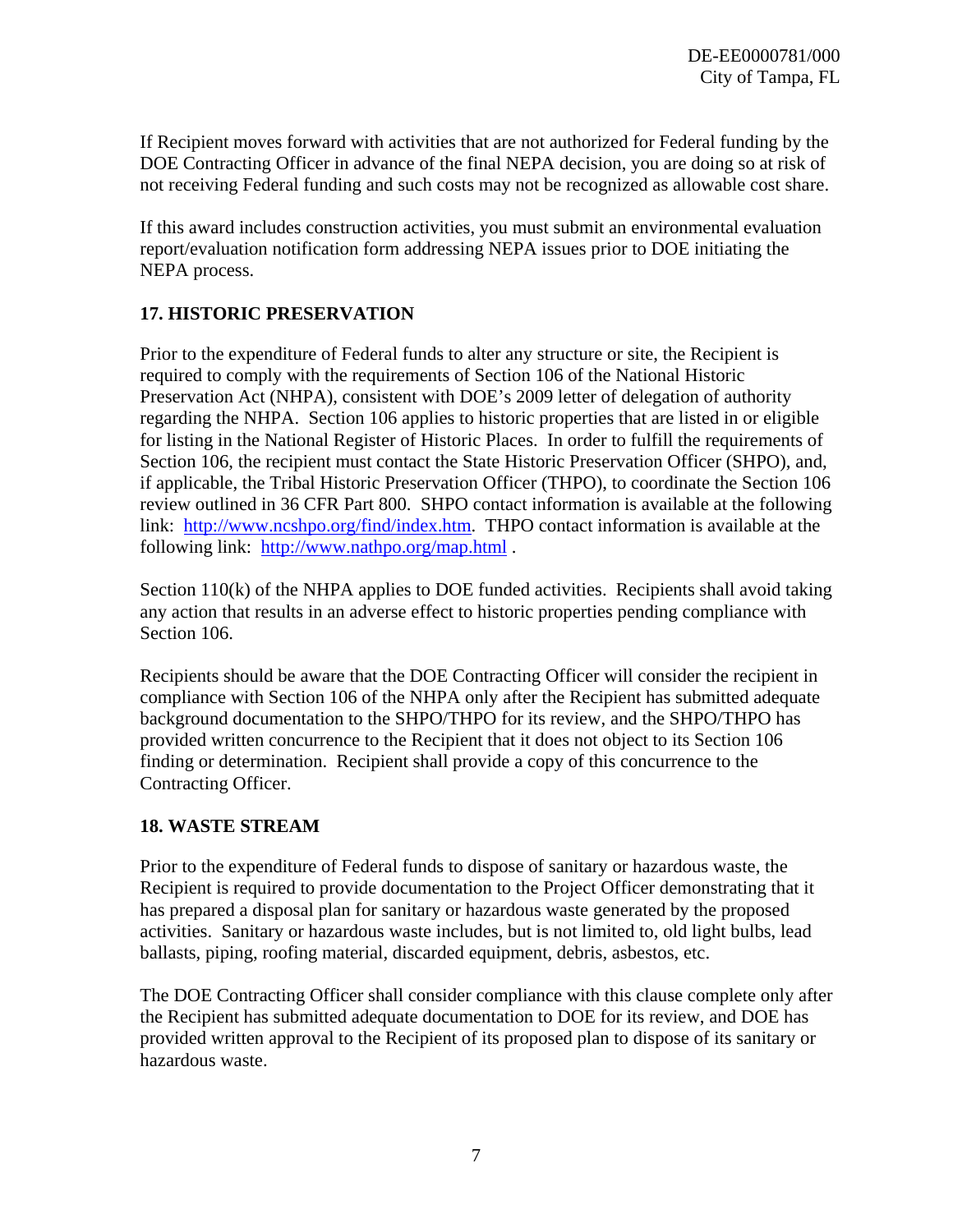### **19. DECONTAMINATION AND/OR DECOMMISSIONING (D&D) COSTS**

Notwithstanding any other provisions of this Agreement, the Government shall not be responsible for or have any obligation to the Recipient for (i) Decontamination and/or Decommissioning (D&D) of any of the Recipient's facilities, or (ii) any costs which may be incurred by the Recipient in connection with the D&D of any of its facilities due to the performance of the work under this Agreement, whether said work was performed prior to or subsequent to the effective date of the Agreement.

### **20. SUBCONTRACT/SUBGRANT APPROVALS**

- a. In the original application, the subcontractor(s)/subgrantee(s) were not proposed by the recipient. In order to receive reimbursement for the costs associated with subcontractors/activities listed in the approved Statement of Project Objectives (SOPO), each subcontract/subgrant must be approved by the DOE Contracting Officer.
- b. Upon the recipient's selection of the subcontractor(s)/subgrantee(s), and within 180 days of the award date in Block 27 of the Assistance Agreement, the recipient shall provide the following information for each, regardless of dollar amount:
	- Name
	- DUNS Number
	- Award Amount
	- Statement of work including applicable activities
	- EF-1 for all proposed activities
- c. In addition to the information in paragraph b. above, for each subcontract/subgrant that has an estimated cost greater than 25% of the Total Allocation or \$1,000,000, whichever is less, the recipient must submit a Statement of Objectives, SF424A Budget Information – Nonconstruction Programs, and Budget Justification. The DOE Contracting Officer may require additional information concerning these subcontract(s)/subgrant(s) prior to providing written approval.
- activities, until approval is provided in writing by the Contracting Officer. d. No funds shall be expended on the subcontracts supporting the activities listed in the approved SOPO until DOE approval is provided. DOE does not guarantee or assume any obligation to reimburse costs incurred by the Recipient or subcontractor for these
- e. Upon written approval by the Contracting Officer, the Recipient may then receive payment for the activities listed in the approved SOPO for allowable costs incurred in accordance with the payment provisions contained in the Special Terms and Conditions of this agreement.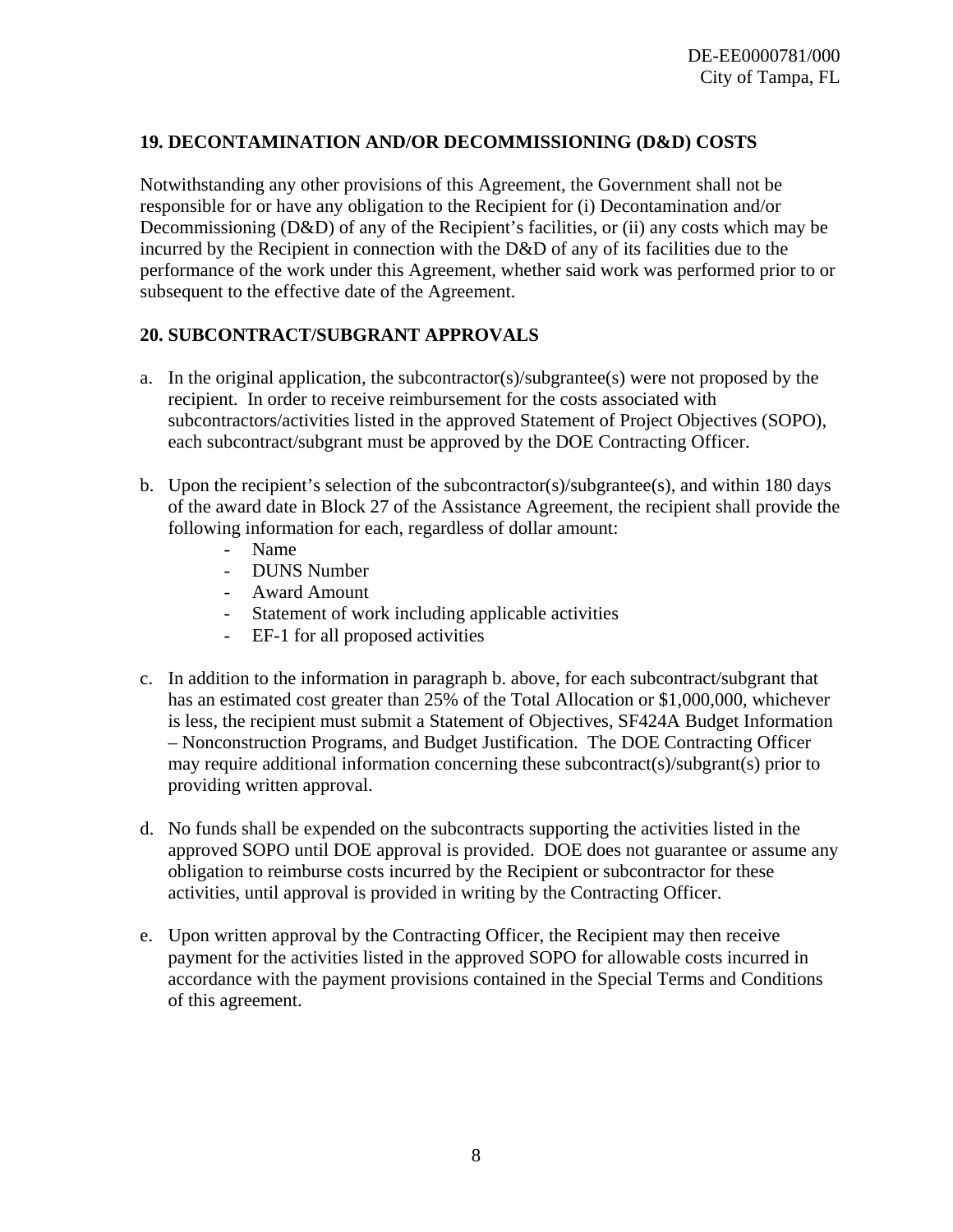#### <span id="page-12-0"></span>**21. ADVANCE UNDERSTANDING CONCERNING PUBLICLY FINANCED ENERGY IMPROVEMENT PROGRAMS**

The parties recognize that the Recipient may use funds under this award for Property-Assessed Clean Energy (PACE) loans, Sustainable Energy Municipal Financing, Clean Energy Assessment Districts, Energy Loan Tax Assessment Programs (ELTAPS), or any other form or derivation of Special Taxing District whereby taxing entities collect payments through increased tax assessments for energy efficiency and renewable energy building improvements made by their constituents. The Department of Energy intends to publish "Best Practices" or other guidelines pertaining to the use of funds made available to the Recipient under this award pertaining to the programs identified herein. By accepting this award, the Recipient agrees to incorporate, to the maximum extent practicable, those Best Practices and other guidelines into any such program(s) within a reasonable time after notification by DOE that the Best Practices or guidelines have been made available. The Recipient also agrees, by its acceptance of this award, to require its sub-recipients to incorporate to the maximum extent practicable the best practices and other guideline into any such program used by the sub-recipient.

#### **22. SPECIAL PROVISIONS RELATING TO WORK FUNDED UNDER AMERICAN RECOVERY AND REINVESTMENT ACT OF 2009 (May 2009)**

#### Preamble

The American Recovery and Reinvestment Act of 2009, Pub. L. 111-5, (Recovery Act) was enacted to preserve and create jobs and promote economic recovery, assist those most impacted by the recession, provide investments needed to increase economic efficiency by spurring technological advances in science and health, invest in transportation, environmental protection, and other infrastructure that will provide long-term economic benefits, stabilize State and local government budgets, in order to minimize and avoid reductions in essential services and counterproductive State and local tax increases. Recipients shall use grant funds in a manner that maximizes job creation and economic benefit.

The Recipient shall comply with all terms and conditions in the Recovery Act relating generally to governance, accountability, transparency, data collection and resources as specified in Act itself and as discussed below.

Recipients should begin planning activities for their first tier subrecipients, including obtaining a DUNS number (or updating the existing DUNS record), and registering with the Central Contractor Registration (CCR).

Be advised that Recovery Act funds can be used in conjunction with other funding as necessary to complete projects, but tracking and reporting must be separate to meet the reporting requirements of the Recovery Act and related guidance. For projects funded by sources other than the Recovery Act, Contractors must keep separate records for Recovery Act funds and to ensure those records comply with the requirements of the Act.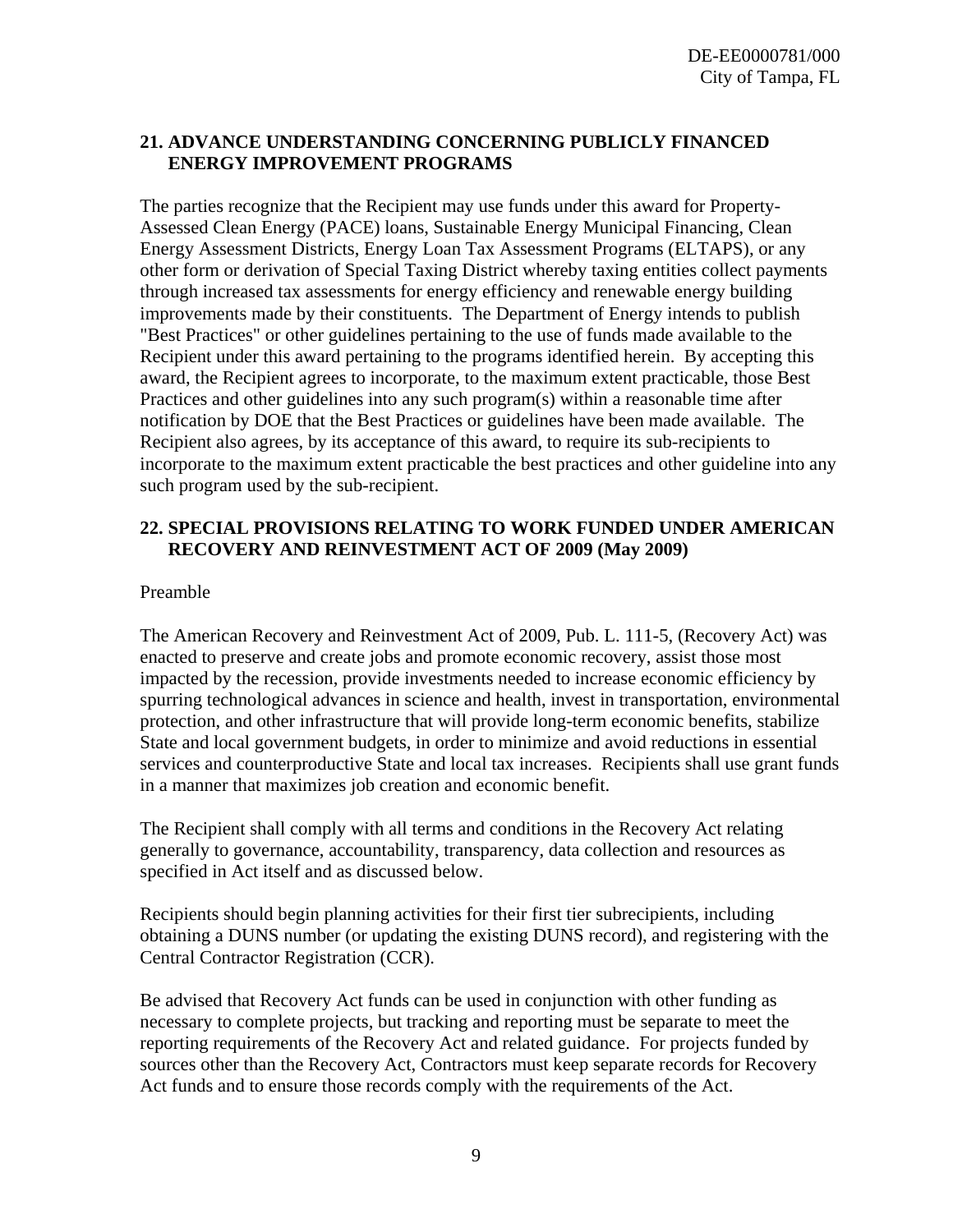The Government has not fully developed the implementing instructions of the Recovery Act, particularly concerning specific procedural requirements for the new reporting requirements. The Recipient will be provided these details as they become available. The Recipient must comply with all requirements of the Act. If the recipient believes there is any inconsistency between ARRA requirements and current award terms and conditions, the issues will be referred to the Contracting Officer for reconciliation.

#### Definitions

For purposes of this clause, Covered Funds means funds expended or obligated from appropriations under the American Recovery and Reinvestment Act of 2009, Pub. L. 111-5. Covered Funds will have special accounting codes and will be identified as Recovery Act funds in the grant, cooperative agreement or TIA and/or modification using Recovery Act funds. Covered Funds must be reimbursed by September 30, 2015.

Non-Federal employer means any employer with respect to covered funds -- the contractor, subcontractor, grantee, or recipient, as the case may be, if the contractor, subcontractor, grantee, or recipient is an employer; and any professional membership organization, certification of other professional body, any agent or licensee of the Federal government, or any person acting directly or indirectly in the interest of an employer receiving covered funds; or with respect to covered funds received by a State or local government, the State or local government receiving the funds and any contractor or subcontractor receiving the funds and any contractor or subcontractor of the State or local government; and does not mean any department, agency, or other entity of the federal government.

Recipient means any entity that receives Recovery Act funds directly from the Federal government (including Recovery Act funds received through grant, loan, or contract) other than an individual and includes a State that receives Recovery Act Funds.

#### Special Provisions

#### A. Flow Down Requirement

Recipients must include these special terms and conditions in any subaward.

#### **B.** Segregation of Costs

Recipients must segregate the obligations and expenditures related to funding under the Recovery Act. Financial and accounting systems should be revised as necessary to segregate, track and maintain these funds apart and separate from other revenue streams. No part of the funds from the Recovery Act shall be commingled with any other funds or used for a purpose other than that of making payments for costs allowable for Recovery Act projects.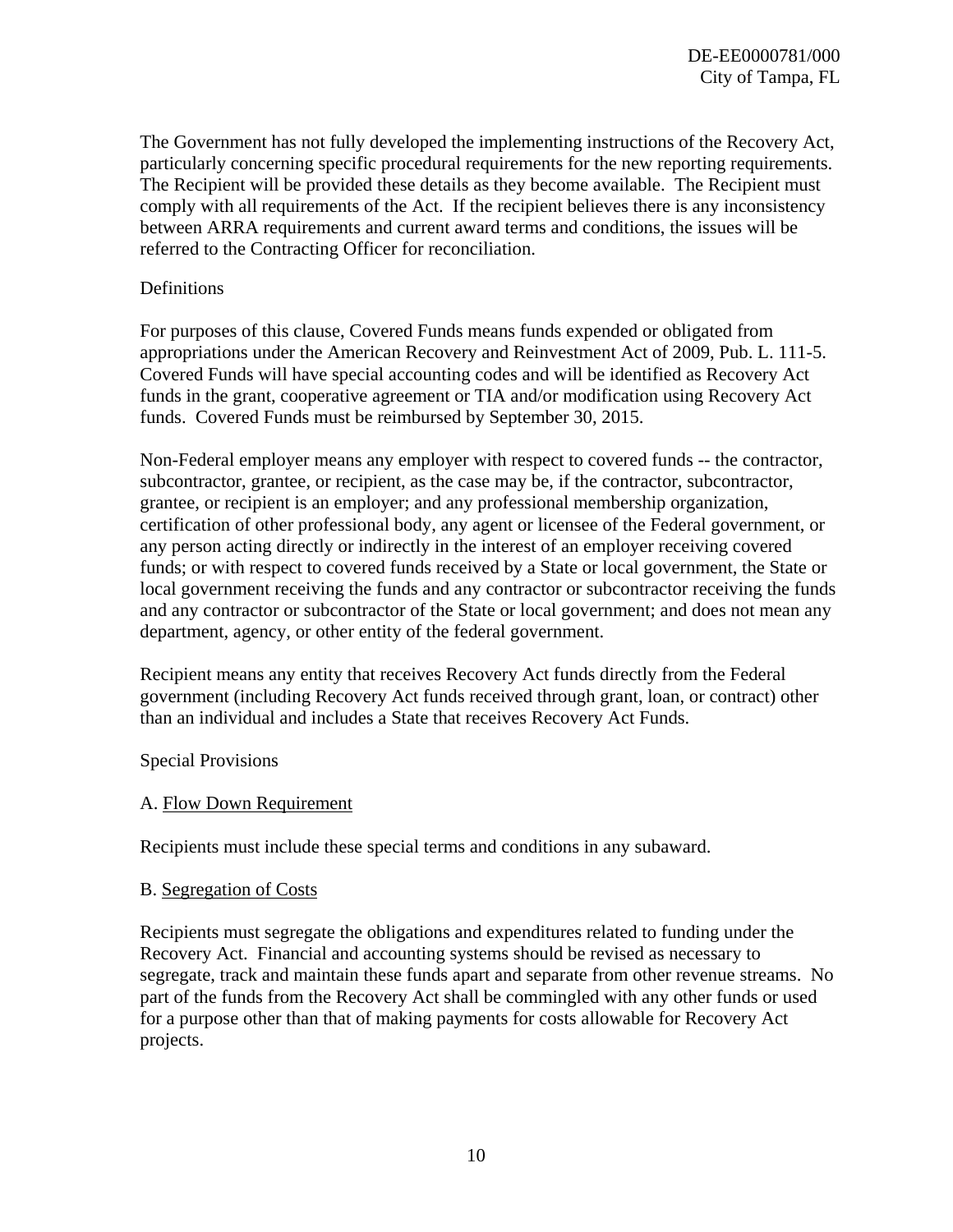#### C. Prohibition on Use of Funds

None of the funds provided under this agreement derived from the American Recovery and Reinvestment Act of 2009, Pub. L. 111-5, may be used by any State or local government, or any private entity, for any casino or other gambling establishment, aquarium, zoo, golf course, or swimming pool.

#### D. Access to Records

 Comptroller General is authorized -- With respect to each financial assistance agreement awarded utilizing at least some of the funds appropriated or otherwise made available by the American Recovery and Reinvestment Act of 2009, Pub. L. 111-5, any representative of an appropriate inspector general appointed under section 3 or 8G of the Inspector General Act of 1988 (5 U.S.C. App.) or of the

(1) to examine any records of the contractor or grantee, any of its subcontractors or subgrantees, or any State or local agency administering such contract that pertain to, and involve transactions that relate to, the subcontract, subcontract, grant, or subgrant; and

(2) to interview any officer or employee of the contractor, grantee, subgrantee, or agency regarding such transactions.

#### E. Publication

the Notice applies: An application may contain technical data and other data, including trade secrets and/or privileged or confidential information, which the applicant does not want disclosed to the public or used by the Government for any purpose other than the application. To protect such data, the applicant should specifically identify each page including each line or paragraph thereof containing the data to be protected and mark the cover sheet of the application with the following Notice as well as referring to the Notice on each page to which

#### Notice of Restriction on Disclosure and Use of Data

The data contained in pages ---- of this application have been submitted in confidence and contain trade secrets or proprietary information, and such data shall be used or disclosed only for evaluation purposes, provided that if this applicant receives an award as a result of or in connection with the submission of this application, DOE shall have the right to use or disclose the data here to the extent provided in the award. This restriction does not limit the Government's right to use or disclose data obtained without restriction from any source, including the applicant.

Information about this agreement will be published on the Internet and linked to the website www.recovery.gov, maintained by the Accountability and Transparency Board. The Board may exclude posting contractual or other information on the website on a case-by-case basis when necessary to protect national security or to protect information that is not subject to disclosure under sections 552 and 552a of title 5, United States Code.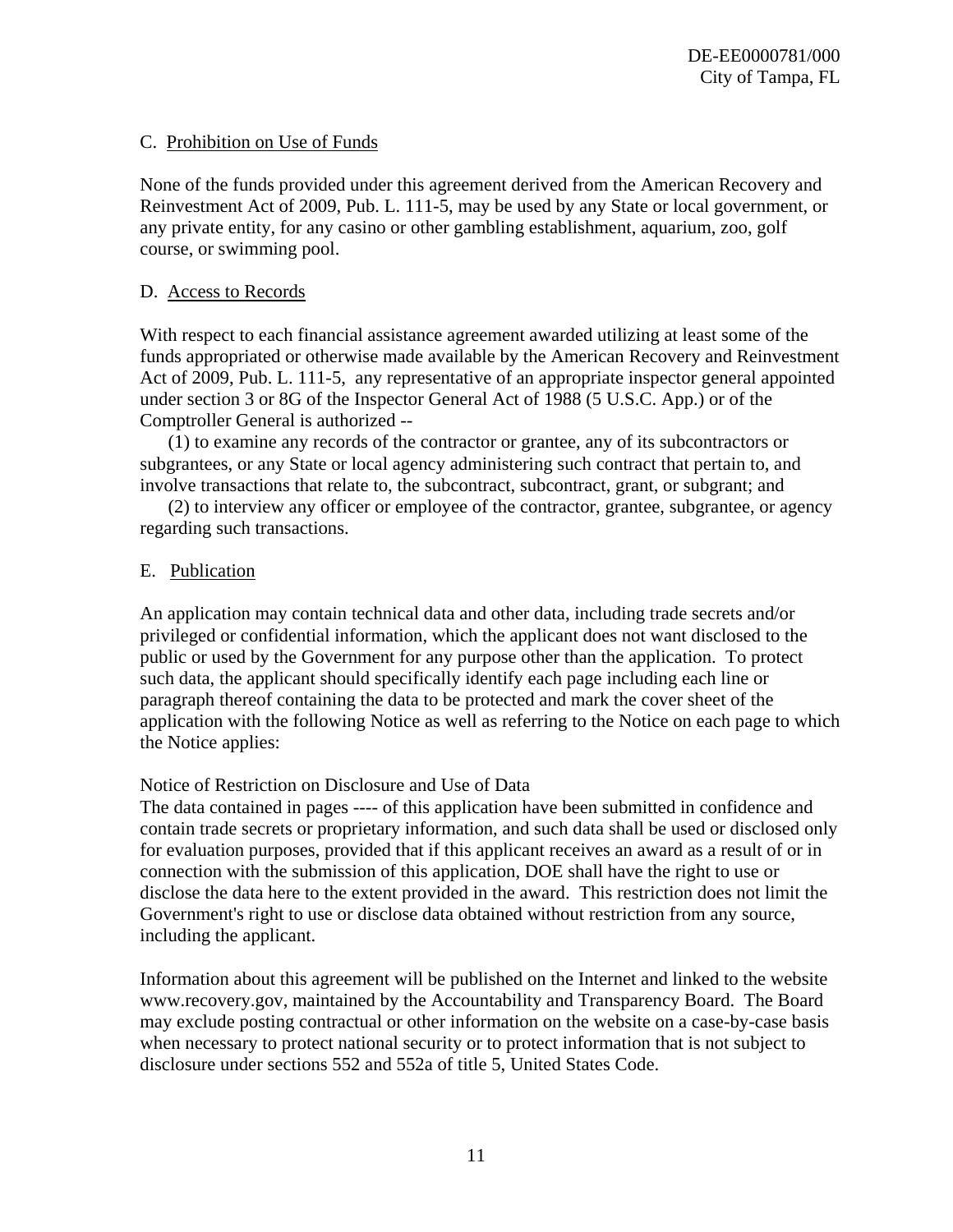#### F. Protecting State and Local Government and Contractor Whistleblowers.

The requirements of Section 1553 of the Act are summarized below. They include, but are not limited to:

Prohibition on Reprisals: An employee of any non-Federal employer receiving covered funds under the American Recovery and Reinvestment Act of 2009, Pub. L. 111-5, may not be discharged, demoted, or otherwise discriminated against as a reprisal for disclosing, including a disclosure made in the ordinary course of an employee's duties, to the Accountability and Transparency Board, an inspector general, the Comptroller General, a member of Congress, a State or Federal regulatory or law enforcement agency, a person with supervisory authority over the employee (or other person working for the employer who has the authority to investigate, discover or terminate misconduct), a court or grant jury, the head of a Federal agency, or their representatives information that the employee believes is evidence of:

- gross management of an agency contract or grant relating to covered funds;

- a gross waste of covered funds;

- a substantial and specific danger to public health or safety related to the implementation or use of covered funds;

- an abuse of authority related to the implementation or use of covered funds; or

- as violation of law, rule, or regulation related to an agency contract (including the competition for or negotiation of a contract) or grant, awarded or issued relating to covered funds.

Agency Action: Not later than 30 days after receiving an inspector general report of an alleged reprisal, the head of the agency shall determine whether there is sufficient basis to conclude that the non-Federal employer has subjected the employee to a prohibited reprisal. The agency shall either issue an order denying relief in whole or in part or shall take one or more of the following actions:

- Order the employer to take affirmative action to abate the reprisal.

- Order the employer to reinstate the person to the position that the person held before the reprisal, together with compensation including back pay, compensatory damages, employment benefits, and other terms and conditions of employment that would apply to the person in that position if the reprisal had not been taken.

- Order the employer to pay the employee an amount equal to the aggregate amount of all costs and expenses (including attorneys' fees and expert witnesses' fees) that were reasonably incurred by the employee for or in connection with, bringing the complaint regarding the reprisal, as determined by the head of a court of competent jurisdiction.

Nonenforceability of Certain Provisions Waiving Rights and remedies or Requiring Arbitration: Except as provided in a collective bargaining agreement, the rights and remedies provided to aggrieved employees by this section may not be waived by any agreement, policy, form, or condition of employment, including any predispute arbitration agreement. No predispute arbitration agreement shall be valid or enforceable if it requires arbitration of a dispute arising out of this section.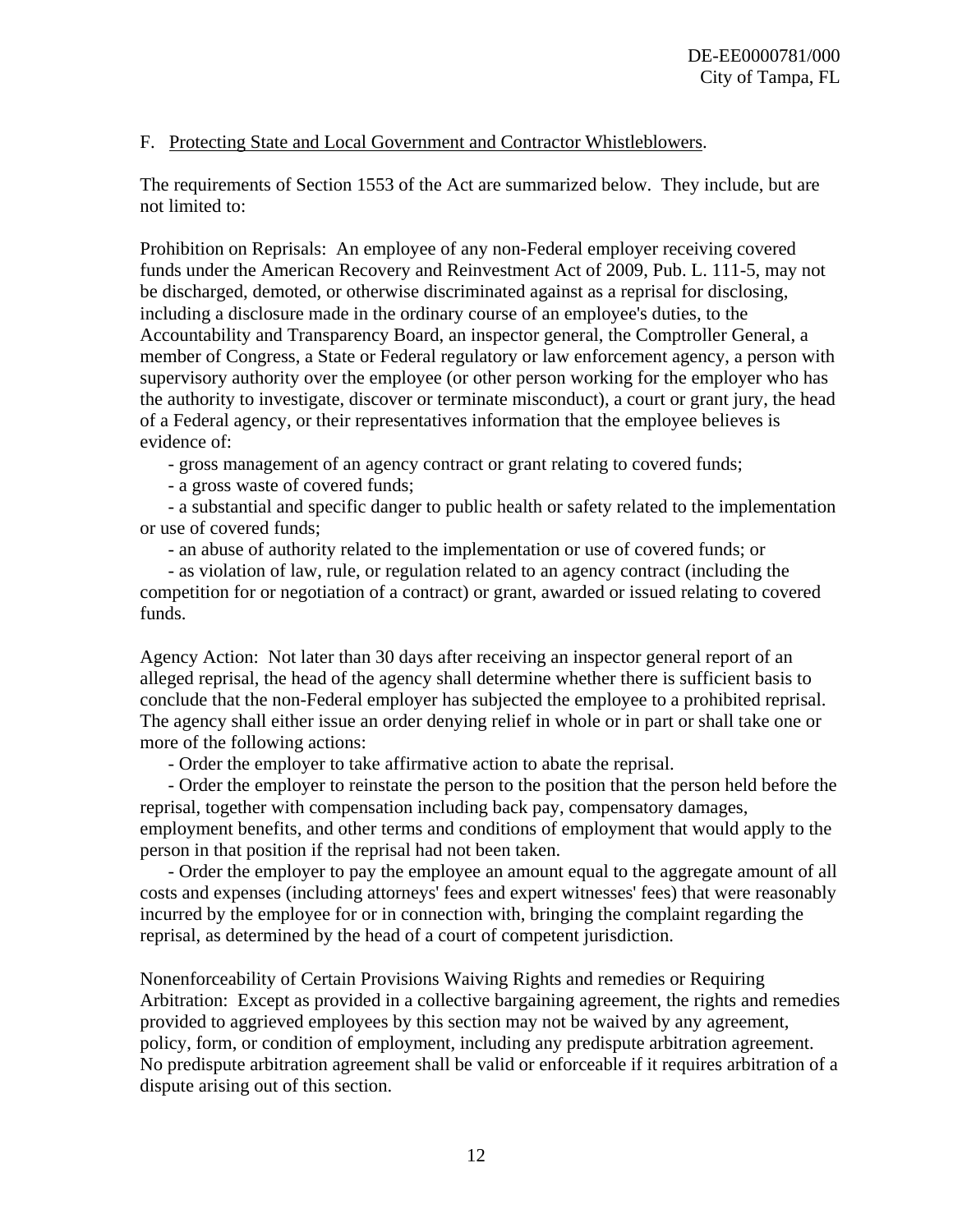Requirement to Post Notice of Rights and Remedies: Any employer receiving covered funds under the American Recovery and Reinvestment Act of 2009, Pub. L. 111-5, shall post notice of the rights and remedies as required therein. (Refer to section 1553 of the American Recovery and Reinvestment Act of 2009, Pub. L. 111-5, www.Recovery.gov, for specific requirements of this section and prescribed language for the notices.).

#### G. Reserved

#### H. False Claims Act

Recipient and sub-recipients shall promptly refer to the DOE or other appropriate Inspector General any credible evidence that a principal, employee, agent, contractor, sub-grantee, subcontractor or other person has submitted a false claim under the False Claims Act or has committed a criminal or civil violation of laws pertaining to fraud, conflict of interest, bribery, gratuity or similar misconduct involving those funds.

#### I. Information in Support of Recovery Act Reporting

Recipient may be required to submit backup documentation for expenditures of funds under the Recovery Act including such items as timecards and invoices. Recipient shall provide copies of backup documentation at the request of the Contracting Officer or designee.

#### J. Availability of Funds

Funds obligated to this award are available for reimbursement of costs until 36 months after the award date.

#### K. Additional Funding Distribution and Assurance of Appropriate Use of Funds

Certification by Governor – For funds provided to any State or agency thereof by the American Reinvestment and Recovery Act of 2009, Pub. L. 111-5, the Governor of the State shall certify that: 1) the state will request and use funds provided by the Act; and 2) the funds will be used to create jobs and promote economic growth.

Acceptance by State Legislature -- If funds provided to any State in any division of the Act are not accepted for use by the Governor, then acceptance by the State legislature, by means of the adoption of a concurrent resolution, shall be sufficient to provide funding to such State.

Distribution -- After adoption of a State legislature's concurrent resolution, funding to the State will be for distribution to local governments, councils of government, public entities, and public-private entities within the State either by formula or at the State's discretion.

#### L. Certifications

With respect to funds made available to State or local governments for infrastructure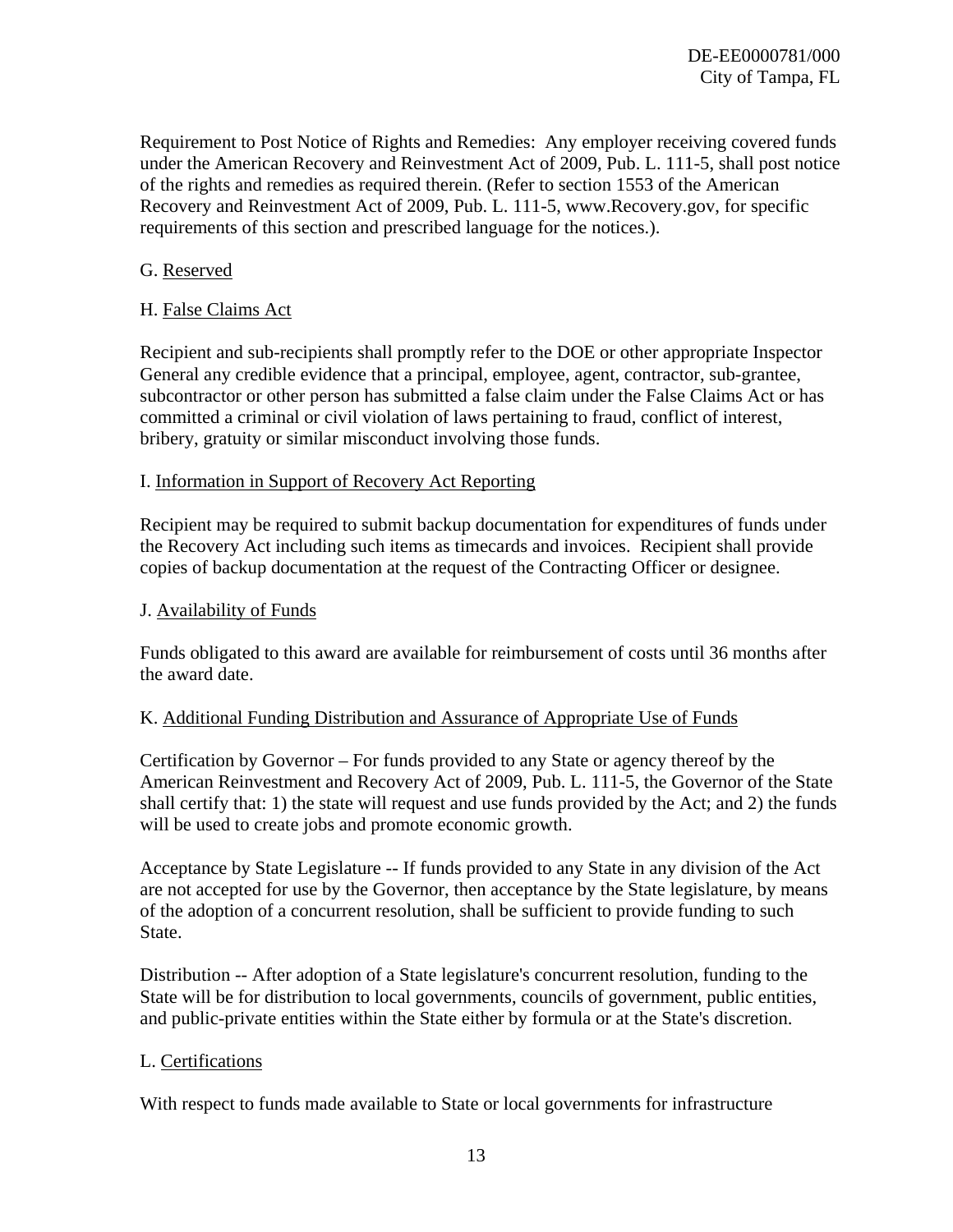<span id="page-17-0"></span>investments under the American Recovery and Reinvestment Act of 2009, Pub. L. 111-5, the Governor, mayor, or other chief executive, as appropriate, certified by acceptance of this award that the infrastructure investment has received the full review and vetting required by law and that the chief executive accepts responsibility that the infrastructure investment is an appropriate use of taxpayer dollars. Recipient shall provide an additional certification that includes a description of the investment, the estimated total cost, and the amount of covered funds to be used for posting on the Internet. A State or local agency may not receive infrastructure investment funding from funds made available by the Act unless this certification is made and posted.

#### **23. REPORTING AND REGISTRATION REQUIREMENTS UNDER SECTION 1512 OF THE RECOVERY ACT**

(a) This award requires the recipient to complete projects or activities which are funded under the American Recovery and Reinvestment Act of 2009 (Recovery Act) and to report on use of Recovery Act funds provided through this award. Information from these reports will be made available to the public.

(b) The reports are due no later than ten calendar days after each calendar quarter in which the Recipient receives the assistance award funded in whole or in part by the Recovery Act.

(c) Recipients and their first-tier subrecipients must maintain current registrations in the Central Contractor Registration (*http://www.ccr.gov*) at all times during which they have active federal awards funded with Recovery Act funds. A Dun and Bradstreet Data Universal Numbering System (DUNS) Number (*http://www.dnb.com*) is one of the requirements for registration in the Central Contractor Registration.

(d) The recipient shall report the information described in section 1512(c) of the Recovery Act using the reporting instructions and data elements that will be provided online at *http://www.FederalReporting.gov* and ensure that any information that is pre-filled is corrected or updated as needed.

#### **24. NOTICE REGARDING THE PURCHASE OF AMERICAN-MADE EQUIPMENT AND PRODUCTS -- SENSE OF CONGRESS**

It is the sense of the Congress that, to the greatest extent practicable, all equipment and products purchased with funds made available under this award should be American-made.

\*Special Note: Definitization of the Provisions entitled, "REQUIRED USE OF AMERICAN IRON, STEEL, AND MANUFACTURED GOODS – SECTION 1605 OF THE AMERICAN RECOVERY AND REINVESTMENT ACT OF 2009" and "REQUIRED USE OF AMERICAN IRON, STEEL, AND MANUFACTURED GOODS (COVERED UNDER INTERNATIONAL AGREEMENTS) – SECTION 1605 OF THE AMERICAN RECOVERY AND REINVESTMENT ACT OF 2009" will be done upon definition and review of final activities.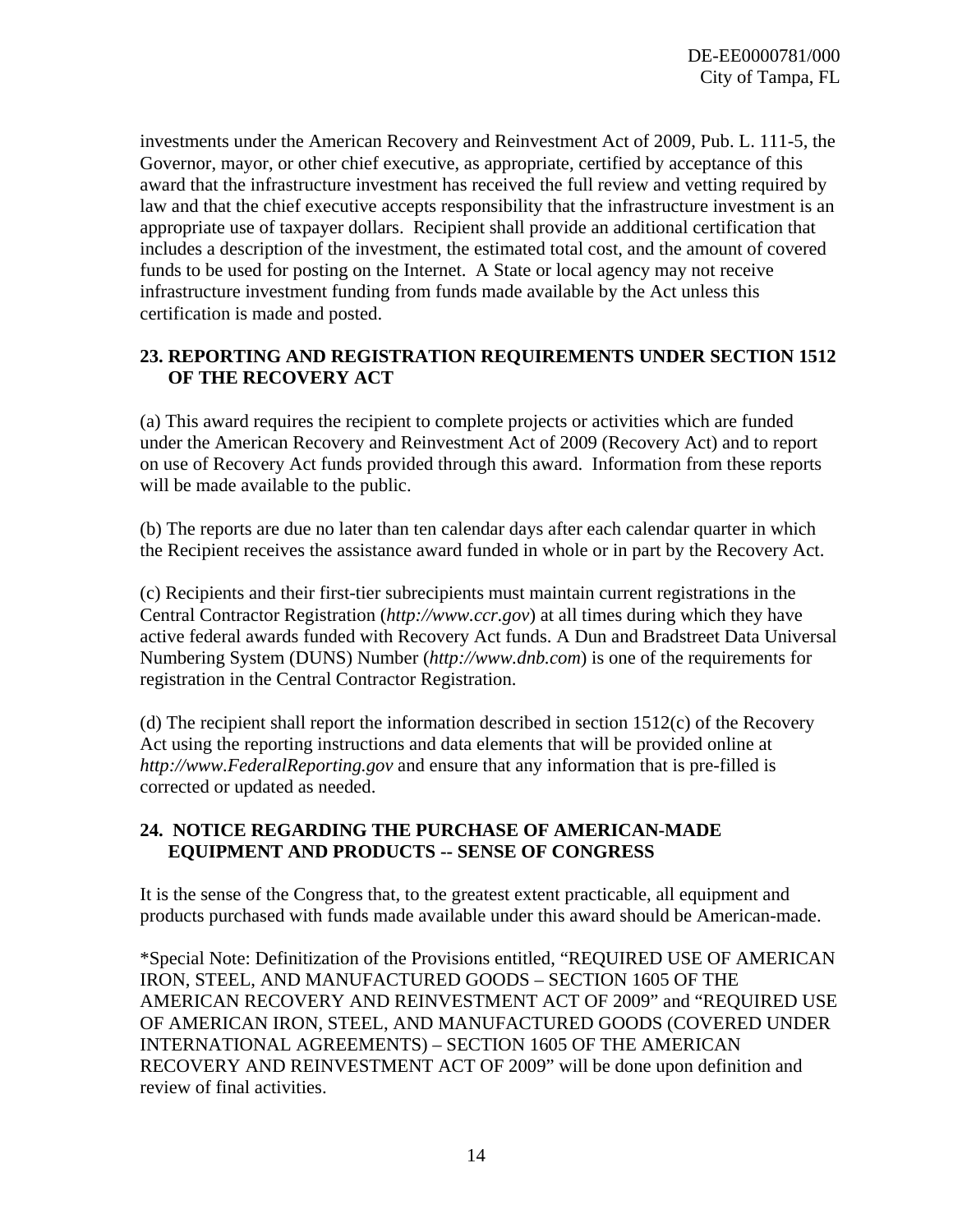#### <span id="page-18-0"></span>**25. REQUIRED USE OF AMERICAN IRON, STEEL, AND MANUFACTURED GOODS – SECTION 1605 OF THE AMERICAN RECOVERY AND REINVESTMENT ACT OF 2009**

(a) *Definitions.* As used in this award term and condition—

(1) *Manufactured good* means a good brought to the construction site for incorporation into the building or work that has been—

(i) Processed into a specific form and shape; or

(ii) Combined with other raw material to create a material that has different properties than the properties of the individual raw materials.

(2) *Public building and public work* means a public building of, and a public work of, a governmental entity (the United States; the District of Columbia; commonwealths, territories, and minor outlying islands of the United States; State and local governments; and multi-State, regional, or interstate entities which have governmental functions). These buildings and works may include, without limitation, bridges, dams, plants, highways, parkways, streets, subways, tunnels, sewers, mains, power lines, pumping stations, heavy generators, railways, airports, terminals, docks, piers, wharves, ways, lighthouses, buoys, jetties, breakwaters, levees, and canals, and the construction, alteration, maintenance, or repair of such buildings and works.

(3) *Steel* means an alloy that includes at least 50 percent iron, between .02 and 2 percent carbon, and may include other elements.

(b) *Domestic preference.* (1) This award term and condition implements Section 1605 of the American Recovery and Reinvestment Act of 2009 (Recovery Act) (Pub. L. 111–5), by requiring that all iron, steel, and manufactured goods used in the project are produced in the United States except as provided in paragraph  $(b)(3)$  and  $(b)(4)$  of this section and condition.

(2) This requirement does not apply to the material listed by the Federal Government as follows:

To Be Determined

(3) The award official may add other iron, steel, and/or manufactured goods to the list in paragraph (b)(2) of this section and condition if the Federal Government determines that—

(i) The cost of the domestic iron, steel, and/or manufactured goods would be unreasonable. The cost of domestic iron, steel, or manufactured goods used in the project is unreasonable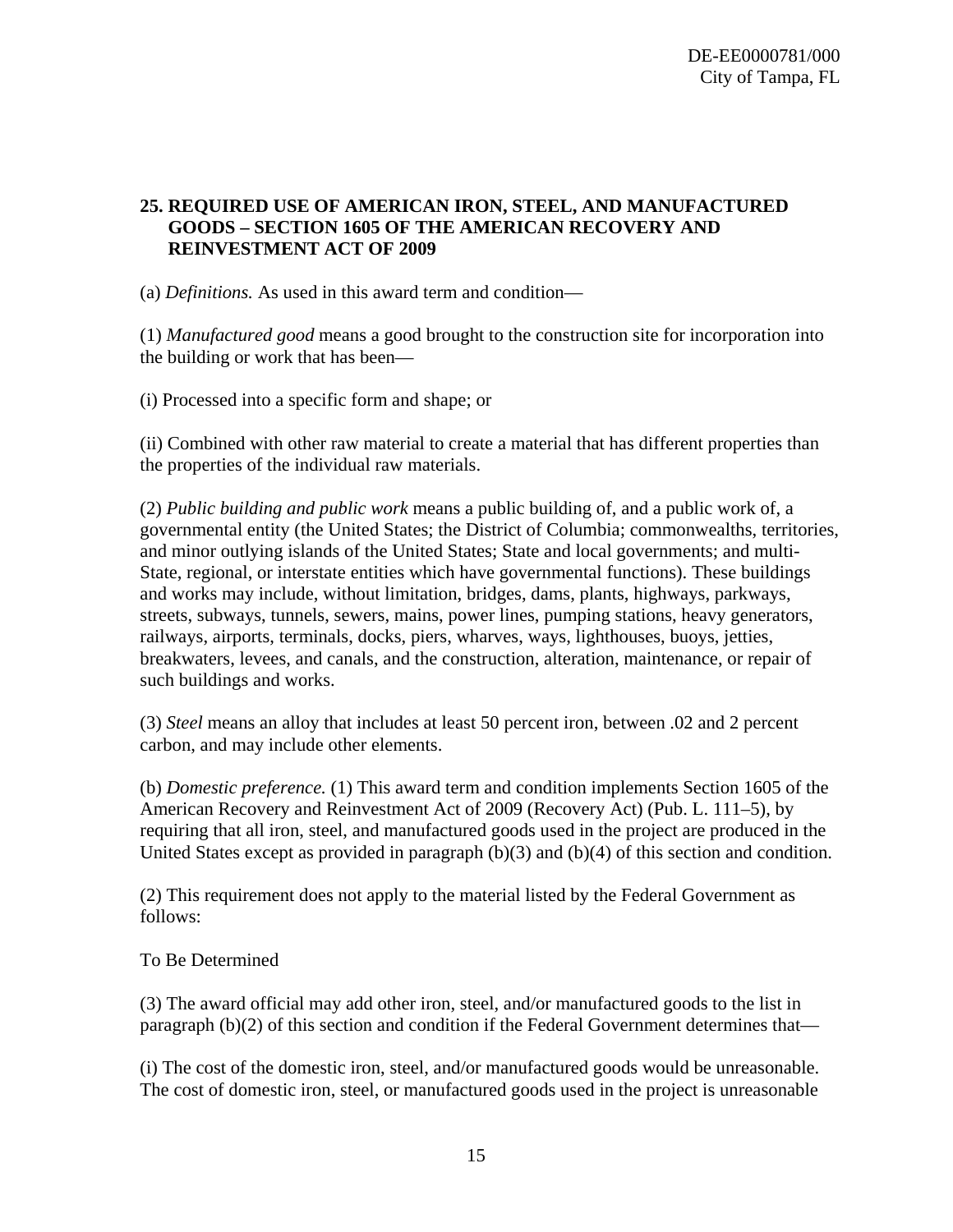when the cumulative cost of such material will increase the cost of the overall project by more than 25 percent;

(ii) The iron, steel, and/or manufactured good is not produced, or manufactured in the United States in sufficient and reasonably available quantities and of a satisfactory quality; or

(iii) The application of the restriction of section 1605 of the Recovery Act would be inconsistent with the public interest.

(c) *Request for determination of inapplicability of Section 1605 of the Recovery Act* . (1)(i) Any recipient request to use foreign iron, steel, and/or manufactured goods in accordance with paragraph (b)(3) of this section shall include adequate information for Federal Government evaluation of the request, including—

(A) A description of the foreign and domestic iron, steel, and/or manufactured goods;

(B) Unit of measure;

(C) Quantity;

(D) Cost;

(E) Time of delivery or availability;

(F) Location of the project;

(G) Name and address of the proposed supplier; and

(H) A detailed justification of the reason for use of foreign iron, steel, and/or manufactured goods cited in accordance with paragraph (b)(3) of this section.

(ii) A request based on unreasonable cost shall include a reasonable survey of the market and a completed cost comparison table in the format in paragraph (d) of this section.

(iii) The cost of iron, steel, and/or manufactured goods material shall include all delivery costs to the construction site and any applicable duty.

(iv) Any recipient request for a determination submitted after Recovery Act funds have been obligated for a project for construction, alteration, maintenance, or repair shall explain why the recipient could not reasonably foresee the need for such determination and could not have requested the determination before the funds were obligated. If the recipient does not submit a satisfactory explanation, the award official need not make a determination.

(2) If the Federal Government determines after funds have been obligated for a project for construction, alteration, maintenance, or repair that an exception to section 1605 of the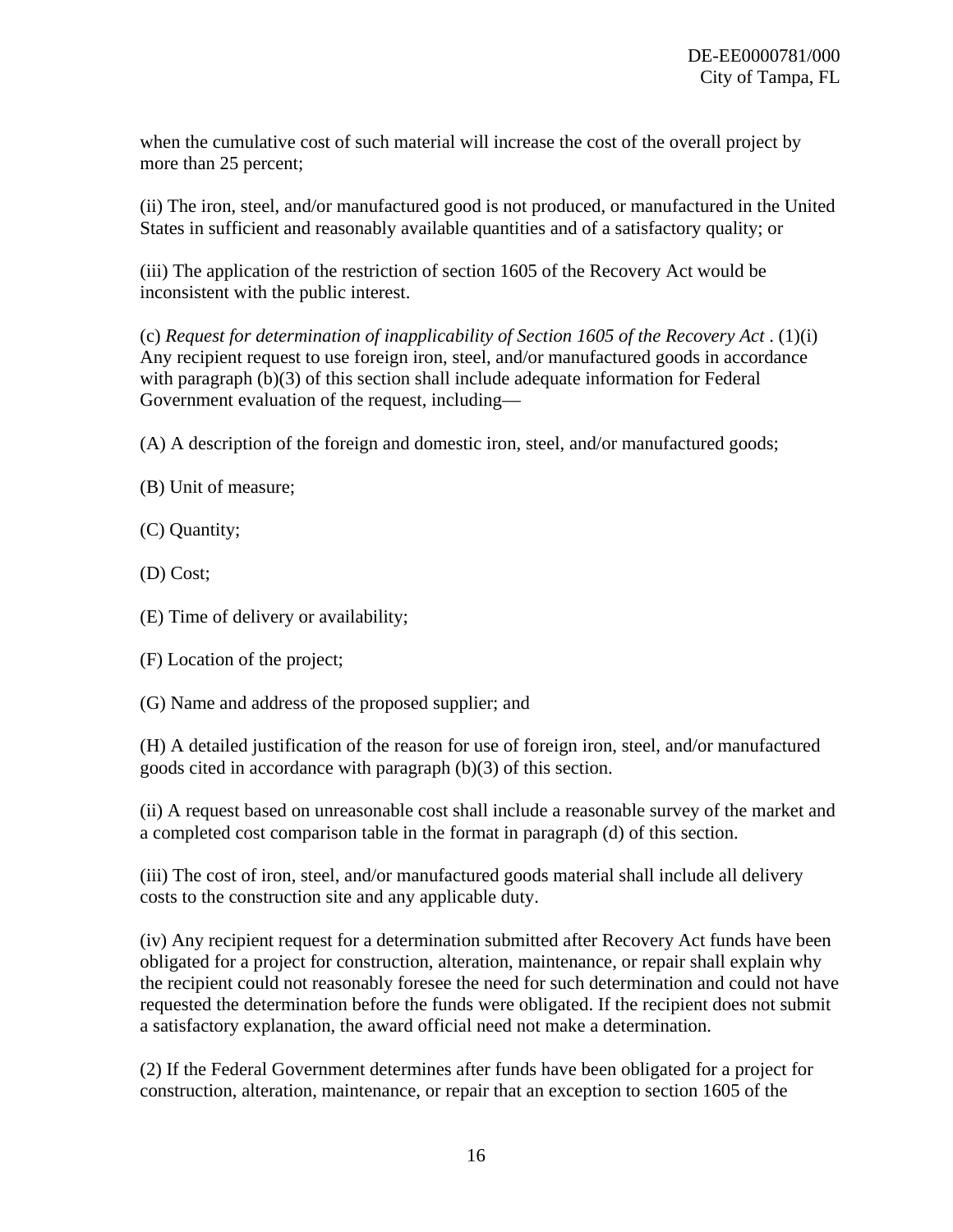Recovery Act applies, the award official will amend the award to allow use of the foreign iron, steel, and/or relevant manufactured goods. When the basis for the exception is nonavailability or public interest, the amended award shall reflect adjustment of the award amount, redistribution of budgeted funds, and/or other actions taken to cover costs associated with acquiring or using the foreign iron, steel, and/or relevant manufactured goods. When the basis for the exception is the unreasonable cost of the domestic iron, steel, or manufactured goods, the award official shall adjust the award amount or redistribute budgeted funds by at least the differential established in 2 CFR 176.110(a).

(3) Unless the Federal Government determines that an exception to section 1605 of the Recovery Act applies, use of foreign iron, steel, and/or manufactured goods is noncompliant with section 1605 of the American Recovery and Reinvestment Act.

(d) *Data.* To permit evaluation of requests under paragraph (b) of this section based on unreasonable cost, the Recipient shall include the following information and any applicable supporting data based on the survey of suppliers:

|         | <b>Description</b>                            | <b>Unit of</b><br>measure | Quantity | Cost<br>(dollars)* |
|---------|-----------------------------------------------|---------------------------|----------|--------------------|
| Item 1: |                                               |                           |          |                    |
|         | Foreign steel, iron, or<br>manufactured good  |                           |          |                    |
|         | Domestic steel, iron, or<br>manufactured good |                           |          |                    |
| Item 2: |                                               |                           |          |                    |
|         | Foreign steel, iron, or<br>manufactured good  |                           |          |                    |
|         | Domestic steel, iron, or<br>manufactured good |                           |          |                    |

### **Foreign and Domestic Items Cost Comparison**

List name, address, telephone number, email address, and contact for suppliers surveyed. Attach copy of response; if oral, attach summary.

Include other applicable supporting information.

\*Include all delivery costs to the construction site. Include other applicable supporting information.<br>\*Include all delivery costs to the construction site.<br>17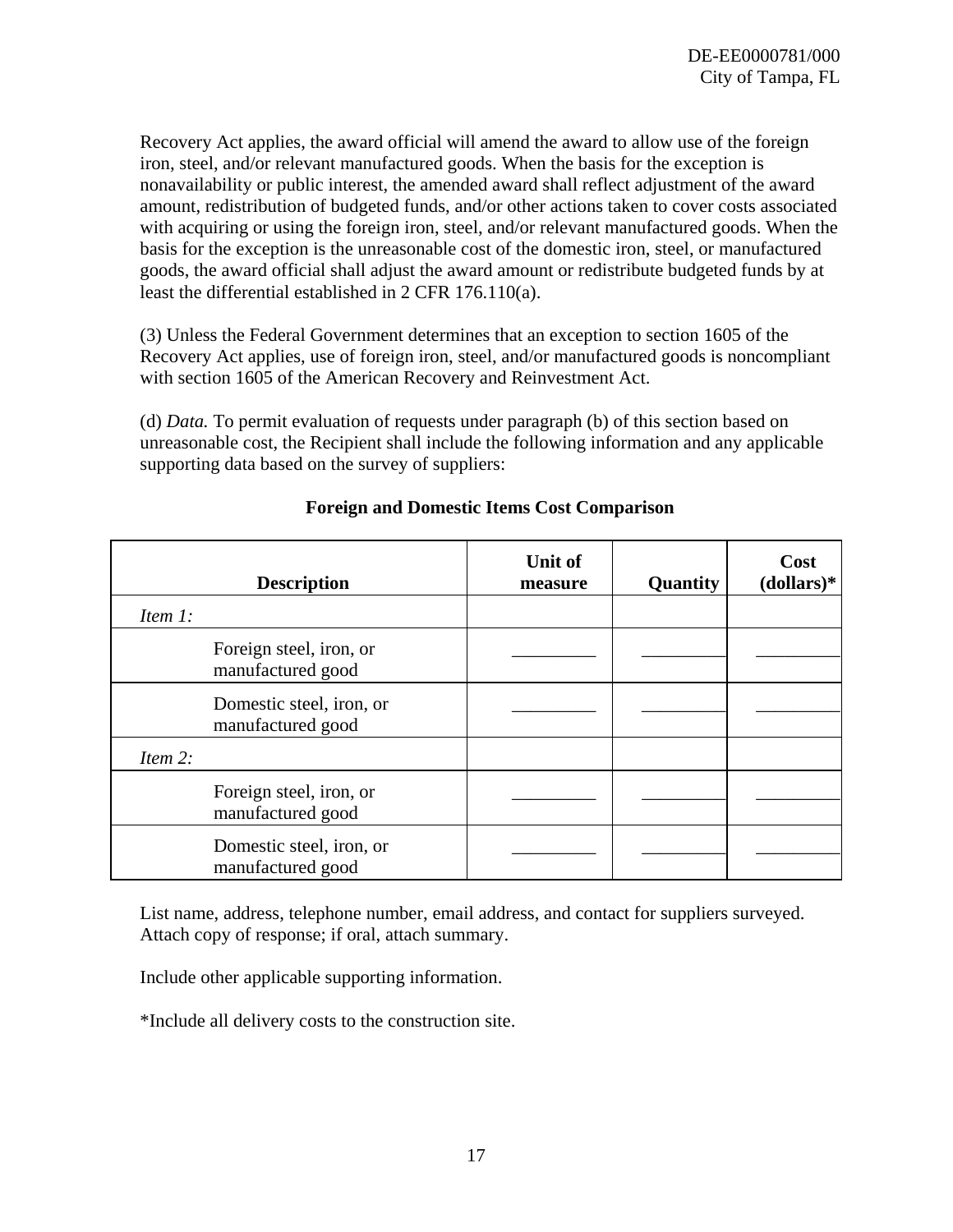#### <span id="page-21-0"></span>**26. REQUIRED USE OF AMERICAN IRON, STEEL, AND MANUFACTURED GOODS (COVERED UNDER INTERNATIONAL AGREEMENTS) – SECTION 1605 OF THE AMERICAN RECOVERY AND REINVESTMENT ACT OF 2009**

(a) *Definitions.* As used in this award term and condition—

*Designated country* — (1) A World Trade Organization Government Procurement Agreement country (Aruba, Austria, Belgium, Bulgaria, Canada, Cyprus, Czech Republic, Denmark, Estonia, Finland, France, Germany, Greece, Hong Kong, Hungary, Iceland, Ireland, Israel, Italy, Japan, Korea (Republic of), Latvia, Liechtenstein, Lithuania, Luxembourg, Malta, Netherlands, Norway, Poland, Portugal, Romania, Singapore, Slovak Republic, Slovenia, Spain, Sweden, Switzerland, and United Kingdom;

(2) A Free Trade Agreement (FTA) country (Australia, Bahrain, Canada, Chile, Costa Rica, Dominican Republic, El Salvador, Guatemala, Honduras, Israel, Mexico, Morocco, Nicaragua, Oman, Peru, or Singapore); or

(3) A United States-European Communities Exchange of Letters (May 15, 1995) country: Austria, Belgium, Bulgaria, Cyprus, Czech Republic, Denmark, Estonia, Finland, France, Germany, Greece, Hungary, Ireland, Italy, Latvia, Lithuania, Luxembourg, Malta, Netherlands, Poland, Portugal, Romania, Slovak Republic, Slovenia, Spain, Sweden, and United Kingdom.

*Designated country iron, steel, and/or manufactured goods* — (1) Is wholly the growth, product, or manufacture of a designated country; or

(2) In the case of a manufactured good that consist in whole or in part of materials from another country, has been substantially transformed in a designated country into a new and different manufactured good distinct from the materials from which it was transformed.

*Domestic iron, steel, and/or manufactured good* — (1) Is wholly the growth, product, or manufacture of the United States; or

(2) In the case of a manufactured good that consists in whole or in part of materials from another country, has been substantially transformed in the United States into a new and different manufactured good distinct from the materials from which it was transformed. There is no requirement with regard to the origin of components or subcomponents in manufactured goods or products, as long as the manufacture of the goods occurs in the United States.

*Foreign iron, steel, and/or manufactured good* means iron, steel and/or manufactured good that is not domestic or designated country iron, steel, and/or manufactured good.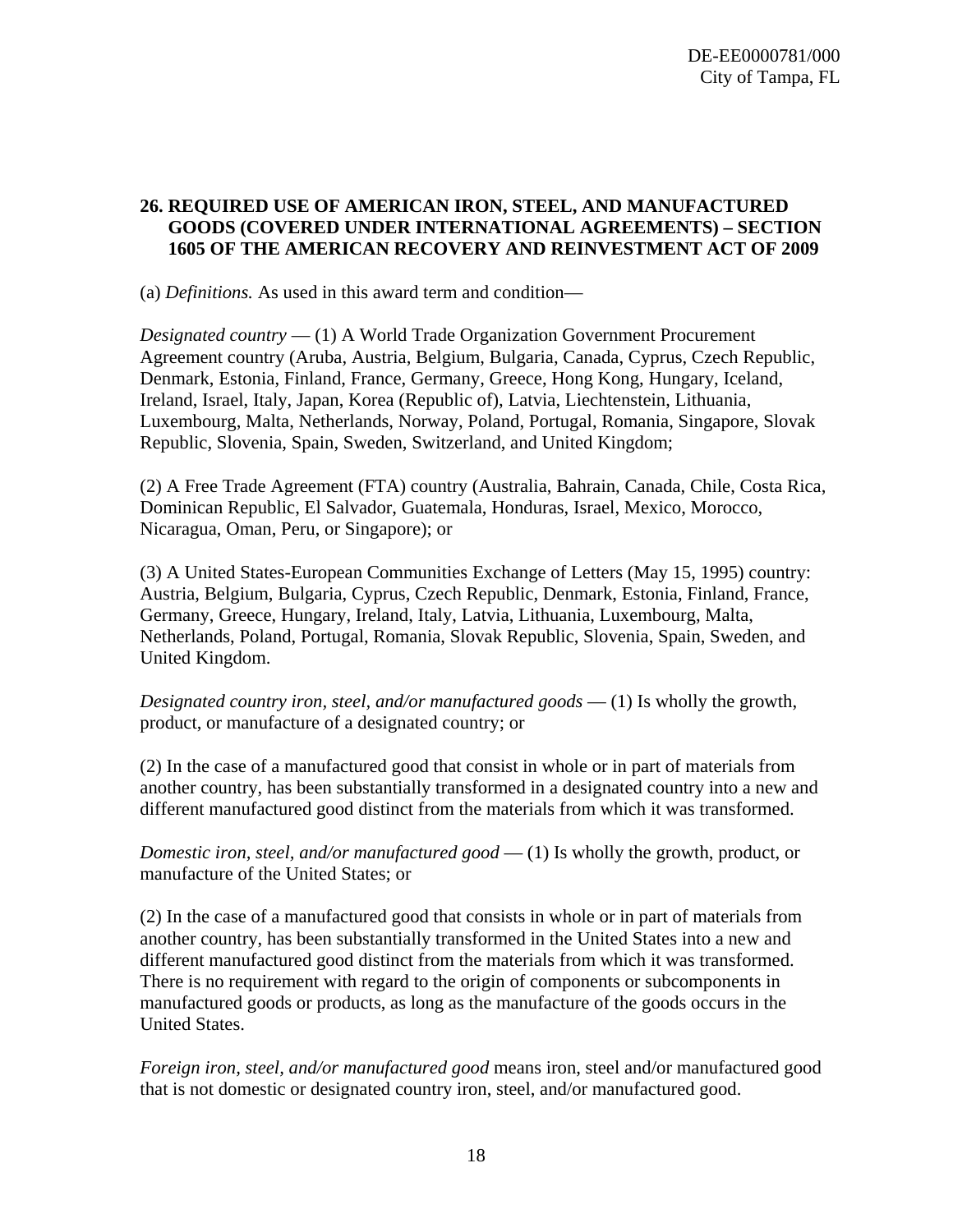*Manufactured good* means a good brought to the construction site for incorporation into the building or work that has been—

(1) Processed into a specific form and shape; or

(2) Combined with other raw material to create a material that has different properties than the properties of the individual raw materials.

*Public building* and *public work* means a public building of, and a public work of, a governmental entity (the United States; the District of Columbia; commonwealths, territories, and minor outlying islands of the United States; State and local governments; and multi-State, regional, or interstate entities which have governmental functions). These buildings and works may include, without limitation, bridges, dams, plants, highways, parkways, streets, subways, tunnels, sewers, mains, power lines, pumping stations, heavy generators, railways, airports, terminals, docks, piers, wharves, ways, lighthouses, buoys, jetties, breakwaters, levees, and canals, and the construction, alteration, maintenance, or repair of such buildings and works.

*Steel* means an alloy that includes at least 50 percent iron, between .02 and 2 percent carbon, and may include other elements.

(b) *Iron, steel, and manufactured goods.* (1) The award term and condition described in this section implements—

(i) Section 1605(a) of the American Recovery and Reinvestment Act of 2009 (Pub. L. 111–5) (Recovery Act), by requiring that all iron, steel, and manufactured goods used in the project are produced in the United States; and

(ii) Section 1605(d), which requires application of the Buy American requirement in a manner consistent with U.S. obligations under international agreements. The restrictions of section 1605 of the Recovery Act do not apply to designated country iron, steel, and/or manufactured goods. The Buy American requirement in section 1605 shall not be applied where the iron, steel or manufactured goods used in the project are from a Party to an international agreement that obligates the recipient to treat the goods and services of that Party the same as domestic goods and services. This obligation shall only apply to projects with an estimated value of \$7,443,000 or more.

(2) The recipient shall use only domestic or designated country iron, steel, and manufactured goods in performing the work funded in whole or part with this award, except as provided in paragraphs  $(b)(3)$  and  $(b)(4)$  of this section.

(3) The requirement in paragraph (b)(2) of this section does not apply to the iron, steel, and manufactured goods listed by the Federal Government as follows:

To Be Determined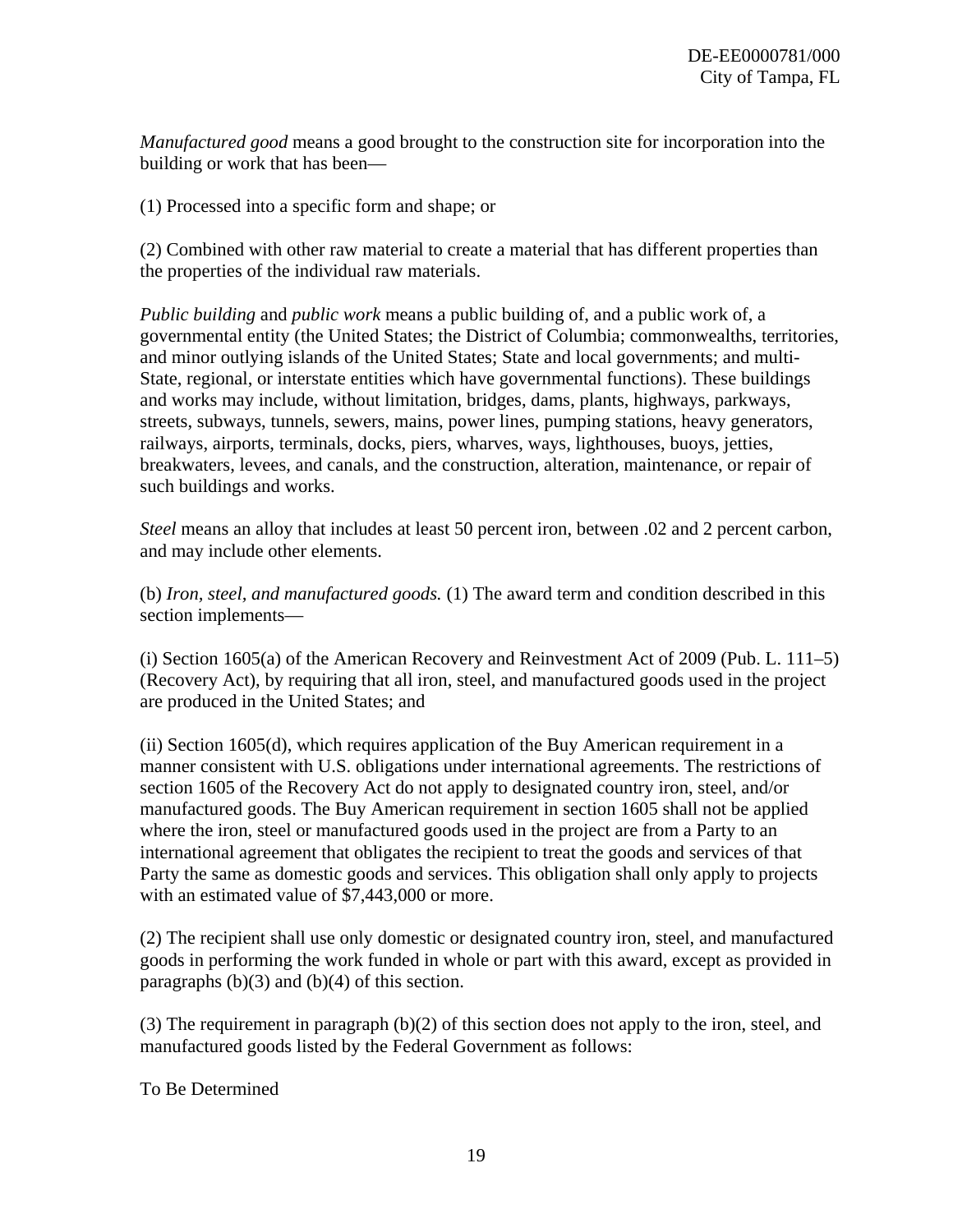(4) The award official may add other iron, steel, and manufactured goods to the list in paragraph (b)(3) of this section if the Federal Government determines that—

(i) The cost of domestic iron, steel, and/or manufactured goods would be unreasonable. The cost of domestic iron, steel, and/or manufactured goods used in the project is unreasonable when the cumulative cost of such material will increase the overall cost of the project by more than 25 percent;

(ii) The iron, steel, and/or manufactured good is not produced, or manufactured in the United States in sufficient and reasonably available commercial quantities of a satisfactory quality; or

(iii) The application of the restriction of section 1605 of the Recovery Act would be inconsistent with the public interest.

(c) *Request for determination of inapplicability of section 1605 of the Recovery Act or the Buy American Act.* (1)(i) Any recipient request to use foreign iron, steel, and/or manufactured goods in accordance with paragraph (b)(4) of this section shall include adequate information for Federal Government evaluation of the request, including—

(A) A description of the foreign and domestic iron, steel, and/or manufactured goods;

- (B) Unit of measure;
- (C) Quantity;
- (D) Cost;

(E) Time of delivery or availability;

(F) Location of the project;

(G) Name and address of the proposed supplier; and

(H) A detailed justification of the reason for use of foreign iron, steel, and/or manufactured goods cited in accordance with paragraph (b)(4) of this section.

(ii) A request based on unreasonable cost shall include a reasonable survey of the market and a completed cost comparison table in the format in paragraph (d) of this section.

(iii) The cost of iron, steel, or manufactured goods shall include all delivery costs to the construction site and any applicable duty.

(iv) Any recipient request for a determination submitted after Recovery Act funds have been obligated for a project for construction, alteration, maintenance, or repair shall explain why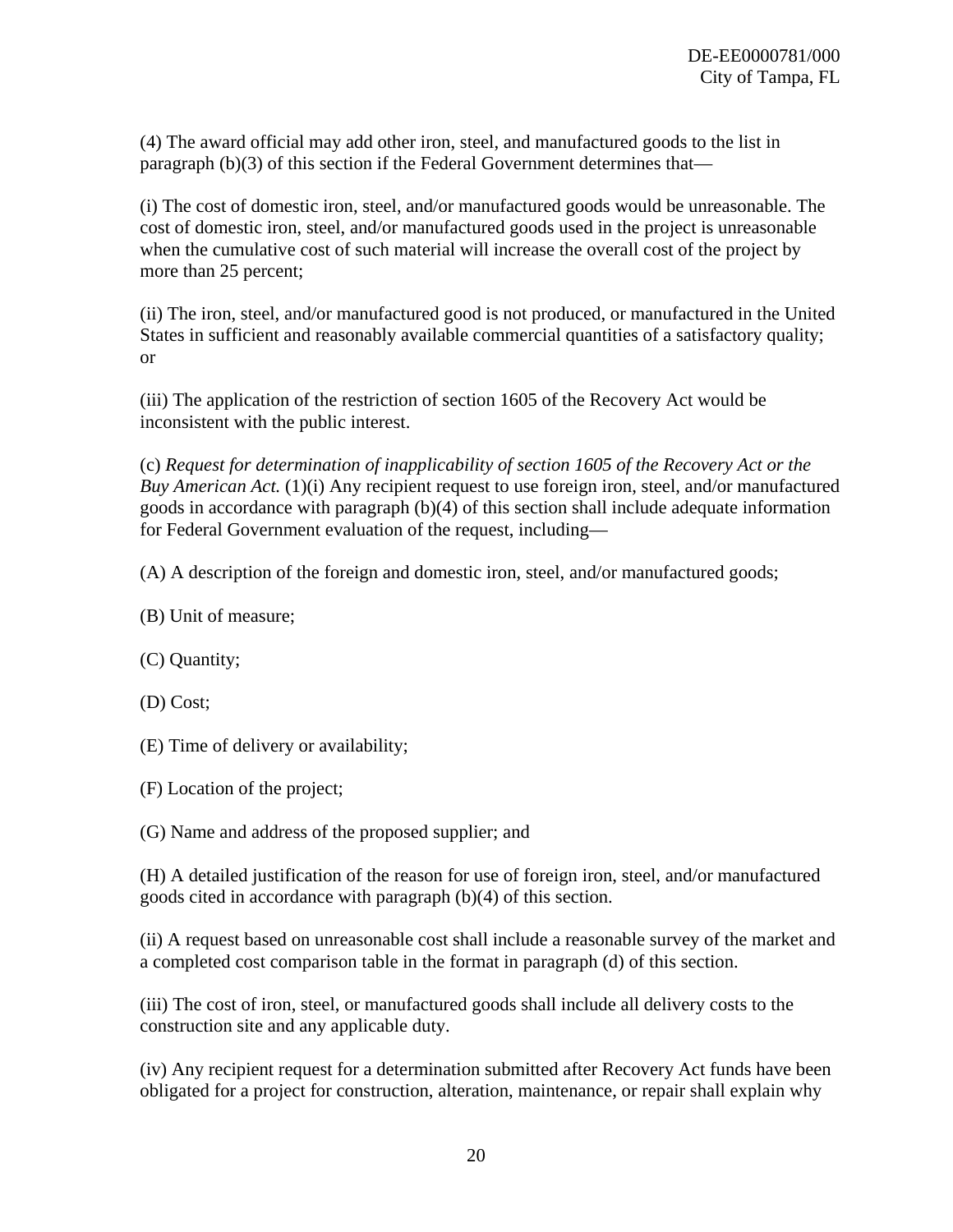the recipient could not reasonably foresee the need for such determination and could not have requested the determination before the funds were obligated. If the recipient does not submit a satisfactory explanation, the award official need not make a determination.

(2) If the Federal Government determines after funds have been obligated for a project for construction, alteration, maintenance, or repair that an exception to section 1605 of the Recovery Act applies, the award official will amend the award to allow use of the foreign iron, steel, and/or relevant manufactured goods. When the basis for the exception is nonavailability or public interest, the amended award shall reflect adjustment of the award amount, redistribution of budgeted funds, and/or other appropriate actions taken to cover costs associated with acquiring or using the foreign iron, steel, and/or relevant manufactured goods. When the basis for the exception is the unreasonable cost of the domestic iron, steel, or manufactured goods, the award official shall adjust the award amount or redistribute budgeted funds, as appropriate, by at least the differential established in 2 CFR 176.110(a).

(3) Unless the Federal Government determines that an exception to section 1605 of the Recovery Act applies, use of foreign iron, steel, and/or manufactured goods other than designated country iron, steel, and/or manufactured goods is noncompliant with the applicable Act.

(d) *Data.* To permit evaluation of requests under paragraph (b) of this section based on unreasonable cost, the applicant shall include the following information and any applicable supporting data based on the survey of suppliers:

|                | <b>Description</b>                            | <b>Unit of</b><br>measure | Quantity | Cost<br>$(dollars)*$ |
|----------------|-----------------------------------------------|---------------------------|----------|----------------------|
| <i>Item 1:</i> |                                               |                           |          |                      |
|                | Foreign steel, iron, or<br>manufactured good  |                           |          |                      |
|                | Domestic steel, iron, or<br>manufactured good |                           |          |                      |
| Item 2:        |                                               |                           |          |                      |
|                | Foreign steel, iron, or<br>manufactured good  |                           |          |                      |
|                | Domestic steel, iron, or<br>manufactured good |                           |          |                      |

### **Foreign and Domestic Items Cost Comparison**

List name, address, telephone number, email address, and contact for suppliers surveyed. Attach copy of response; if oral, attach summary.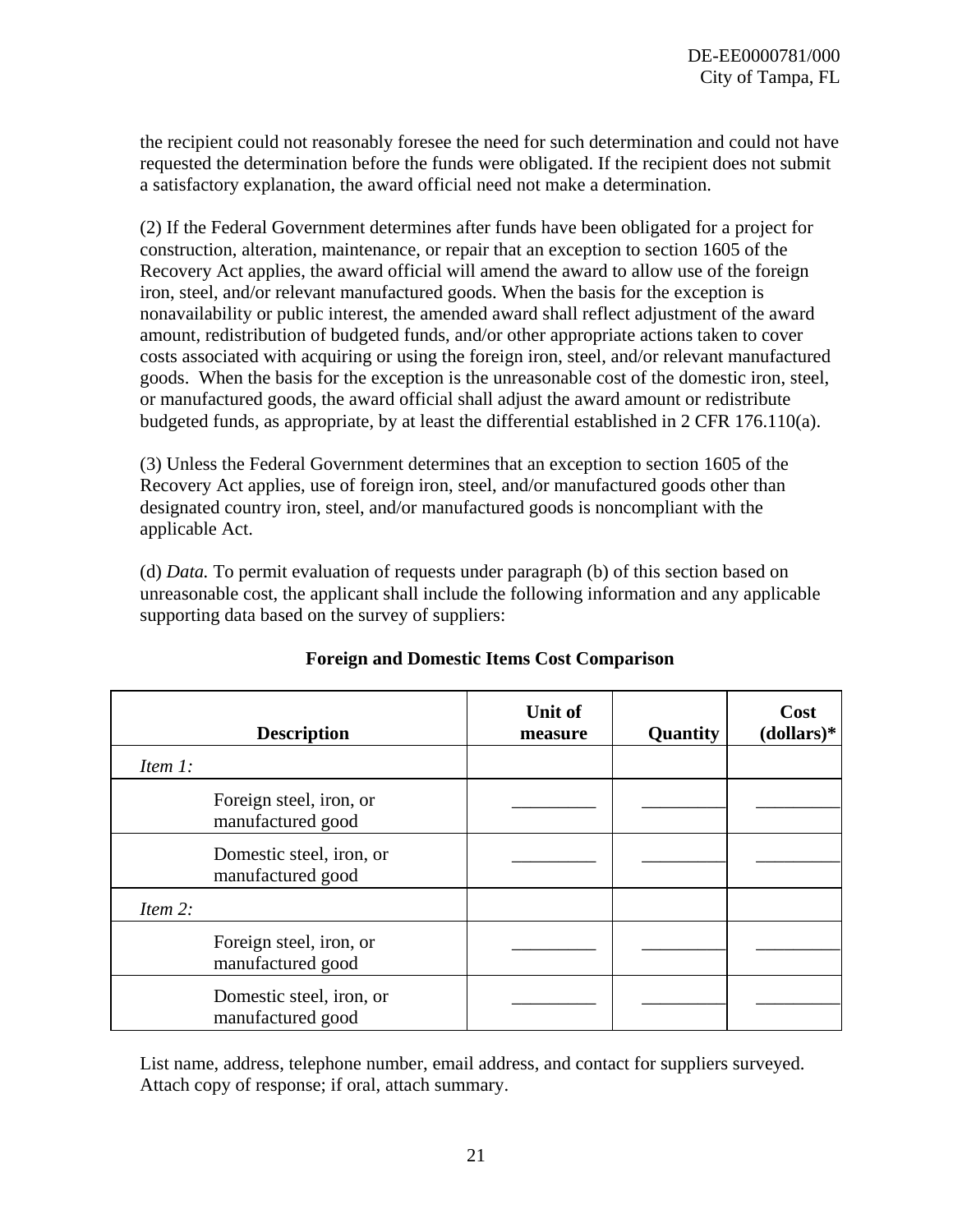<span id="page-25-0"></span>Include other applicable supporting information.

\*Include all delivery costs to the construction site.

#### **27. WAGE RATE REQUIREMENTS UNDER SECTION 1606 OF THE RECOVERY ACT**

(a) Section 1606 of the Recovery Act requires that all laborers and mechanics employed by contractors and subcontractors on projects funded directly by or assisted in whole or in part by and through the Federal Government pursuant to the Recovery Act shall be paid wages at rates not less than those prevailing on projects of a character similar in the locality as determined by the Secretary of Labor in accordance with subchapter IV of chapter 31 of title 40, United States Code.

Pursuant to Reorganization Plan No. 14 and the Copeland Act, 40 U.S.C. 3145, the Department of Labor has issued regulations at 29 CFR parts 1, 3, and 5 to implement the Davis-Bacon and related Acts. Regulations in 29 CFR 5.5 instruct agencies concerning application of the standard Davis-Bacon contract clauses set forth in that section. Federal agencies providing grants, cooperative agreements, and loans under the Recovery Act shall ensure that the standard Davis-Bacon contract clauses found in 29 CFR 5.5(a) are incorporated in any resultant covered contracts that are in excess of \$2,000 for construction, alteration or repair (including painting and decorating).

(b) For additional guidance on the wage rate requirements of section 1606, contact your awarding agency. Recipients of grants, cooperative agreements and loans should direct their initial inquiries concerning the application of Davis-Bacon requirements to a particular federally assisted project to the Federal agency funding the project. The Secretary of Labor retains final coverage authority under Reorganization Plan Number 14.

#### **28. RECOVERY ACT TRANSACTIONS LISTED IN SCHEDULE OF EXPENDITURES OF FEDERAL AWARDS AND RECIPIENT RESPONSIBILITIES FOR INFORMING SUBRECIPIENTS**

(a) To maximize the transparency and accountability of funds authorized under the American Recovery and Reinvestment Act of 2009 (Pub. L. 111–5) (Recovery Act) as required by Congress and in accordance with 2 CFR 215.21 "Uniform Administrative Requirements for Grants and Agreements" and OMB Circular A–102 Common Rules provisions, recipients agree to maintain records that identify adequately the source and application of Recovery Act funds. OMB Circular A–102 is available at *http://www.whitehouse.gov/omb/circulars/a102/a102.html.* 

(b) For recipients covered by the Single Audit Act Amendments of 1996 and OMB Circular A–133, "Audits of States, Local Governments, and Non-Profit Organizations," recipients agree to separately identify the expenditures for Federal awards under the Recovery Act on the Schedule of Expenditures of Federal Awards (SEFA) and the Data Collection Form (SF– SAC) required by OMB Circular A–133. OMB Circular A–133 is available at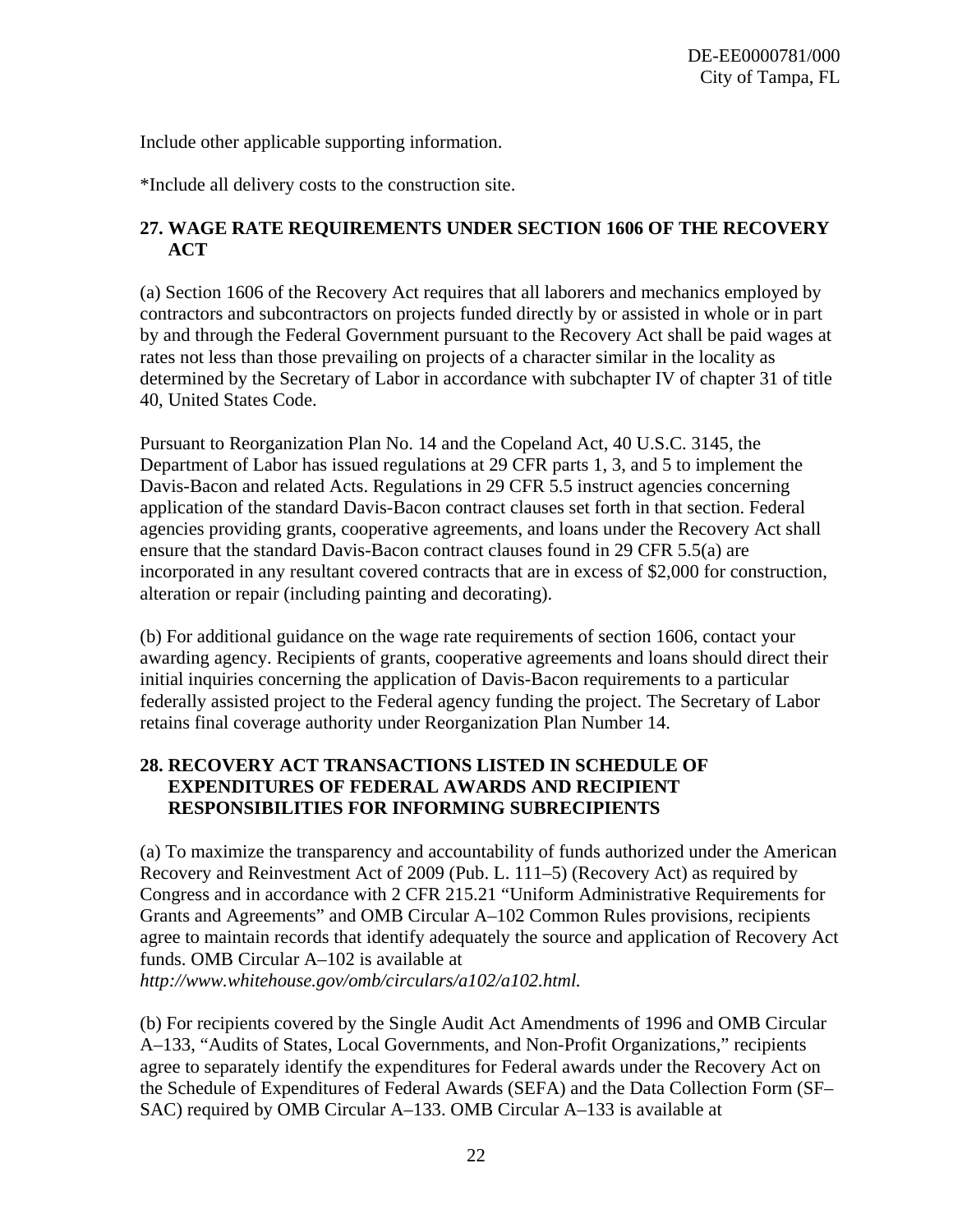<span id="page-26-0"></span>*http://www.whitehouse.gov/omb/circulars/a133/a133.html.* This shall be accomplished by identifying expenditures for Federal awards made under the Recovery Act separately on the SEFA, and as separate rows under Item 9 of Part III on the SF–SAC by CFDA number, and inclusion of the prefix "ARRA-" in identifying the name of the Federal program on the SEFA and as the first characters in Item 9d of Part III on the SF–SAC.

(c) Recipients agree to separately identify to each subrecipient, and document at the time of subaward and at the time of disbursement of funds, the Federal award number, CFDA number, and amount of Recovery Act funds. When a recipient awards Recovery Act funds for an existing program, the information furnished to subrecipients shall distinguish the subawards of incremental Recovery Act funds from regular subawards under the existing program.

(d) Recipients agree to require their subrecipients to include on their SEFA information to specifically identify Recovery Act funding similar to the requirements for the recipient SEFA described above. This information is needed to allow the recipient to properly monitor subrecipient expenditure of ARRA funds as well as oversight by the Federal awarding agencies, Offices of Inspector General and the Government Accountability Office.

### **29. DAVIS-BACON ACT REQUIREMENTS**

Note: Where necessary to make the context of these articles applicable to this award, the term "Contractor" shall mean "Recipient" and the term "Subcontractor" shall mean "Subrecipient or Subcontractor" per the following definitions.

Recipient means the organization, individual, or other entity that receives an award from DOE and is financially accountable for the use of any DOE funds or property provided for the performance of the project, and is legally responsible for carrying out the terms and conditions of the award.

Subrecipient means the legal entity to which a subaward is made and which is accountable to the recipient for the use of the funds provided. The term may include foreign or international organizations (such as agencies of the United Nations).

Davis-Bacon Act

(a) Definition.--"Site of the work"--

(1) Means--

(i) The primary site of the work. The physical place or places where the construction called for in the award will remain when work on it is completed; and

(ii) The secondary site of the work, if any. Any other site where a significant portion of the building or work is constructed, provided that such site is--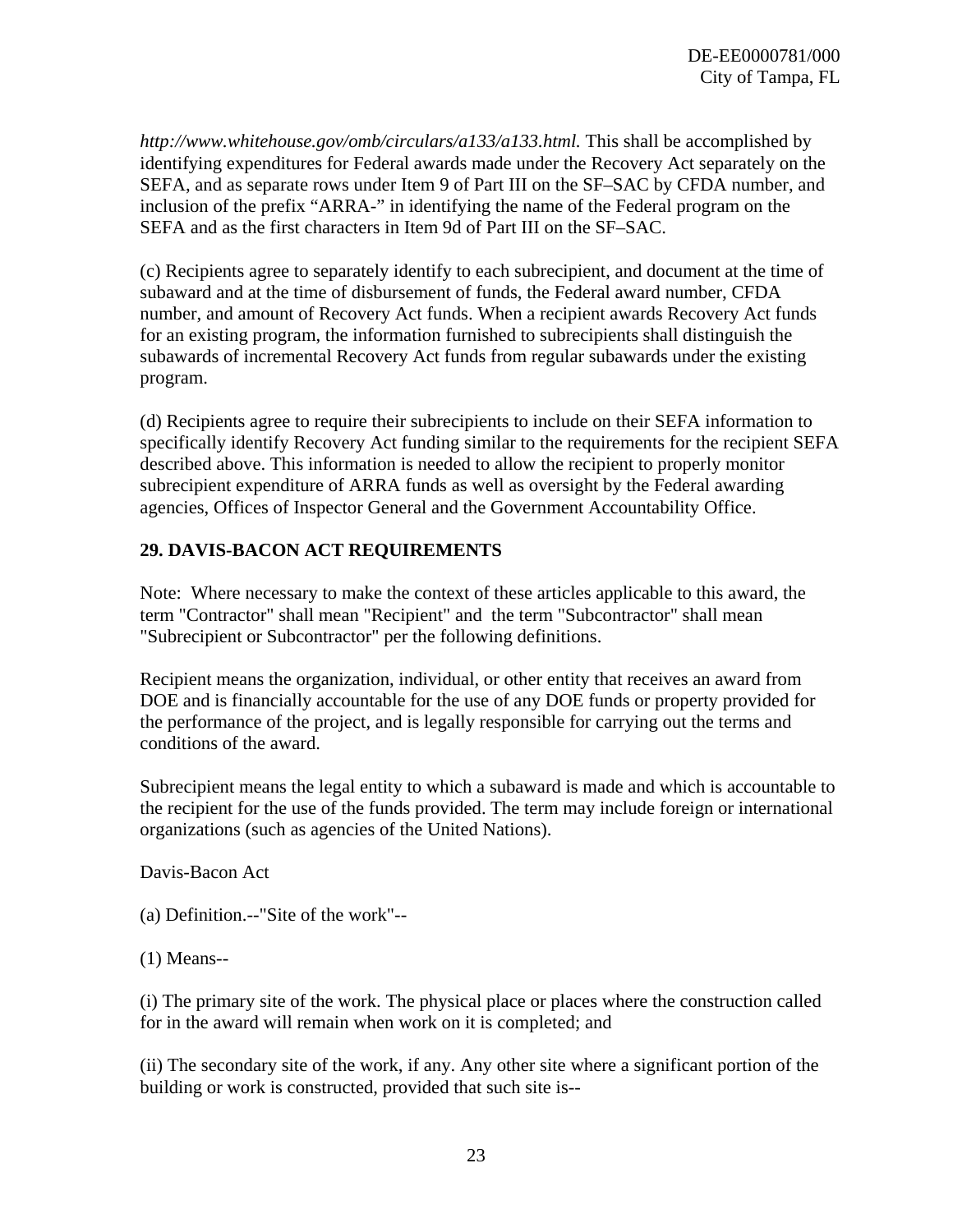(A) Located in the United States; and

(B) Established specifically for the performance of the award or project;

(2) Except as provided in paragraph (3) of this definition, includes any fabrication plants, mobile factories, batch plants, borrow pits, job headquarters, tool yards, etc., provided--

(i) They are dedicated exclusively, or nearly so, to performance of the award or project; and

(ii) They are adjacent or virtually adjacent to the "primary site of the work" as defined in paragraph (a)(1)(i), or the "secondary site of the work" as defined in paragraph (a)(1)(ii) of this definition;

(3) Does not include permanent home offices, branch plant establishments, fabrication plants, or tool yards of a Contractor or subcontractor whose locations and continuance in operation are determined wholly without regard to a particular Federal award or project. In addition, fabrication plants, batch plants, borrow pits, job headquarters, yards, etc., of a commercial or material supplier which are established by a supplier of materials for the project before opening of bids and not on the Project site, are not included in the "site of the work." Such permanent, previously established facilities are not a part of the "site of the work" even if the operations for a period of time may be dedicated exclusively or nearly so, to the performance of a award.

(b) (1) All laborers and mechanics employed or working upon the site of the work will be paid unconditionally and not less often than once a week, and without subsequent deduction or rebate on any account (except such payroll deductions as are permitted by regulations issued by the Secretary of Labor under the Copeland Act (29 CFR Part 3)), the full amount of wages and bona fide fringe benefits (or cash equivalents thereof) due at time of payment computed at rates not less than those contained in the wage determination of the Secretary of Labor which is attached hereto and made a part hereof, or as may be incorporated for a secondary site of the work, regardless of any contractual relationship which may be alleged to exist between the Contractor and such laborers and mechanics. Any wage determination incorporated for a secondary site of the work shall be effective from the first day on which work under the award was performed at that site and shall be incorporated without any adjustment in award price or estimated cost. Laborers employed by the construction Contractor or construction subcontractor that are transporting portions of the building or work between the secondary site of the work and the primary site of the work shall be paid in accordance with the wage determination applicable to the primary site of the work.

(2) Contributions made or costs reasonably anticipated for bona fide fringe benefits under section 1(b)(2) of the Davis-Bacon Act on behalf of laborers or mechanics are considered wages paid to such laborers or mechanics, subject to the provisions of paragraph (e) of this article; also, regular contributions made or costs incurred for more than a weekly period (but not less often than quarterly) under plans, funds, or programs which cover the particular weekly period, are deemed to be constructively made or incurred during such period.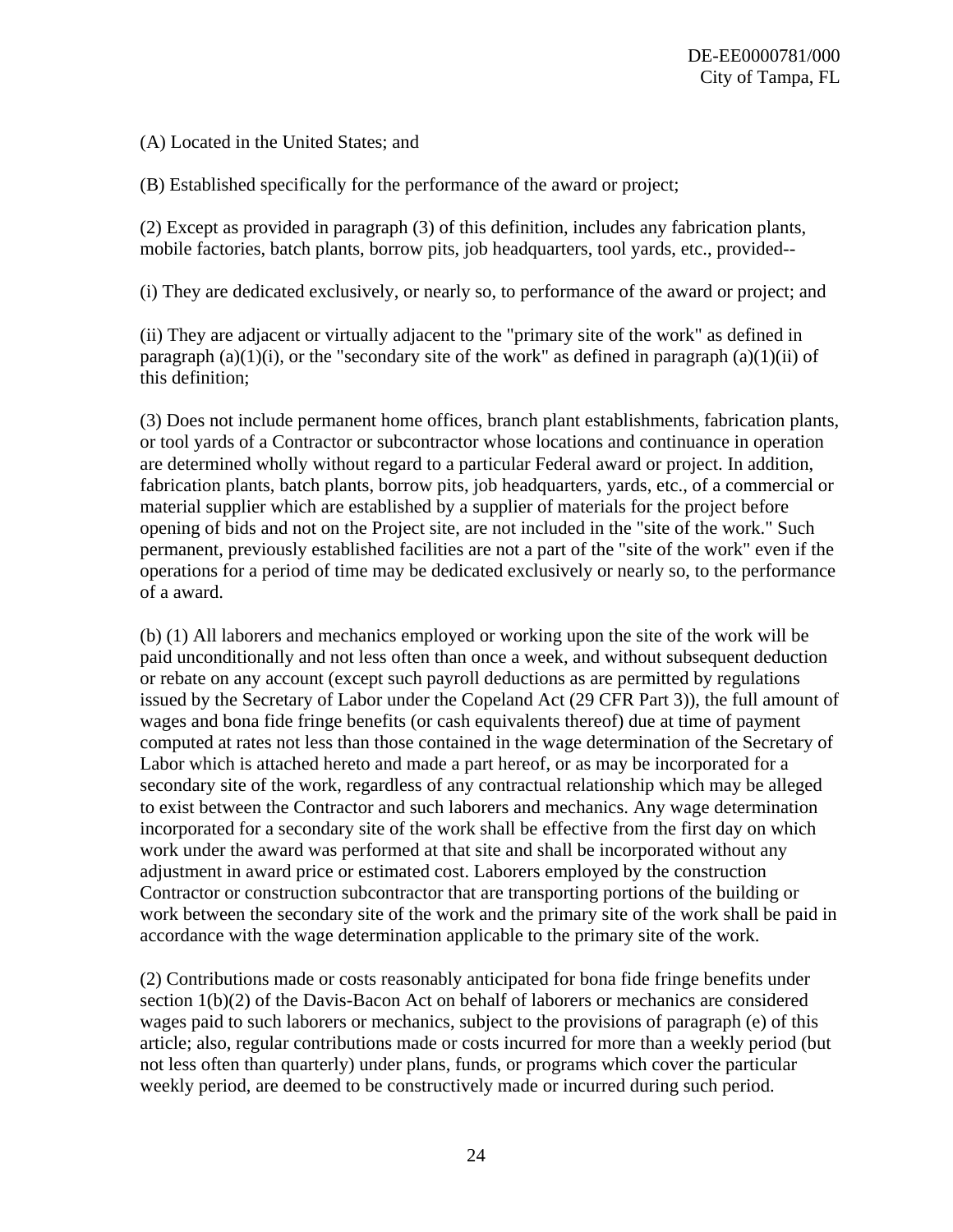(3) Such laborers and mechanics shall be paid not less than the appropriate wage rate and fringe benefits in the wage determination for the classification of work actually performed, without regard to skill, except as provided in the article entitled Apprentices and Trainees. Laborers or mechanics performing work in more than one classification may be compensated at the rate specified for each classification for the time actually worked therein; provided, that the employer's payroll records accurately set forth the time spent in each classification in which work is performed.

(4) The wage determination (including any additional classifications and wage rates conformed under paragraph (c) of this article) and the Davis-Bacon poster (WH-1321) shall be posted at all times by the Contractor and its subcontractors at the site of the work in a prominent and accessible place where it can be easily seen by the workers.

(c) (1) The Contracting Officer shall require that any class of laborers or mechanics which is not listed in the wage determination and which is to be employed under the award shall be classified in conformance with the wage determination. The Contracting Officer shall approve an additional classification and wage rate and fringe benefits therefore only when all the following criteria have been met:

(i) The work to be performed by the classification requested is not performed by a classification in the wage determination.

(ii) The classification is utilized in the area by the construction industry.

(iii) The proposed wage rate, including any bona fide fringe benefits, bears a reasonable relationship to the wage rates contained in the wage determination.

(2) If the Contractor and the laborers and mechanics to be employed in the classification (if known), or their representatives and the Contracting Officer agree on the classification and wage rate (including the amount designated for fringe benefits, where appropriate), a report of the action taken shall be sent by the Contracting Officer to the Administrator of the:

Wage and Hour Division Employment Standards Administration U.S. Department of Labor Washington, DC 20210

The Administrator or an authorized representative will approve, modify, or disapprove every additional classification action within 30 days of receipt and so advise the Contracting Officer or will notify the Contracting Officer within the 30-day period that additional time is necessary.

(3) In the event the Contractor, the laborers or mechanics to be employed in the classification, or their representatives, and the Contracting Officer do not agree on the proposed classification and wage rate (including the amount designated for fringe benefits, where appropriate), the Contracting Officer shall refer the questions, including the views of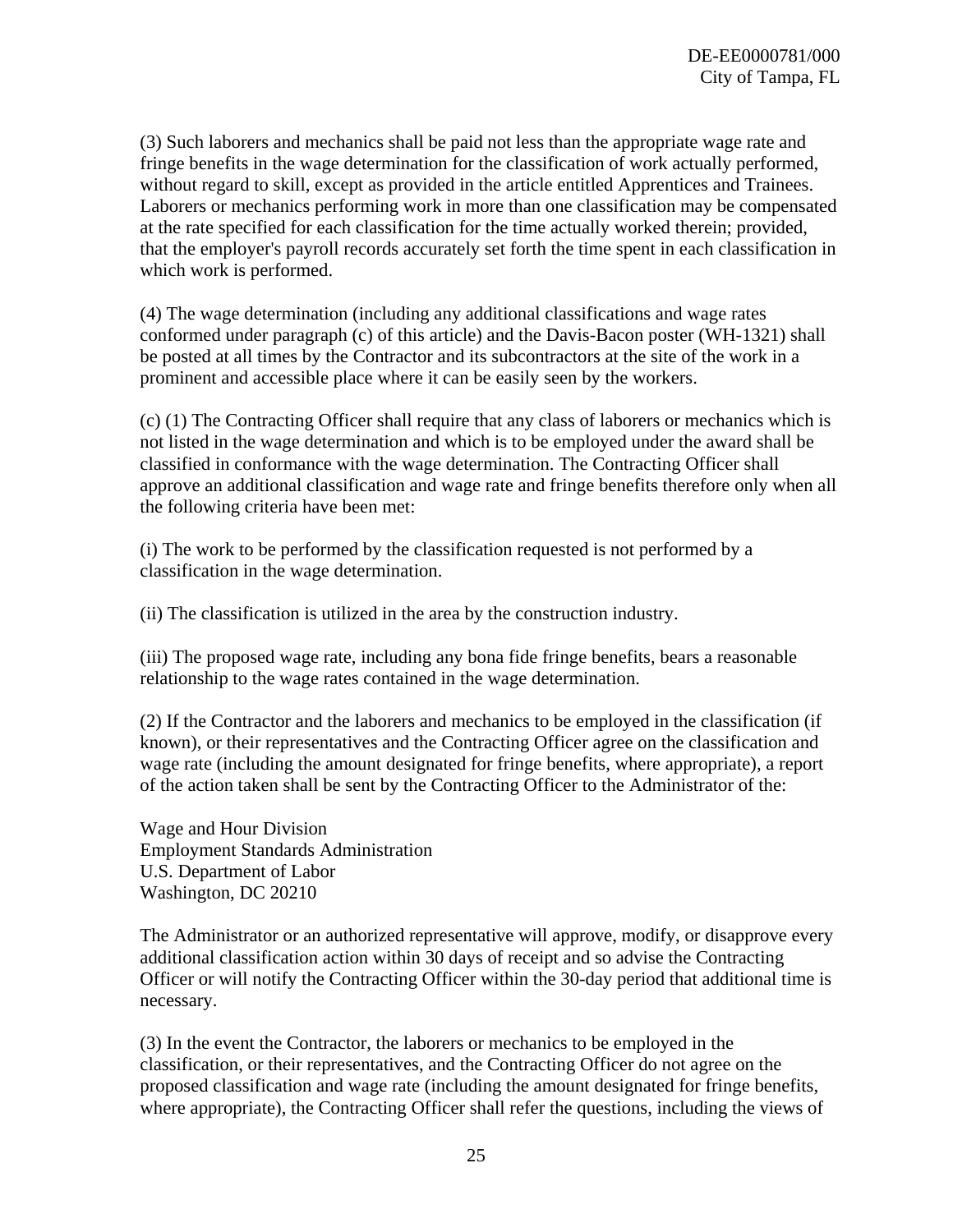all interested parties and the recommendation of the Contracting Officer, to the Administrator of the Wage and Hour Division for determination. The Administrator, or an authorized representative, will issue a determination within 30 days of receipt and so advise the Contracting Officer or will notify the Contracting Officer within the 30-day period that additional time is necessary.

(4) The wage rate (including fringe benefits, where appropriate) determined pursuant to subparagraphs  $(c)(2)$  and  $(c)(3)$  of this article shall be paid to all workers performing work in the classification under this award from the first day on which work is performed in the classification.

(d) Whenever the minimum wage rate prescribed in the award for a class of laborers or mechanics includes a fringe benefit which is not expressed as an hourly rate, the Contractor shall either pay the benefit as stated in the wage determination or shall pay another bona fide fringe benefit or an hourly cash equivalent thereof.

(e) If the Contractor does not make payments to a trustee or other third person, the Contractor may consider as part of the wages of any laborer or mechanic the amount of any costs reasonably anticipated in providing bona fide fringe benefits under a plan or program; provided, that the Secretary of Labor has found, upon the written request of the Contractor, that the applicable standards of the Davis-Bacon Act have been met. The Secretary of Labor may require the Contractor to set aside in a separate account assets for the meeting of obligations under the plan or program.

Rates of Wages - Prior Approval for Proceeding with Davis-Bacon Construction Activities

If the Recipient determines at any time that any construction, alteration, or repair activity as defined by 29 CFR 5.2(j) (http://cfr.vlex.com/vid/5-2-definitions-19681309) will be performed during the course of the project, the Recipient shall request approval from the Contracting Officer prior to commencing such work. If the Contracting Officer concurs with the Recipient's determination, the Recipient must receive Contracting Officer approval to proceed with such activity, and must comply with all applicable Davis-Bacon requirements, prior to commencing such work. A modification to the award which incorporates the appropriate Davis-Bacon wage rate determination(s) will constitute the Contracting Officer's approval to proceed. If the Contracting Officer does not concur with the Recipient's determination, the Contracting Officer will so notify the Recipient in writing.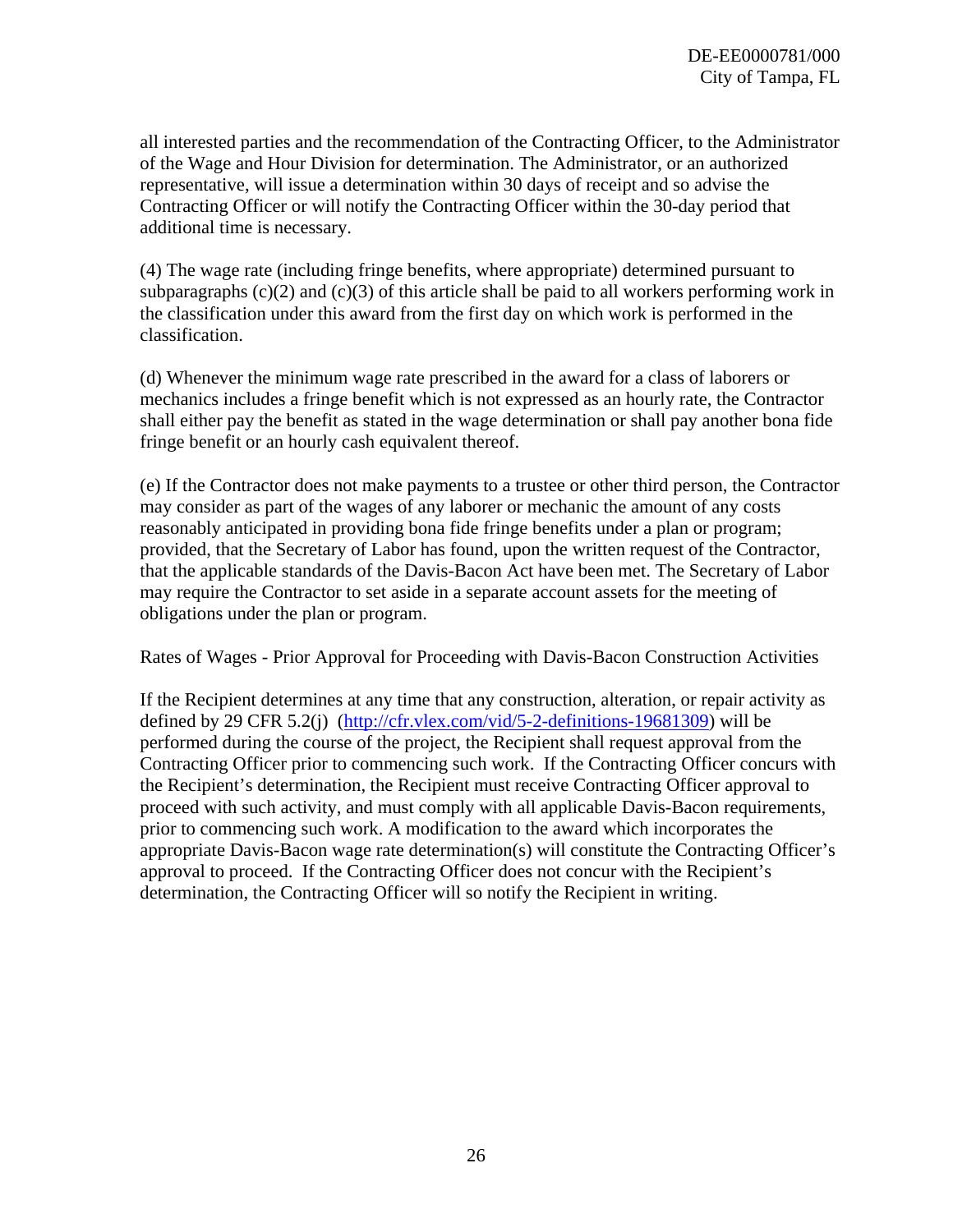#### **DOE F 4600.2**<br>(5/09) **U.S. Department of Energy DE-EE0000781/000 All Other Editions Are Obsolet Cheffers** CLS. Department of Energy<br>Attachment #2 Attachment #2 **AND INSTRUCTIONS**

See Special Instructions Below

| <b>AND INSTRUCTIONS</b>                                                                                                                                                                                                                |                                                                                               |               |                  |  |
|----------------------------------------------------------------------------------------------------------------------------------------------------------------------------------------------------------------------------------------|-----------------------------------------------------------------------------------------------|---------------|------------------|--|
| 1. Identification Number:<br>DE-EE-0000781,000                                                                                                                                                                                         | 2. Program/Project Title:<br>City of Tampa, FL Energy Efficiency and Conservation Block Grant |               |                  |  |
| 3. Recipient:<br>City of Tampa, FL                                                                                                                                                                                                     |                                                                                               |               |                  |  |
| 4. Reporting Requirements:                                                                                                                                                                                                             | Frequency                                                                                     | No. of Copies | Addressees       |  |
| A. MANAGEMENT REPORTING                                                                                                                                                                                                                |                                                                                               |               |                  |  |
| ⊠ Progress Report                                                                                                                                                                                                                      | Q, A                                                                                          |               | EECBG@go.doe.gov |  |
| $\Box$ Special Status Report                                                                                                                                                                                                           |                                                                                               |               |                  |  |
| <b>B. SCIENTIFIC/TECHNICAL REPORTING</b>                                                                                                                                                                                               |                                                                                               |               |                  |  |
| (Reports/Products must be submitted with appropriate DOE F 241. The 241 forms<br>are available at www.osti.gov/elink.)                                                                                                                 |                                                                                               |               |                  |  |
| Report/Product<br>Form<br>Final Scientific/Technical Report<br>DOE F 241.3<br>□ Conference papers/proceedings*<br>DOE F 241.3<br>$\Box$ Software/Manual<br><b>DOEF 241.4</b><br>$\Box$ Other (see special instructions)<br>DOE F 241.3 |                                                                                               |               |                  |  |
| * Scientific and technical conferences only                                                                                                                                                                                            |                                                                                               |               |                  |  |
| <b>C. FINANCIAL REPORTING</b><br>$\boxtimes$ SF-425, Financial Status Report                                                                                                                                                           | Q                                                                                             |               | EECBG@go.doe.gov |  |
| <b>D. CLOSEOUT REPORTING</b>                                                                                                                                                                                                           |                                                                                               |               |                  |  |
| $\Box$ Patent Certification                                                                                                                                                                                                            |                                                                                               |               |                  |  |
| $\Box$ Property Certification                                                                                                                                                                                                          |                                                                                               |               |                  |  |
| $\Box$ Other                                                                                                                                                                                                                           |                                                                                               |               |                  |  |
| <b>E. OTHER REPORTING</b>                                                                                                                                                                                                              |                                                                                               |               |                  |  |
| Annual Indirect Cost Proposal                                                                                                                                                                                                          |                                                                                               |               |                  |  |
| Annual Inventory of Federally Owned Property, if any                                                                                                                                                                                   |                                                                                               |               |                  |  |

#### FREQUENCY CODES AND DUE DATES:

Other

- A Within 5 calendar days after events or as needed.
- F Final; 90 calendar days after expiration or termination of the award.
- Y Yearly; 90 days after the end of the reporting period.
- S Semiannually; within 30 days after end of reporting period.
- Q Quarterly; within 30 days after end of the reporting period.

 5. Special Instructions: NOTE: The Reporting Requirements shown on this checklist are to be used in the interim and will be revised when the EECBG reporting system is finalized. This checklist will be replaced at that time with a modification to the award.

 **Other Reporting:** AMERICAN RECOVERY AND REINVESTMENT ACT REPORTING: See the Special Terms and Conditions for Recovery Act reporting requirements, along with the following web site: http://www.federalreporting.gov. The required reports are due no later than ten calendar days after each calendar quarter in which the recipient receives the assistance award funded in whole or in part by the Recovery Act. Recipients are instructed to maintain data in order to report cumulatively beginning with an estimated October 10, 2009 reporting deadline.

A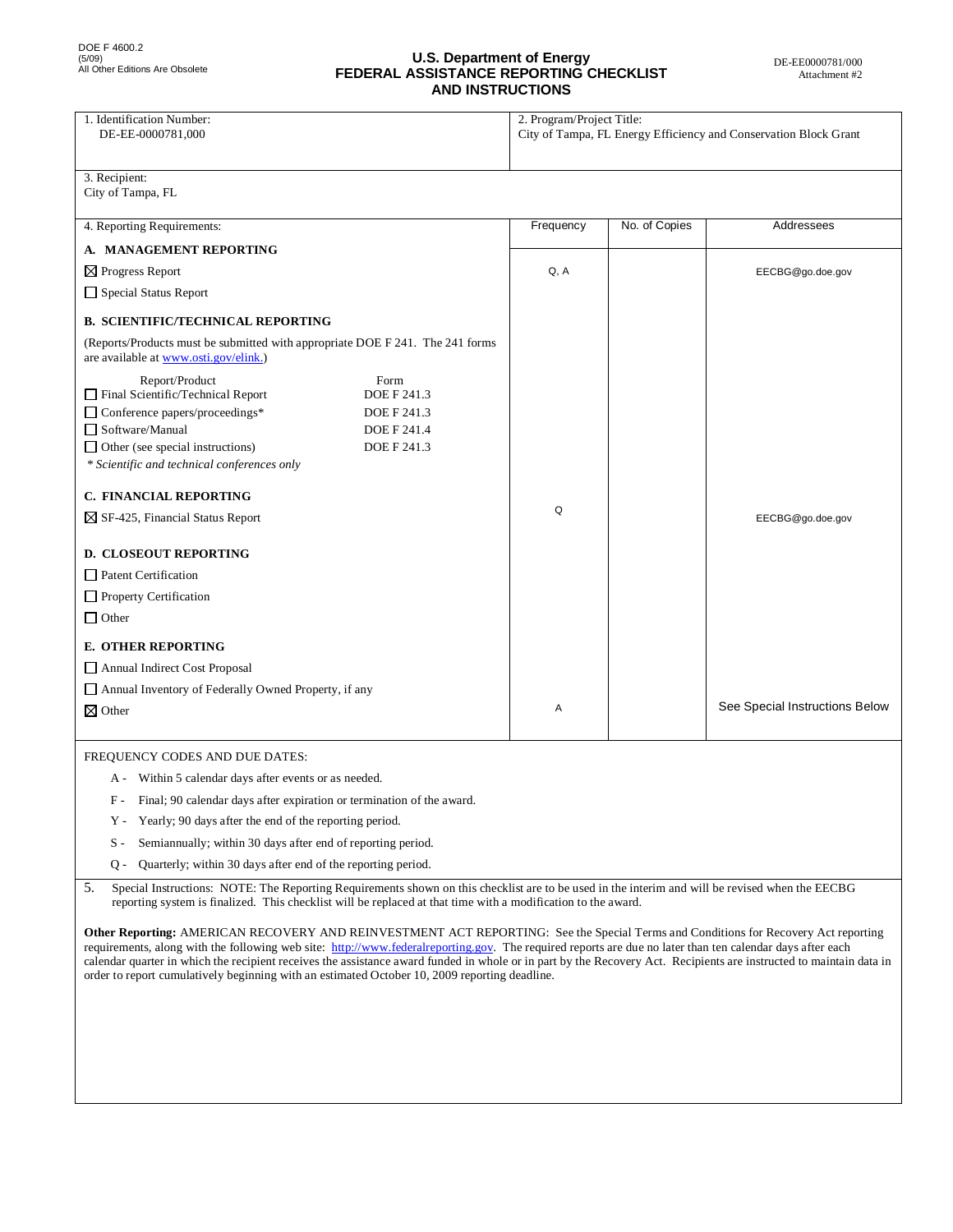## **Federal Assistance Reporting Instructions (5/06)**

#### **A. MANAGEMENT REPORTING**

#### **Progress Report**

 The Progress Report must provide a concise narrative assessment of the status of work and include the following information and any other information identified under Special Instructions on the Federal Assistance Reporting Checklist:

- 1. The DOE award number and name of the recipient.
- 2. The project title and name of the project director/principal investigator.
- 3. Date of report and period covered by the report.
- 4. A comparison of the actual accomplishments with the goals and objectives established for the period and reasons why the established goals were not met.
- 5. A discussion of what was accomplished under these goals during this reporting period, including major activities, significant results, major findings or conclusions, key outcomes or other achievements. This section should not contain any proprietary data or other information not subject to public release. If such information is important to reporting progress, do not include the information, but include a note in the report advising the reader to contact the Principal Investigator or the Project Director for further information.
- 6. Cost Status. Show approved budget by budget period and actual costs incurred. If cost sharing is required break out by DOE share, recipient share, and total costs.
- 7. Schedule Status. List milestones, anticipated completion dates and actual completion dates. If you submitted a project management plan with your application, you must use this plan to report schedule and budget variance. You may use your own project management system to provide this information.
- 8. Any changes in approach or aims and reasons for change. Remember significant changes to the objectives and scope require prior approval by the contracting officer.
- 9. Actual or anticipated problems or delays and actions taken or planned to resolve them.
- 10. Any absence or changes of key personnel or changes in consortium/teaming arrangement.
- 11. A description of any product produced or technology transfer activities accomplished during this reporting period, such as:
	- releases of results. Attach or send copies of public releases to the DOE Project Officer identified in Block 11 of the Notice of Financial Assistance Award. A. Publications (list journal name, volume, issue); conference papers; or other public
	- B. Web site or other Internet sites that reflect the results of this project.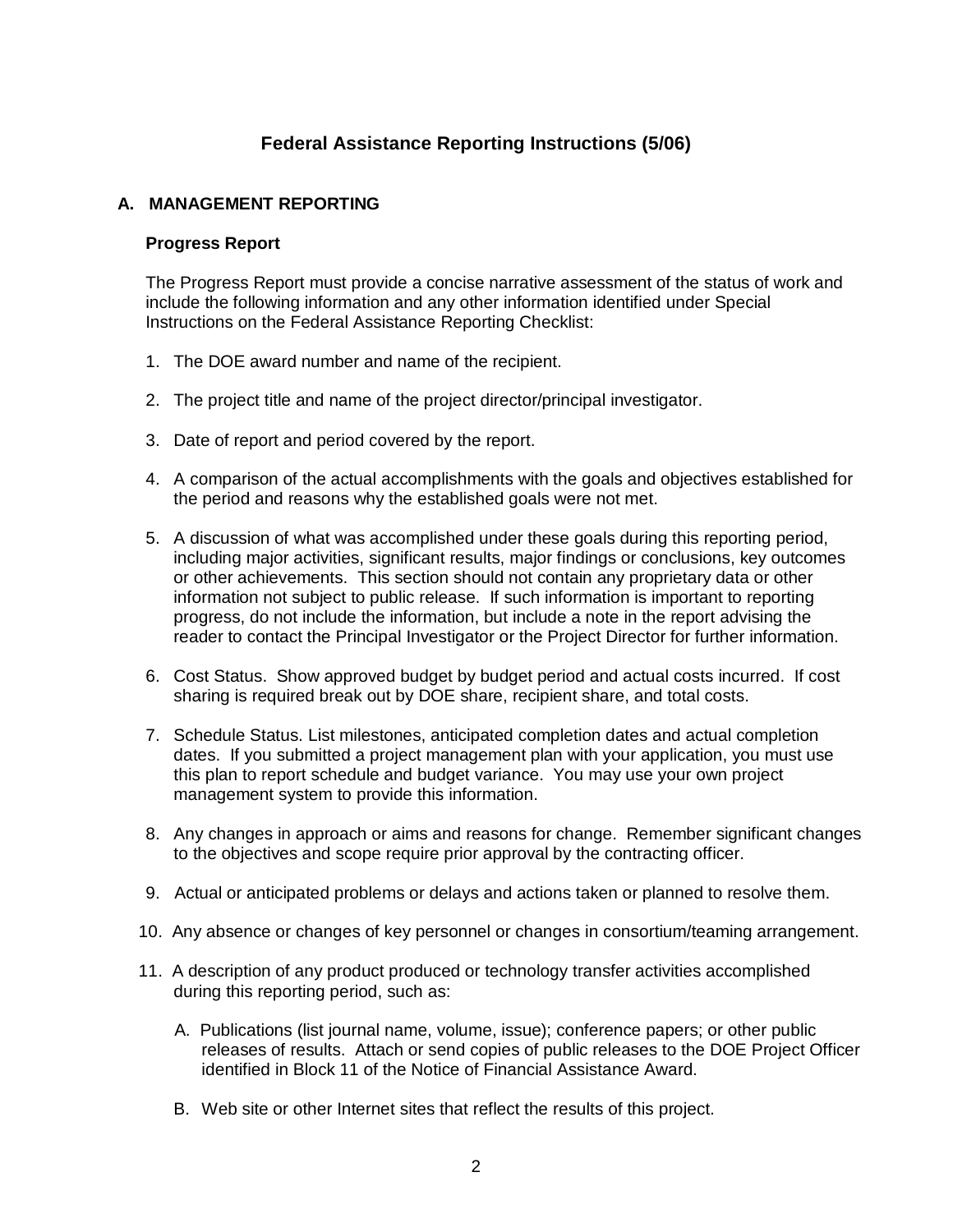- C. Networks or collaborations fostered.
- D. Technologies/Techniques.
- E. Inventions/Patent Applications
- F. Other products, such as data or databases, physical collections, audio or video, software or netware, models, educational aid or curricula, instruments or equipment.

#### **Special Status Report**

The recipient must report the following events by e-mail as soon as possible after they occur:

- 1. Developments that have a significant favorable impact on the project.
- 2. Problems, delays, or adverse conditions which materially impair the recipient's ability to meet the objectives of the award or which may require DOE to respond to questions relating to such events from the public The recipient must report any of the following incidents and include the anticipated impact and remedial action to be taken to correct or resolve the problem/condition:
	- a. Any single fatality or injuries requiring hospitalization of five or more individuals.
	- b. Any significant environmental permit violation.
	- c. Any verbal or written Notice of Violation of any Environmental, Safety, and Health statutes.
	- d. Any incident which causes a significant process or hazard control system failure.
	- e. Any event which is anticipated to cause a significant schedule slippage or cost increase.
	- increase. f. Any damage to Government-owned equipment in excess of \$50,000.
	- g. Any other incident that has the potential for high visibility in the media.

#### **B. SCIENTIFIC/TECHNICAL REPORTS**

#### **Final Scientific/Technical Report**

Content. The final scientific/technical report must include the following information and any other information identified under Special Instructions on the Federal Assistance Reporting Checklist:

 1. Identify the DOE award number; name of recipient; project title; name of project director/principal investigator; and consortium/teaming members.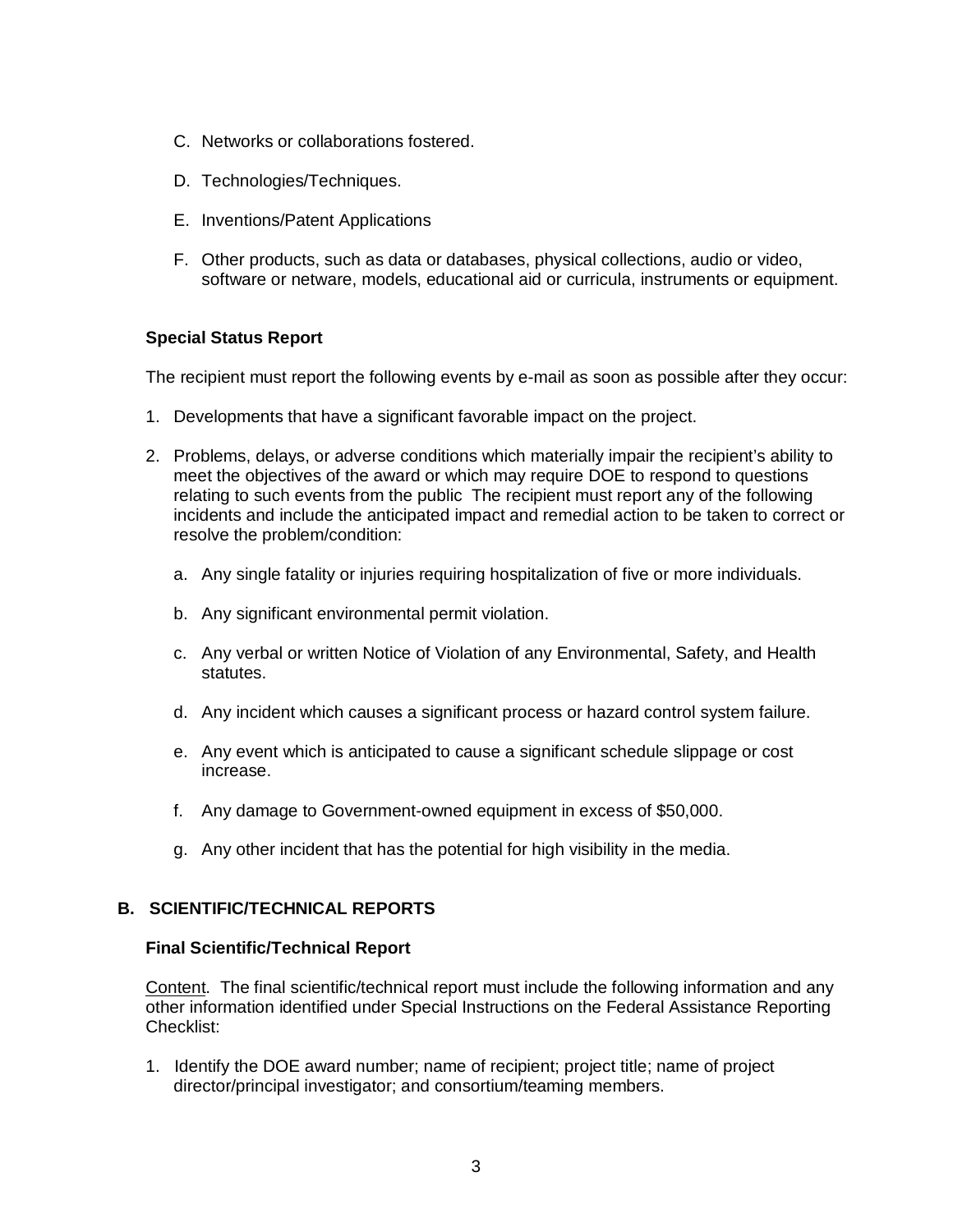- 2. Display prominently on the cover of the report any authorized distribution limitation notices, such as patentable material or protected data. Reports delivered without such notices may be deemed to have been furnished with unlimited rights, and the Government assumes no liability for the disclosure, use or reproduction of such reports.
- 3. Provide an executive summary, which includes a discussion of 1) how the research adds to the understanding of the area investigated; 2) the technical effectiveness and economic feasibility of the methods or techniques investigated or demonstrated; or 3) how the project is otherwise of benefit to the public. The discussion should be a minimum of one paragraph and written in terms understandable by an educated layman.
- 4. Provide a comparison of the actual accomplishments with the goals and objectives of the project.
- 5. Summarize project activities for the entire period of funding, including original hypotheses, approaches used, problems encountered and departure from planned methodology, and an assessment of their impact on the project results. Include, if applicable, facts, figures, analyses, and assumptions used during the life of the project to support the conclusions.
- 6. Identify products developed under the award and technology transfer activities, such as:
	- a. Publications (list journal name, volume, issue), conference papers, or other public releases of results. If not provided previously, attach or send copies of any public Assistance Award; releases to the DOE Project Officer identified in Block 11 of the Notice of Financial
	- b. Web site or other Internet sites that reflect the results of this project;
	- c. Networks or collaborations fostered;
	- d. Technologies/Techniques;
	- e. Inventions/Patent Applications, licensing agreements; and
	- f. Other products, such as data or databases, physical collections, audio or video, software or netware, models, educational aid or curricula, instruments or equipment.
- 7. For projects involving computer modeling, provide the following information with the final report:
	- a. Model description, key assumptions, version, source and intended use;
	- b. Performance criteria for the model related to the intended use;
	- c. Test results to demonstrate the model performance criteria were met (e.g., code verification/validation, sensitivity analyses, history matching with lab or field data, as appropriate);
	- d. Theory behind the model, expressed in non-mathematical terms;
	- e. Mathematics to be used, including formulas and calculation methods;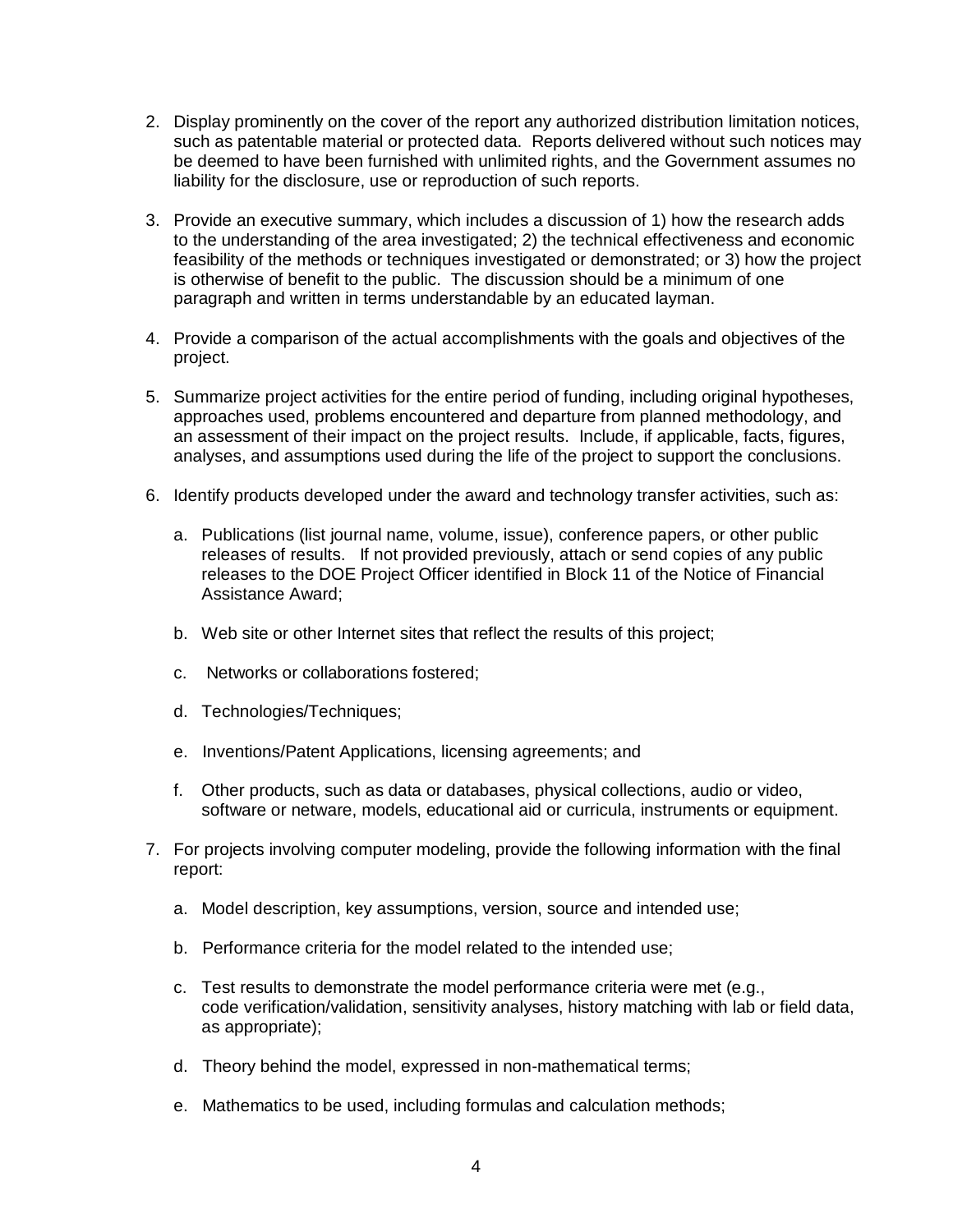- f. Whether or not the theory and mathematical algorithms were peer reviewed, and, if so, include a summary of theoretical strengths and weaknesses;
- g. Hardware requirements; and
- h. Documentation (e.g., users guide, model code).

Electronic Submission. The final scientific/technical report must be submitted electronically-via the DOE Energy Link System (E-Link) accessed at http://www.osti.gov/elink-2413.

 Electronic Format. Reports must be submitted in the ADOBE PORTABLE DOCUMENT FORMAT (PDF) and be one integrated PDF file that contains all text, tables, diagrams, photographs, schematic, graphs, and charts. Materials, such as prints, videos, and books, that are essential to the report but cannot be submitted electronically, should be sent to the Contracting Officer at the address listed in Block 12 of the Notice of Financial Assistance Award.

Submittal Form. The report must be accompanied by a completed electronic version of DOE Form 241.3, "U.S. Department of Energy (DOE), Announcement of Scientific and Technical Information (STI)." You can complete, upload, and submit the DOE F.241.3 online via E-Link. You are encouraged not to submit patentable material or protected data in these reports, but if there is such material or data in the report, you must: (1) clearly identify patentable or protected data on each page of the report; (2) identify such material on the cover of the report; and (3) mark the appropriate block in Section K of the DOE F 241.3. Reports must not contain any limited rights data (proprietary data), classified information, information subject to export control classification, or other information not subject to release. Protected data is specific technical data, first produced in the performance of the award that is protected from public release for a period of time by the terms of the award agreement.

#### **Conference Papers/Proceedings**

 Content: The recipient must submit a copy of any conference papers/proceedings, with the following information: (1) Name of conference; (2) Location of conference; (3) Date of conference; and (4) Conference sponsor.

 Electronic Submission. Scientific/technical conference paper/proceedings must be submitted electronically-via the DOE Energy Link System (E-Link) at http://www.osti.gov/elink-2413. Non-scientific/technical conference papers/proceedings must be sent to the URL listed on the Reporting Checklist.

 Electronic Format. Conference papers/proceedings must be submitted in the ADOBE PORTABLE DOCUMENT FORMAT (PDF) and be one integrated PDF file that contains all text, tables, diagrams, photographs, schematic, graphs, and charts. If the proceedings cannot be submitted electronically, they should be sent to the DOE Administrator at the address listed in Block 12 of the Notice of Financial Assistance Award.

Submittal Form. Scientific/technical conference papers/proceedings must be accompanied by a completed DOE Form 241.3. The form and instructions are available on E-Link at http://www.osti.gov/elink-2413. This form is not required for non-scientific or non-technical conference papers or proceedings.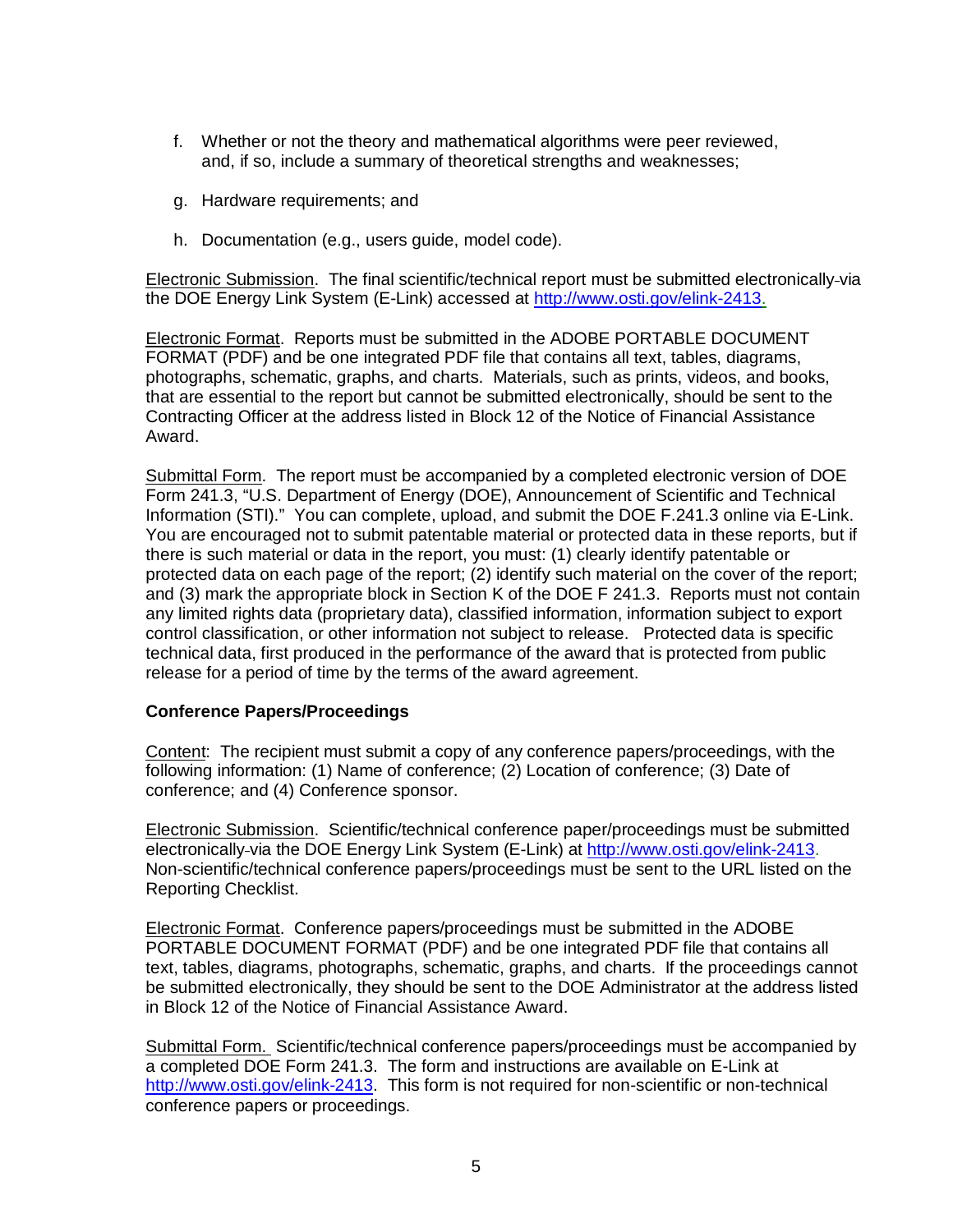#### **Software/Manual**

 Content. Unless otherwise specified in the award, the following must be delivered: source code, the executable object code and the minimum support documentation needed by a competent user to understand and use the software and to be able to modify the software in subsequent development efforts.

Electronic Submission. Submissions may be submitted electronically-via the DOE Energy Link System (E-Link) at http://www.osti.gov/estsc/241-4pre.jsp. They may also be submitted via regular mail to:

 Energy Science and Technology Software Center P.O. Box 1020 Oak Ridge, TN 37831

Submittal Form. Each software deliverable and its manual must be accompanied by a completed DOE Form 241.4 "Announcement of U.S. Department of Energy Computer Software." The form and instructions are available on E-Link at http://www.osti.gov/estsc/241-4pre.jsp.

#### **C. FINANCIAL REPORTING**

 Recipients must complete the financial reports identified on the Reporting Checklist in accordance with the report instructions. These standard forms are available at http://www.whitehouse.gov/omb/grants/index.html. Fillable forms are available at http://grants.pr.doe.gov.

#### **D. CLOSEOUT REPORTS**

#### **Final Invention and Patent Report**

 The recipient must provide a DOE Form 2050.11, "PATENT CERTIFICATION." This form is available at http://www.directives.doe.gov/pdfs/forms/2050-11.pdf and http://management.energy.gov/business\_doe/business\_forms.htm

#### **Property Certification**

exempt property, located at http://management.energy.gov/business\_doe/business\_forms.htm The recipient must provide the Property Certification, including the required inventories of non-

#### **E**. **OTHER REPORTING**

#### **Annual Indirect Cost Proposal and Reconciliation**

Requirement. In accordance with the applicable cost principles, the recipient must submit an annual indirect cost proposal, reconciled to its financial statements, within six months after the close of the fiscal year, unless the award is based on a predetermined or fixed indirect rate(s), or a fixed amount for indirect or facilities and administration (F&A) costs.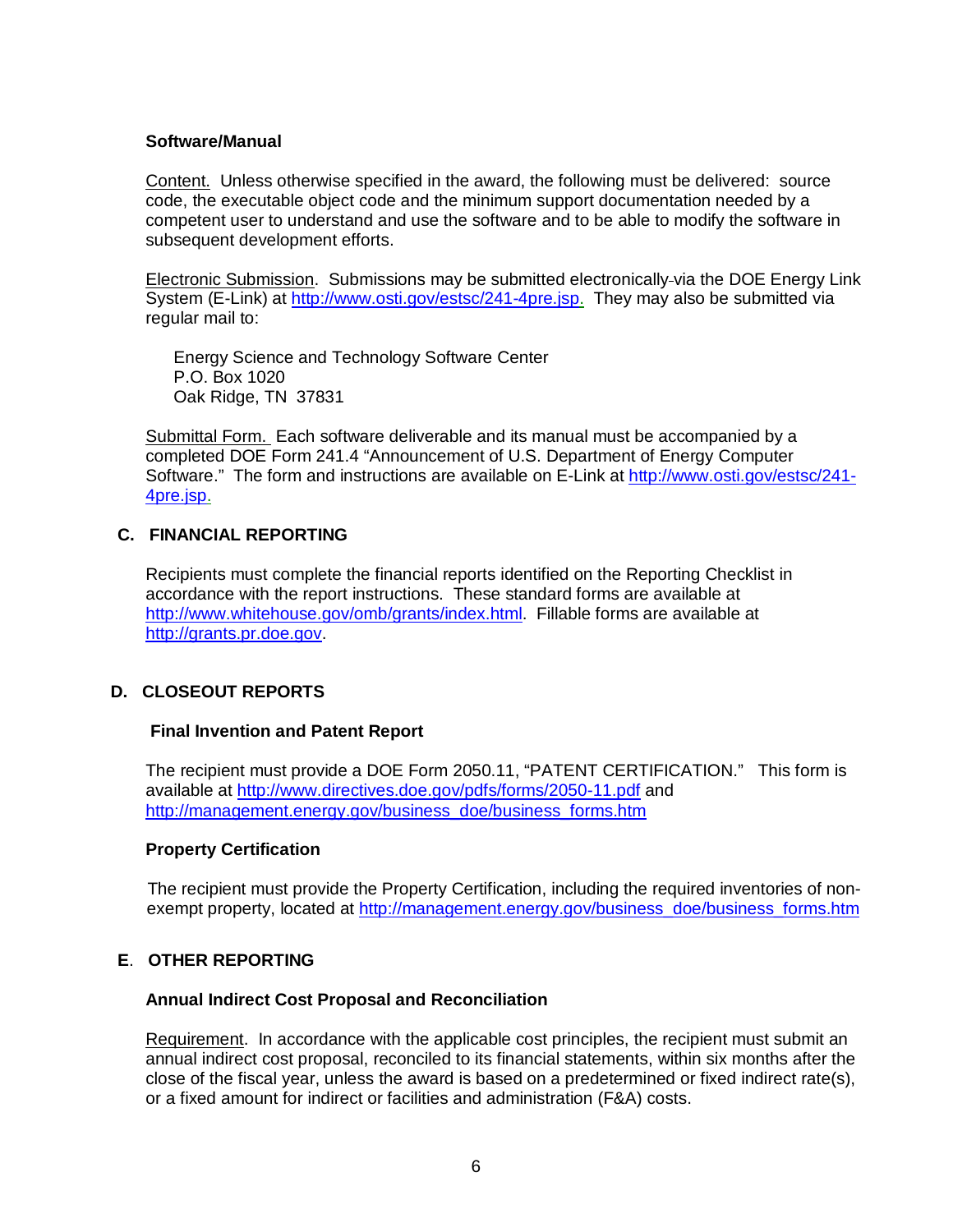Cognizant Agency. The recipient must submit its annual indirect cost proposal directly to the cognizant agency for negotiating and approving indirect costs. If the DOE awarding office is the cognizant agency, submit the annual indirect cost proposal to the DOE Award Administrator identified in Block 12 of the Notice of Financial Assistance Award.

#### **Annual Inventory of Federally Owned Property**

Requirement. If at any time during the award the recipient is provided Government-furnished property or acquires property with project funds and the award specifies that the property vests in the Federal Government (i.e. federally owned property), the recipient must submit an annual inventory of this property to the DOE Award Administrator identified in Block 12 of the Notice of Financial Assistance Award no later than October 30<sup>th</sup> of each calendar year, to cover an annual reporting period ending on the preceding September  $30<sup>th</sup>$ .

Content of Inventory. The inventory must include a description of the property, tag number, acquisition date, location of property, and acquisition cost, if purchased with project funds. The report must list all federally owned property, including property located at subcontractor's facilities or other locations.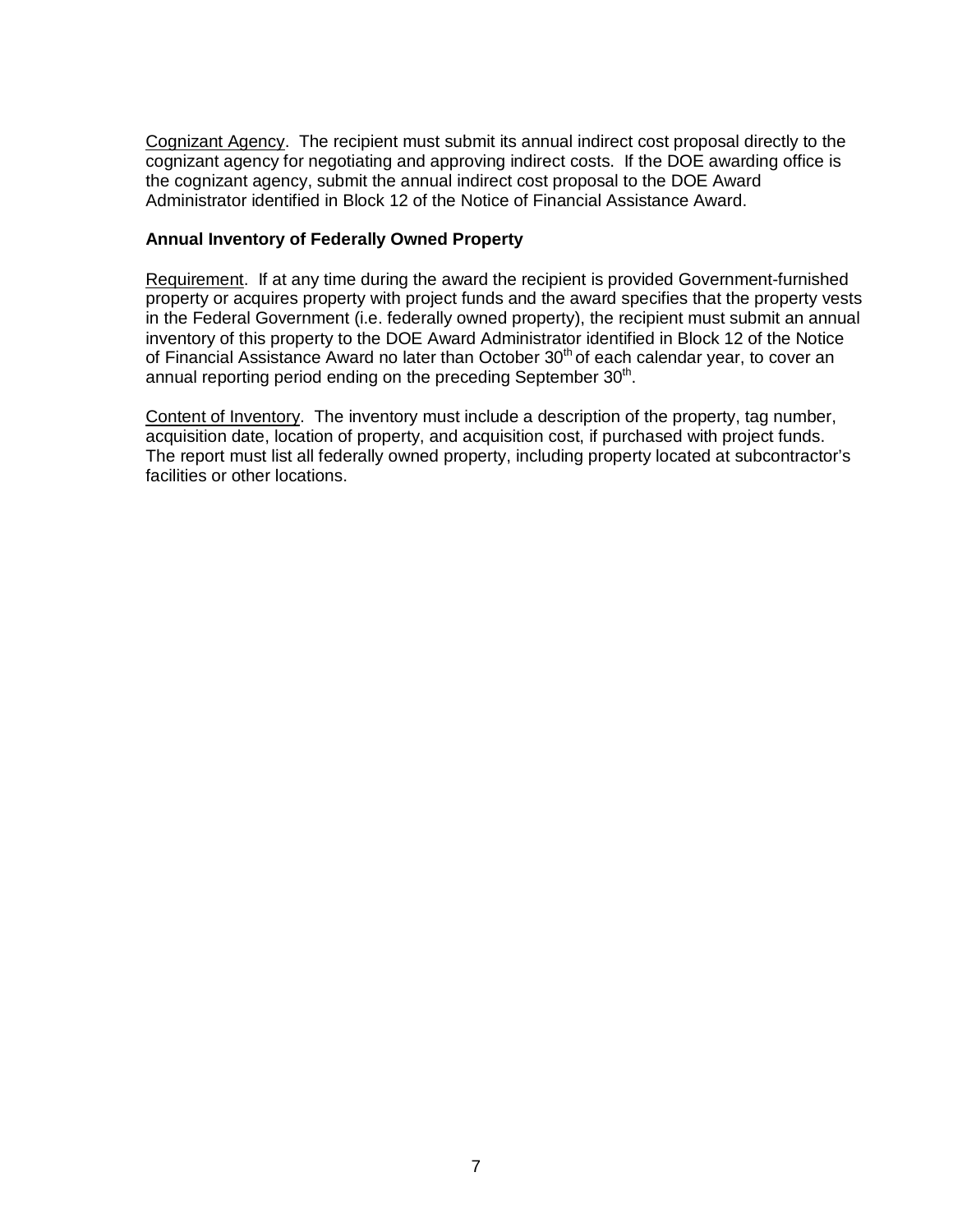| a. Personnel                           | \$943,092   | \$26,000                                         | \$46,000    | \$0      | \$1,015,092                                             |
|----------------------------------------|-------------|--------------------------------------------------|-------------|----------|---------------------------------------------------------|
| b. Fringe Benefits                     | \$464,508   | \$13,000                                         | \$23,000    | \$0      | \$500,508                                               |
| c. Travel                              | \$0         | \$0                                              | \$0         | \$0      | \$0                                                     |
| d. Equipment                           | \$0         | \$0                                              | \$0         | \$0      | \$0                                                     |
| e. Supplies                            | \$302,400   | \$0                                              | \$960,600   | \$0      | \$1,263,000                                             |
| f. Contractual                         | \$0         | \$499,290                                        | \$0         | \$63,000 | \$562,290                                               |
| q. Construction                        | \$0         | \$0                                              | \$0         | \$0      | \$0                                                     |
| h. Other                               | \$0         | \$0                                              | \$0         | \$0      | \$0                                                     |
| i. Total Direct Charges (sum of 6a-6h) | \$1,710,000 | \$538,290                                        | \$1,029,600 | \$63,000 | \$3,340,890                                             |
| <b>Indirect Charges</b>                | \$190,000   | \$59,810                                         | \$114,400   | \$7,000  | \$371,210                                               |
| k. Totals (sum of 6i-6j)               | \$1,900,000 | \$598,100                                        | \$1,144,000 | \$70,000 | \$3,712,100                                             |
| Program Income                         | \$0         | \$0                                              | \$0         | \$0      | \$0                                                     |
| Previous Edition Usable                |             | Page 1 of 1<br>Authorized for Local Reproduction |             |          | SF-424A (Rev. 4-92)<br>Prescribed by OMB Circular A-102 |

**Budget Information - Non Construction Programs** 

Federal (c )

Upgrading to LED

OMB Approval No. 0348-0044

Total (g)

# Applicant Name: City of Tampa, FL **Award Number: DE-EE0000781/000** Attachment #3

Non-Federal (d)

1. Countywide Traffic Signal | 81.128 | 81.128 | 81.900,000 \$1,900,000 \$1,900,000 \$1,900,000 \$1,900,000 \$1,900,000

3. Municipal Parking Garage Lighting | 81.128 81.128 \$1,144,000 \$1,144,000 \$1,144,000 \$1,144,000 \$1,144,000 \$1,144,000

4. Greenhouse Gas Emissions (and Baseline Inventory 1990), 1990 (and States and States and States and States States and States and States States are States and States and States are States and States and States are States

5. Totals | \$3,712,100 \$2,712,100 \$3,712,100 \$3,712,100 \$3,712,100 \$3,712,100 \$3,712,100 \$3,712,100

(2) Energy Management & Tampa Police Department .<br>Headquarters

Estimated Unobligated Funds New or Revised Budget

81.128 \$598,100 \$0 \$598,100

(1) Countywide Traffic Signal System Installation at City Hall (3) Municipal Parking Garage (4) Greenhouse Gas Emissions Total (5)

(3) Municipal Parking Garage Lighting Upgrades

**Grant Program, Function or Activity** 

Federal (e)

Non-Federal (f)

(4) Greenhouse Gas Emissions Baseline Inventory

(b)

Catalog of Federal Domesti Assistance Number

**Section A - Budget Summary** 

(a)

2. Installation at City Hall & Tampa Energy Management System Police Department Headquarters

**Section B - Budget Categories** 

6. Object Class Categories

Grant Program Function or Activity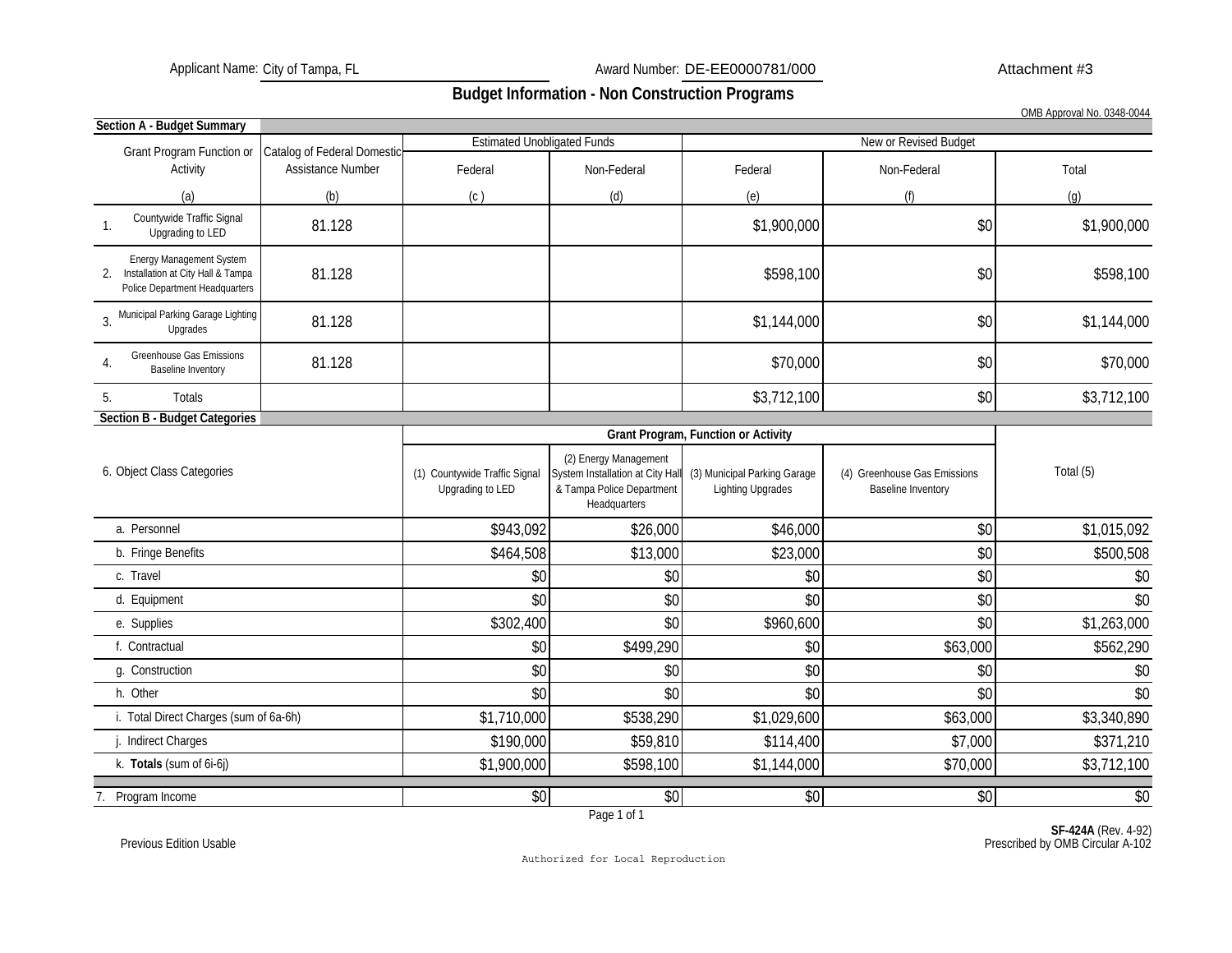#### **STATEMENT OF PROJECT OBJECTIVES**

City of Tampa, FL City of Tampa, FL Energy Efficiency and Conservation Block Grant

#### A. **PROJECT OBJECTIVES**

The purpose of this award is to implement the Recipient's Energy Efficiency  $\&$  Conservation Strategy (EEC&S) in order to reduce fossil fuel emissions; reduce total energy use of the eligible entities; and improve energy efficiency in the building sector, the transportation sector, and other appropriate sectors, along with creating jobs.

#### **B. PROJECT SCOPE**

The scope for this award is the implementation of the EEC&S and all supporting documentation necessary for the proposed activities (Attached).

#### $C_{\bullet}$ PROJECT MANAGEMENT AND REPORTING

Reports and deliverables will be provided in accordance with the Federal Assistance Reporting Checklist.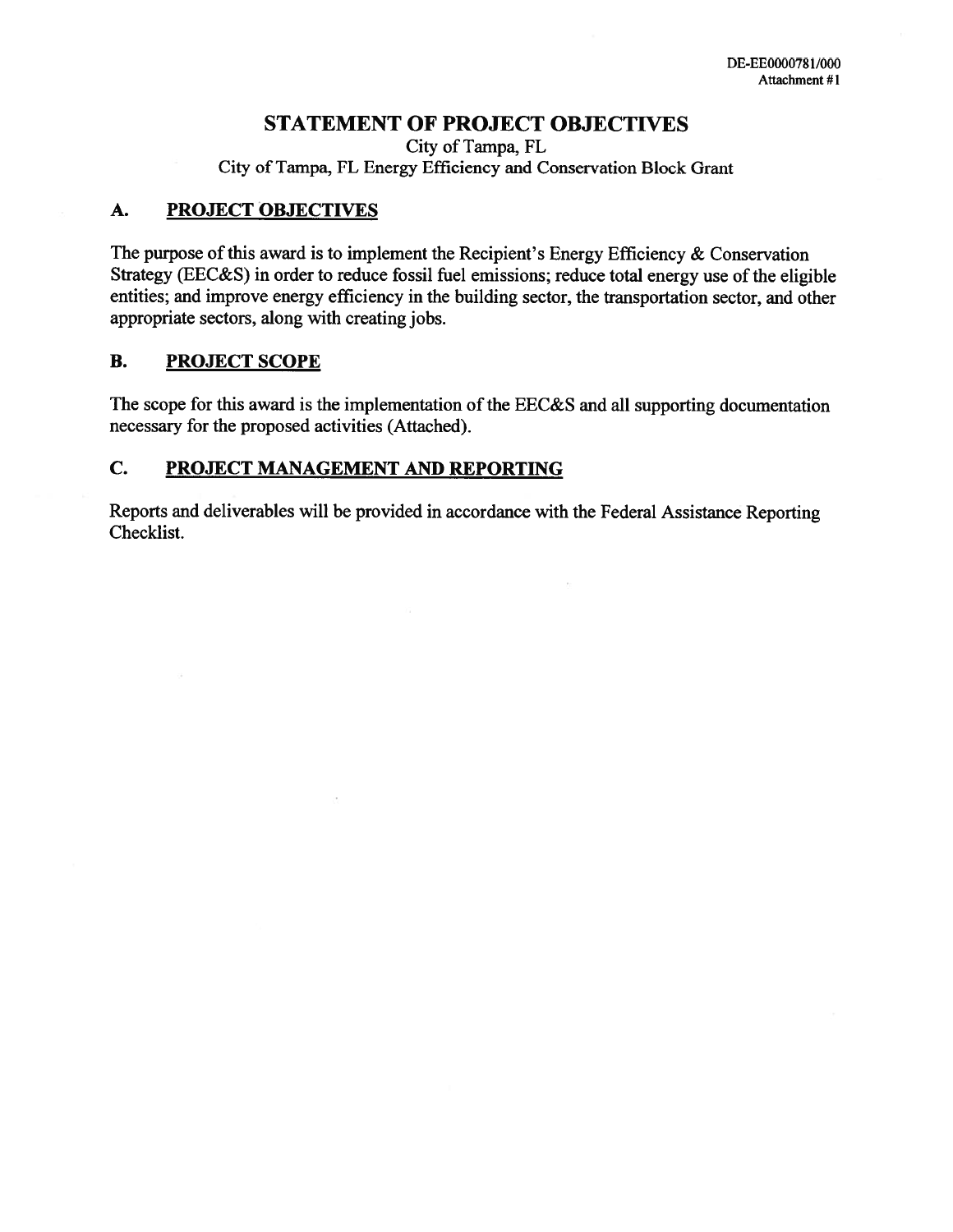| Grantee: City of Tampa                                                                                                                                                                                                          |                                                     | Date: 06/09/2009                    |
|---------------------------------------------------------------------------------------------------------------------------------------------------------------------------------------------------------------------------------|-----------------------------------------------------|-------------------------------------|
| DUNS #: $\frac{829860951}{}$                                                                                                                                                                                                    | Program Contact Email: thomas.snelling@tampagov.net |                                     |
| Program Contact First Name: Thomas Last Name: Snelling                                                                                                                                                                          |                                                     |                                     |
| Project Title: Greenhouse Gas Emissions Baseline Inventory                                                                                                                                                                      |                                                     |                                     |
| Activity: 2. Technical Consultant Services                                                                                                                                                                                      |                                                     |                                     |
| Sector: Public experience of the section of the section of the section of the section of the section of the section of the section of the section of the section of the section of the section of the section of the section o  |                                                     | If Other:                           |
| Proposed Number of Jobs Created: 2.00                                                                                                                                                                                           |                                                     | Proposed Number of Jobs Retained:   |
| Proposed Energy Saved and/or Renewable Energy Generated: To be determined by inventory                                                                                                                                          |                                                     |                                     |
| Proposed GHG Emissions Reduced (CO2 Equivalents): _______________________________                                                                                                                                               |                                                     |                                     |
| Proposed Funds Leveraged: \$0.00 example and all the contract of the contract of the contract of the contract of the contract of the contract of the contract of the contract of the contract of the contract of the contract o |                                                     |                                     |
| Proposed EECBG Budget: 70,000.00                                                                                                                                                                                                |                                                     |                                     |
| Projected Costs Within Budget: Administration: Change Cost Revolving Loans: Change Costs Within Budget: Administration: Change Revolving Loans: Change Subgrants: Change Subgrants: Change Subgrants: Change Subgrants: Change  |                                                     |                                     |
| Project Contact First Name: Thomas Last Name: Snelling Last Name: Snelling                                                                                                                                                      |                                                     | Email: thomas.snelling@tampagov.net |
| Metric Activity: Technical Assistance                                                                                                                                                                                           | If Other:                                           |                                     |

#### Project Summary: (limit summary to space provided)

The Mayor signed the Mayors Climate Protection Agreement in April of 2007. The first step in reaching compliance with the goals of the agreement is to conduct a GHG emissions inventory. A greenhouse gas inventory is an accounting of the amount of greenhouse gases emitted to or removed from the atmosphere over a specific period of time (e.g., one year). The inventory will ultimately be used to develop the City of Tampa's climate action plan and be an important part of the Energy Efficiency and Conservation Strategy. It will identify a baseline year, the boundaries of the study, emission sources and potential reduction as well as information on the activities that cause emissions and removals that is required by the Department of Energy to apply for Energy Efficiency and Conservation Block Grants.

The request for proposal (RFP) will go out in July of 2009 and it is estimated that the award would be September 2009 with the inventory complete in the first quarter of 2010. The project is estimated to be \$70,000.00

The number of jobs directly related to this activity will likely be 2-3; a primary author of the<br>study, a researcher and a typist/clerical position. It is virtually impossible to pinpoint the number of indirect jobs created by the result of this work because that will depend on the climate action plan that is subsequently created. It can reasonably be expected that jobs in many different kinds of weatherization programs, certain kinds of manufacturing and needed training programs will be the primary beneficiaries.

NOTE: The purpose of this project activity is to help determine our reduce CO2 emissions.

FL-CITY-Tampa-Project Activity 4.pdf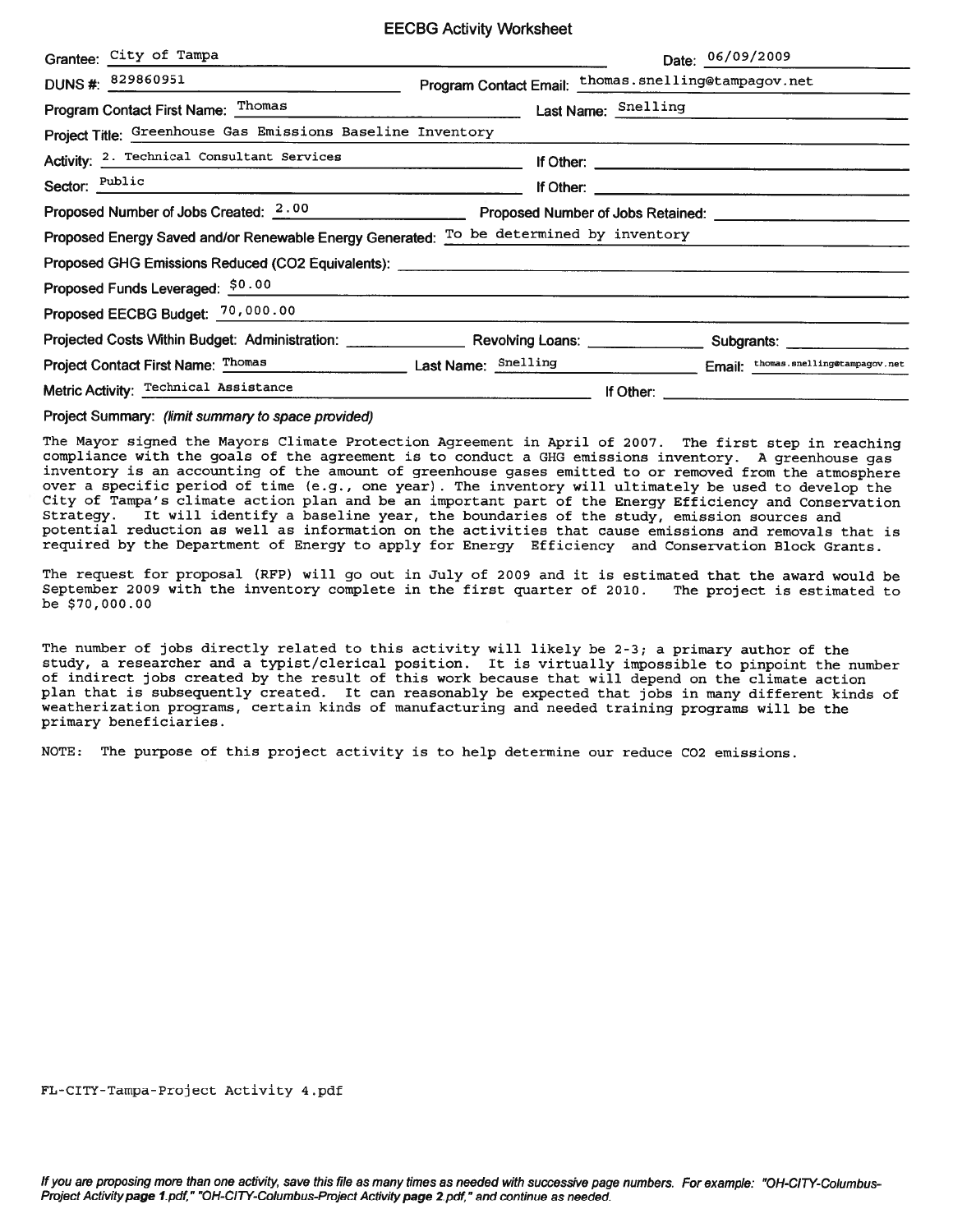| Grantee: City of Tampa                                                                                                                                                                                                           |                                                     |                                        | Date: 06/09/2009              |
|----------------------------------------------------------------------------------------------------------------------------------------------------------------------------------------------------------------------------------|-----------------------------------------------------|----------------------------------------|-------------------------------|
| DUNS #: 829860951                                                                                                                                                                                                                | Program Contact Email: thomas.snelling@tampagov.net |                                        |                               |
| Program Contact First Name: Thomas                                                                                                                                                                                               |                                                     | Last Name: Snelling                    |                               |
| Project Title: Municipal Parking Garage Lighting Upgrades                                                                                                                                                                        |                                                     |                                        |                               |
| Activity: <sup>6.</sup> Buildings and Facilities                                                                                                                                                                                 |                                                     |                                        | If Other: $\qquad \qquad$     |
| Sector: Public<br>expansion of the contract of the contract of the contract of the contract of the contract of the contract of the contract of the contract of the contract of the contract of the contract of the contract of t |                                                     |                                        |                               |
| Proposed Number of Jobs Created: 4.00                                                                                                                                                                                            |                                                     | Proposed Number of Jobs Retained: 6.00 |                               |
| Proposed Energy Saved and/or Renewable Energy Generated: Electrical usage reduced by a projected 55%                                                                                                                             |                                                     |                                        |                               |
| Proposed GHG Emissions Reduced (CO2 Equivalents): ______________________________                                                                                                                                                 |                                                     |                                        |                               |
| Proposed Funds Leveraged: \$0.00                                                                                                                                                                                                 |                                                     |                                        |                               |
| Proposed EECBG Budget: 1, 144, 000.00                                                                                                                                                                                            |                                                     |                                        |                               |
| Projected Costs Within Budget: Administration: \$114,000.00                                                                                                                                                                      | Revolving Loans: \$0.00                             |                                        | Subgrants: \$0.00             |
| Project Contact First Name: Irvin Last Name: Last Name: Lee                                                                                                                                                                      |                                                     |                                        | Email: irvin.lee@tampagov.net |
| Metric Activity: Building Retrofits                                                                                                                                                                                              |                                                     | If Other:                              |                               |

#### Project Summary: (limit summary to space provided)

This project provides for the upgrade of conventional electrical lighting in 5 municipal parking garages to high efficiency induction lighting. The City of Tampa owns and maintains 8 municipal parking structures that provide primary parking resources for the downtown central business district and the nearby historic Ybor City area. In addition to parking support for businesses and residences in these areas, they also provide parking for major downtown venues including the Tampa Convention Center and the St. Pete Times Forum. All locations are lit for extended hours based on their use and some locations are required to be lit on a 24hr. basis.

The garages were constructed with conventional electrical lighting. One parking structure has recently been upgraded to more energy efficient fixtures, and two more locations are funded for upgrade in the City of Tampa's 2009 Fiscal Year Budget. This project will accomplish upgrades at the five remaining locations: Palm Avenue, South Regional, Convention Center, Twiggs St., and Ybor City.

Overall estimated project cost is \$1,144,000 and is based on purchase of lighting fixtures with installation performed by City forces. This project will result in a reduction of electrical use by the garages of approximately 55% and produce an annual savings for the five locations of \$316,000. The annual savings, plus an initial one-time rebate, will produce a projected three year payback on the investment. Additional savings will be realized in operational and maintenance costs as a result of the longer life (20,000 hr. rating for existing vs. 100,000 hr. rating for induction lighting) and the standardization of lamps throughout the garages.

The project will create jobs based on the purchase of the fixtures and lamps and is estimated at 4 jobs. Existing jobs will be maintained by the procurement and installation of the work and is<br>estimated at 6 jobs. Additionally, the continued and improved operation of the garages is a direct support to the businesses that the facilities serve.

Purchase of the lamps can be initiated immediately upon approval/receipt of the funding. Installation can be completed within sixteen months from approval/receipt of funding.

The City established an internal Conservation Committee. Its mission is "to establish a robust conservation program to conserve and reduce our use of fuel, power and water in our operations and facilities." The Committee will track the facilities and systems retrofitted and their associated energy savings on a project-by-project basis. The results will be continually evaluated to track performance and program implementation, and the conservation efforts may be modified, as necessary, to improve energy efficiencies.

NOTE: One of the requested project activities for the grant submittal is to conduct a Green House Gas Emissions Inventory. The purpose of that study is to help determine our reduced CO2 emissions.

FL-CITY-Tampa-Project Activity 3.pdf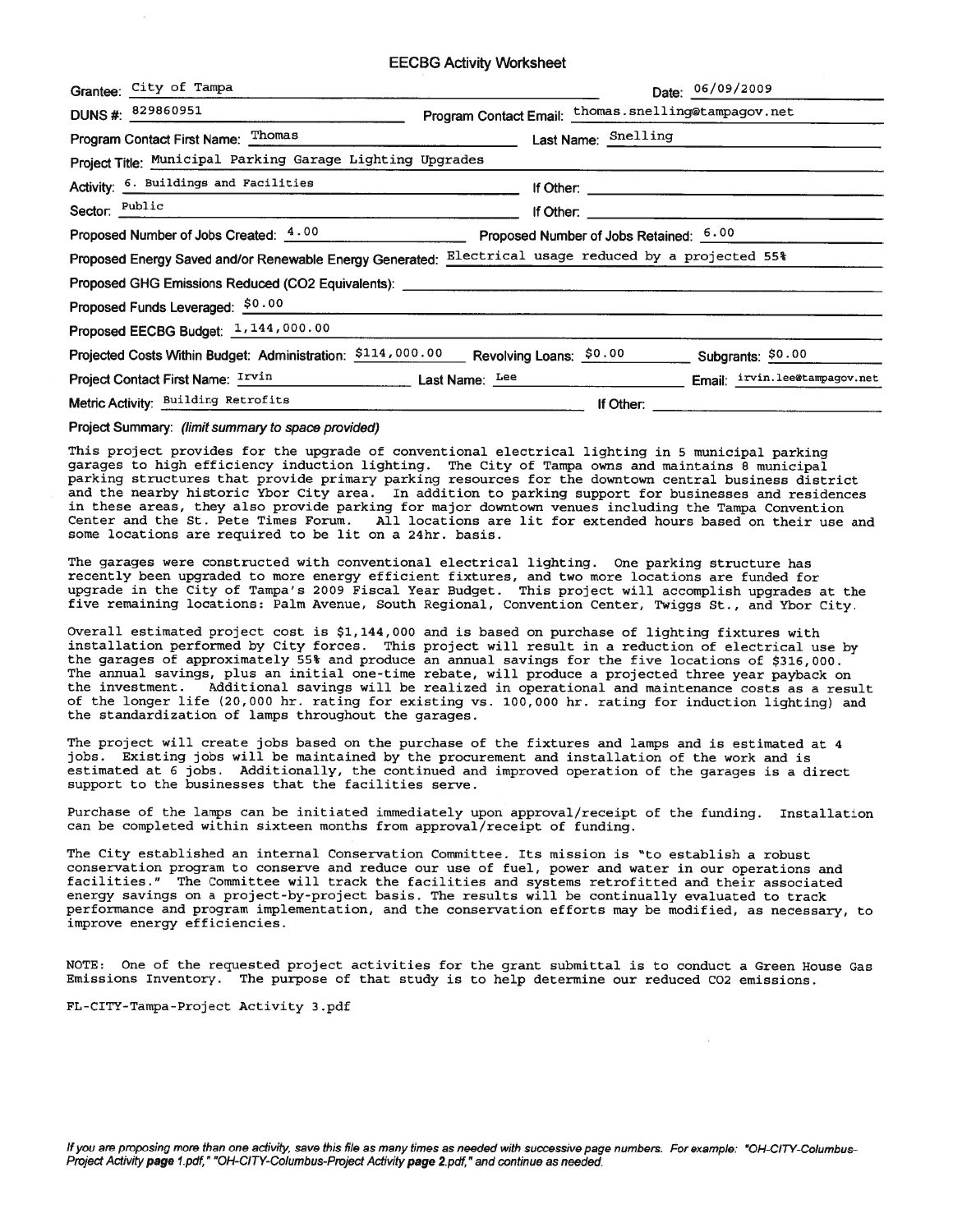| Grantee: City of Tampa                                                                                                                                                                                                         |                                                     |                                                                                                                                                                                                                                                                                                                                                                                                             | Date: 06/09/2009              |
|--------------------------------------------------------------------------------------------------------------------------------------------------------------------------------------------------------------------------------|-----------------------------------------------------|-------------------------------------------------------------------------------------------------------------------------------------------------------------------------------------------------------------------------------------------------------------------------------------------------------------------------------------------------------------------------------------------------------------|-------------------------------|
| DUNS #: $\frac{829860951}{}$                                                                                                                                                                                                   | Program Contact Email: thomas.snelling@tampagov.net |                                                                                                                                                                                                                                                                                                                                                                                                             |                               |
| Program Contact First Name: Thomas                                                                                                                                                                                             |                                                     | Last Name: Snelling                                                                                                                                                                                                                                                                                                                                                                                         |                               |
| Project Title: Citywide Traffic Signal Upgrading to LED                                                                                                                                                                        |                                                     |                                                                                                                                                                                                                                                                                                                                                                                                             |                               |
| Activity: 12. Lighting                                                                                                                                                                                                         |                                                     |                                                                                                                                                                                                                                                                                                                                                                                                             |                               |
| Sector: Public entrance and the section of the section of the section of the section of the section of the section of the section of the section of the section of the section of the section of the section of the section of |                                                     | If Other: $\frac{1}{\sqrt{1-\frac{1}{2}}\sqrt{1-\frac{1}{2}}\sqrt{1-\frac{1}{2}}\sqrt{1-\frac{1}{2}}\sqrt{1-\frac{1}{2}}\sqrt{1-\frac{1}{2}}\sqrt{1-\frac{1}{2}}\sqrt{1-\frac{1}{2}}\sqrt{1-\frac{1}{2}}\sqrt{1-\frac{1}{2}}\sqrt{1-\frac{1}{2}}\sqrt{1-\frac{1}{2}}\sqrt{1-\frac{1}{2}}\sqrt{1-\frac{1}{2}}\sqrt{1-\frac{1}{2}}\sqrt{1-\frac{1}{2}}\sqrt{1-\frac{1}{2}}\sqrt{1-\frac{1}{2}}\sqrt{1-\frac{$ |                               |
| Proposed Number of Jobs Created: 4.00                                                                                                                                                                                          | Proposed Number of Jobs Retained: 10.00             |                                                                                                                                                                                                                                                                                                                                                                                                             |                               |
| Proposed Energy Saved and/or Renewable Energy Generated: Power consumption reduced +/- 70-80%                                                                                                                                  |                                                     |                                                                                                                                                                                                                                                                                                                                                                                                             |                               |
| Proposed GHG Emissions Reduced (CO2 Equivalents): ______________________________                                                                                                                                               |                                                     |                                                                                                                                                                                                                                                                                                                                                                                                             |                               |
| Proposed Funds Leveraged: \$0.00                                                                                                                                                                                               |                                                     |                                                                                                                                                                                                                                                                                                                                                                                                             |                               |
| Proposed EECBG Budget: 1, 900, 000.00                                                                                                                                                                                          |                                                     |                                                                                                                                                                                                                                                                                                                                                                                                             |                               |
| Projected Costs Within Budget: Administration: \$190,000.00 Revolving Loans: \$0.00 Subgrants: \$0.00                                                                                                                          |                                                     |                                                                                                                                                                                                                                                                                                                                                                                                             |                               |
| Project Contact First Name: Irvin Last Name: Last Name: Lee                                                                                                                                                                    |                                                     |                                                                                                                                                                                                                                                                                                                                                                                                             | Email: irvin.lee@tampagov.net |
| Metric Activity: Other                                                                                                                                                                                                         |                                                     | If Other:                                                                                                                                                                                                                                                                                                                                                                                                   | Install LED @ intersections   |

#### Project Summary: (limit summary to space provided)

This project provides for the upgrade of conventional incandescent traffic signal lighting and associated pedestrian signal lighting to energy efficient LED bulbs. The City of Tampa maintains traffic signals at 570 locations representing approximately 16,000 separate traffic indications and approximately 2,000 pedestrian crossing signals. (For example, a single traffic signal with red, yellow, and green lights would have three indications; turn arrows for left or right turn lanes represent additional indications.) Separate from this grant request, the City of Tampa has already upgraded approximately 210 locations to LED bulbs that provide an average savings in electrical cost of 60-70% and reduce power consumption an average of 70-80%. This project will upgrade the remaining 360 locations to complete the city wide conversion effort.

In addition to the direct energy savings of this work, increased safety and response to emergency situations will result. The lower electrical usage of the signals will allow the use of small backup generators during periods of power outage. Current electrical requirements are too great to allow this. With Tampa's coastal location and the annual threat from hurricanes, this backup capability is a valuable addition to the City's response capability.

Procurement and installation of the work is estimated at \$1,900,000.00. Annual savings is projected at approximately \$365,000 resulting in a payback on investment of 5.25 years. This savings does not include the operation and maintenance efficiencies gained from the extended life of LED bulbs over incandescent. Current service cycle for incandescent is 1 year, LED bulbs will increase the cycle to 5 years.

The project will create jobs based on the contracted purchase of bulbs and is estimated at 4 jobs. Existing jobs, estimated at 10, will be maintained by the procurement and contract management activities directly associated with project and for the installation of the bulbs by City forces.

Procurement activities for the bulbs can be initiated immediately upon approval/receipt of the funding. Installation by City forces can proceed immediately on receipt of the bulbs and can be completed 10 months from approval/receipt of funding.

The City established an internal Conservation Committee. Its mission is "to establish a robust conservation program to conserve and reduce our use of fuel, power and water in our operations and facilities." The Committee will track the facilities and systems retrofitted and their associated energy savings on a project-by-project basis. The results will be continually evaluated to track performance and program implementation, and the conservation efforts may be modified, as necessary, to improve energy efficiencies.

NOTE: One of the requested project activities for the grant submittal is to conduct a Green House Gas Emissions Inventory. The purpose of that study is to help determine our reduced CO2 emissions.

FL-CITY-Tampa-Project Activity 1.pdf